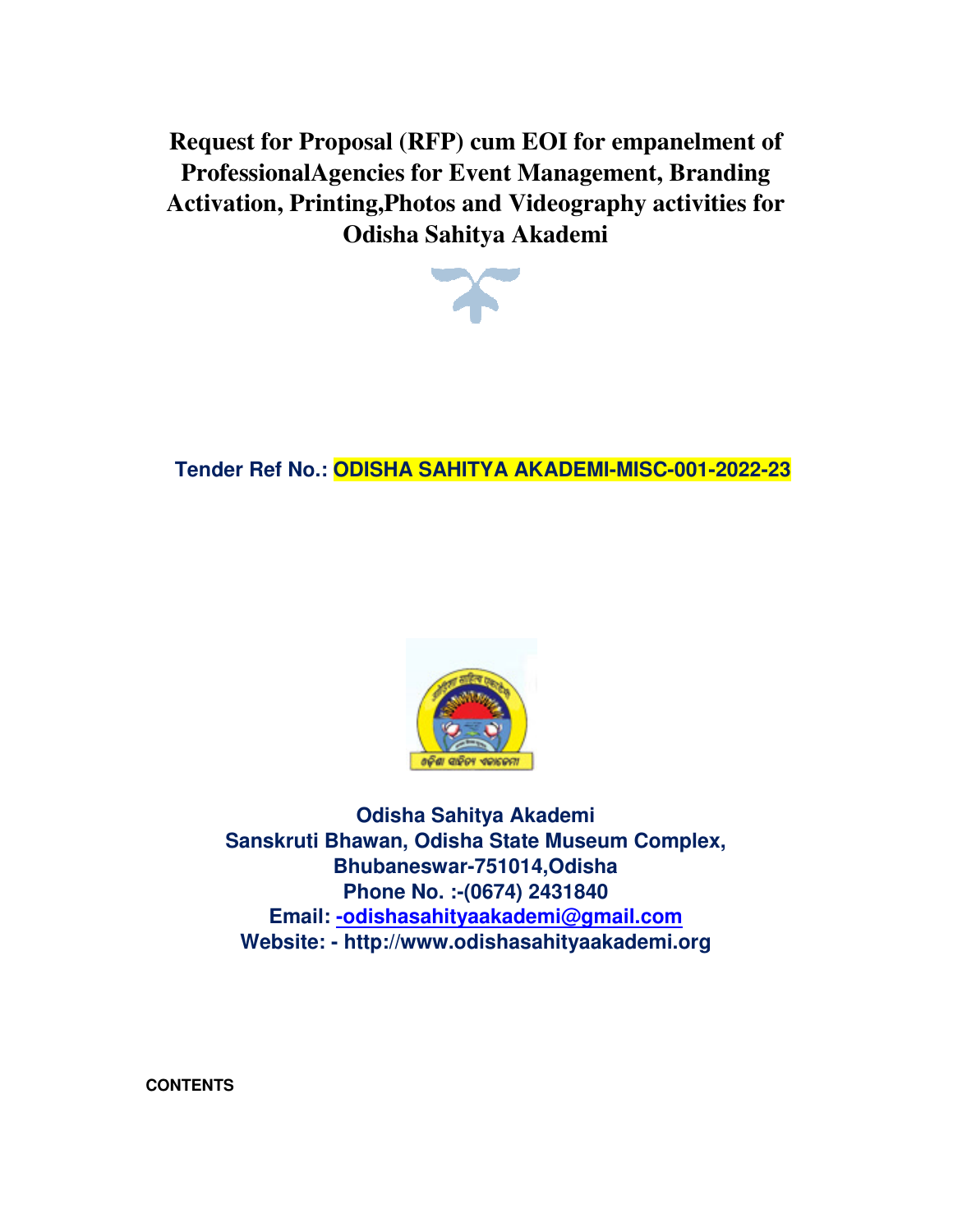| 1. |       |                                                                       |  |
|----|-------|-----------------------------------------------------------------------|--|
|    | 1.1   |                                                                       |  |
|    | 1.2   |                                                                       |  |
|    | 1.3   |                                                                       |  |
|    | 1.4   |                                                                       |  |
|    | 1.4.1 |                                                                       |  |
|    | 1.4.2 |                                                                       |  |
|    | 1.4.3 |                                                                       |  |
|    | 1.4.4 |                                                                       |  |
|    | 1.5   |                                                                       |  |
|    | 1.5.1 |                                                                       |  |
|    | 1.5.2 |                                                                       |  |
|    | 1.5.3 |                                                                       |  |
|    | 1.5.4 |                                                                       |  |
|    | 1.6   |                                                                       |  |
|    | 1.6.1 |                                                                       |  |
|    | 1.6.2 |                                                                       |  |
|    | 1.6.3 |                                                                       |  |
| 2. |       |                                                                       |  |
|    | 2.1   |                                                                       |  |
|    | 2.2   |                                                                       |  |
|    |       |                                                                       |  |
|    | 3.1   |                                                                       |  |
|    | 3.2   | Right to Accept Any Proposal and To Reject Any or All Proposal(s)  16 |  |
|    | 3.3   | 16                                                                    |  |
|    | 3.4   |                                                                       |  |
|    | 3.5   |                                                                       |  |
|    | 3.6   |                                                                       |  |
|    | 3.7   |                                                                       |  |
| 4. |       |                                                                       |  |
|    | 4.1   |                                                                       |  |
|    | 4.1.1 |                                                                       |  |
|    | 4.1.2 |                                                                       |  |
|    | 4.1.3 |                                                                       |  |
|    | 4.2   |                                                                       |  |
|    | 4.3   |                                                                       |  |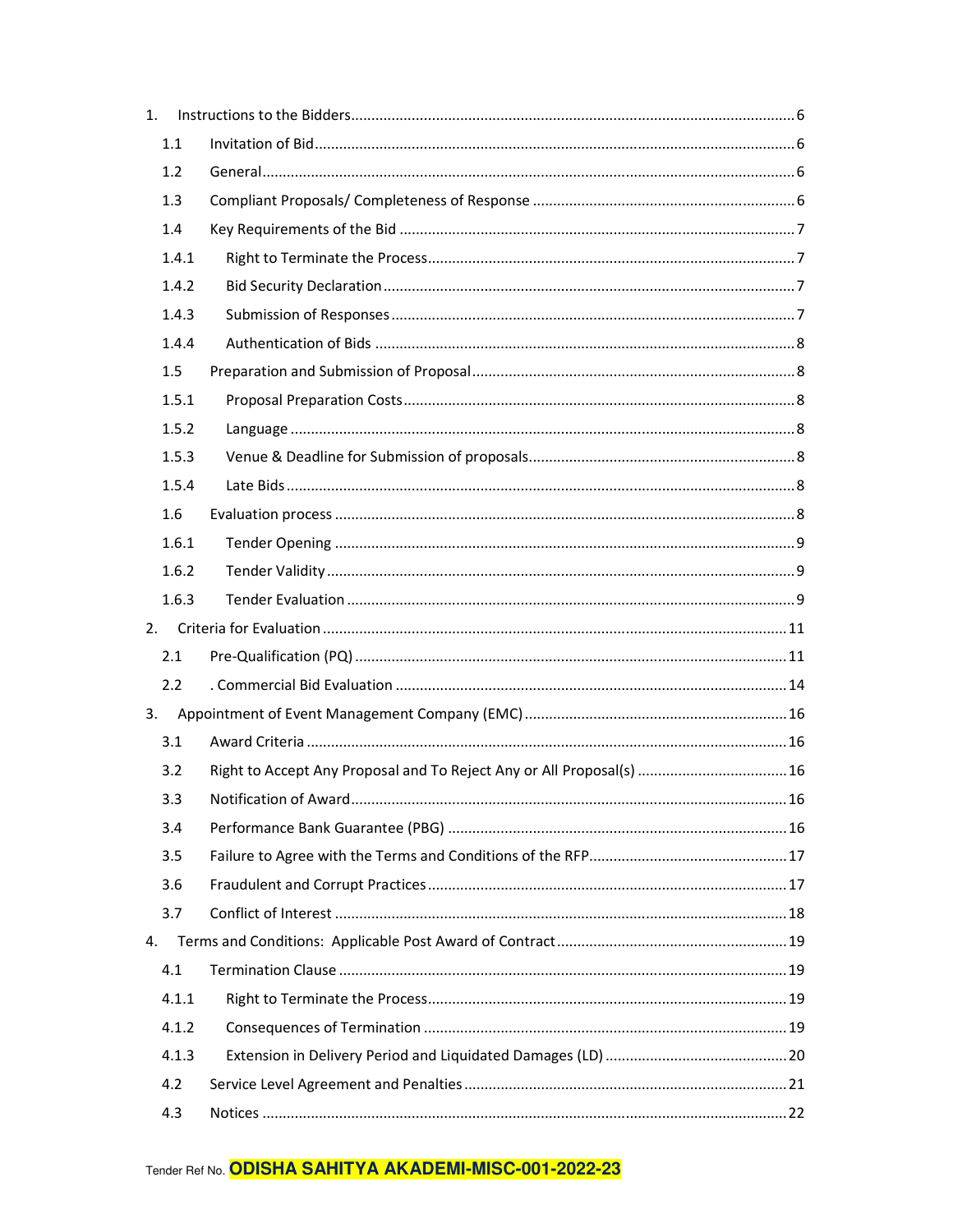|    | 4.4   |  |  |  |  |
|----|-------|--|--|--|--|
|    | 4.5   |  |  |  |  |
| 5. |       |  |  |  |  |
|    | 5.1   |  |  |  |  |
|    | 5.2   |  |  |  |  |
|    | 5.3   |  |  |  |  |
|    | 5.4   |  |  |  |  |
|    | 5.5   |  |  |  |  |
|    | 5.6   |  |  |  |  |
|    | 5.7   |  |  |  |  |
|    | 5.8   |  |  |  |  |
|    | 5.8.1 |  |  |  |  |
|    | 5.8.2 |  |  |  |  |
| 6. |       |  |  |  |  |
|    | 6.1   |  |  |  |  |
|    | 6.1   |  |  |  |  |
|    | 6.2   |  |  |  |  |
|    | 6.3   |  |  |  |  |
|    | 6.4   |  |  |  |  |
|    | 6.5   |  |  |  |  |
|    | 6.6   |  |  |  |  |
|    | 6.7   |  |  |  |  |

**Definitions / Acronyms**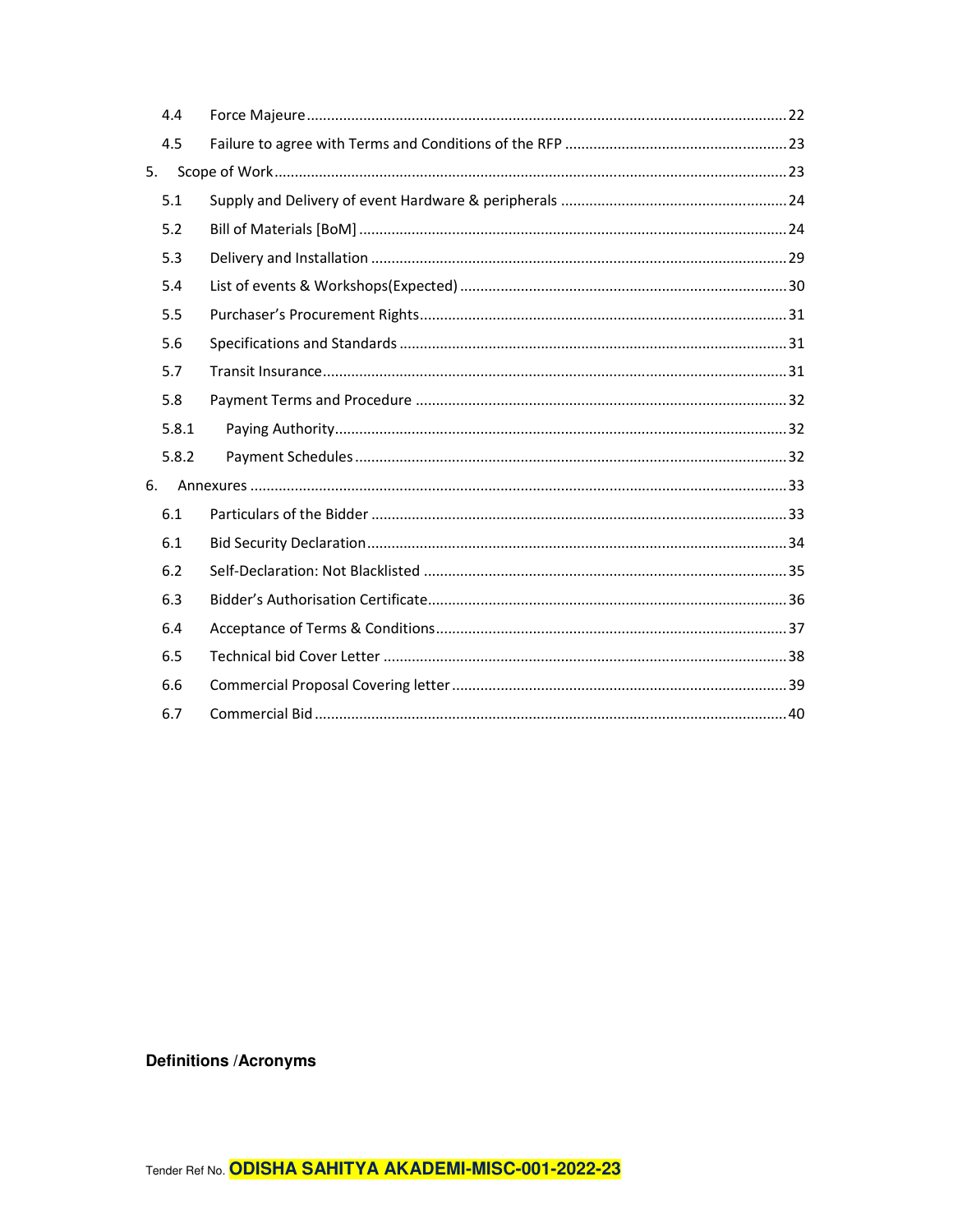| Term                       | <b>Definition</b>                                                                                                                                                                                                                                                                                                                                                                                                 |
|----------------------------|-------------------------------------------------------------------------------------------------------------------------------------------------------------------------------------------------------------------------------------------------------------------------------------------------------------------------------------------------------------------------------------------------------------------|
| Authorized Representative  | Any person authorized by either of the parties                                                                                                                                                                                                                                                                                                                                                                    |
| <b>Bidder</b>              | Any firm offering the solution(s), service(s) and /or materials<br>as required in the tender. The word Bidder when used in the<br>pre-award period shall be synonymous with parties bidding<br>for this tender, and when used after award of the contract<br>shall mean the successful party with Odisha Sahitya<br>Akademi, signs the agreement for rendering of services for<br>implementation of this project. |
| Proposal / Bid             | The Pre-Qualification $-$ cum $-$ Technical Proposal and<br>Commercial Proposals all together, i.e., complete proposal<br>for the implementation of this project                                                                                                                                                                                                                                                  |
| Request for Proposal (RFP) | Means this document and its annexure etc., seeking a set of<br>solution(s), services(s), materials and/or any combination of<br>them.                                                                                                                                                                                                                                                                             |
| <b>PBG</b>                 | Performance Bank Guarantee                                                                                                                                                                                                                                                                                                                                                                                        |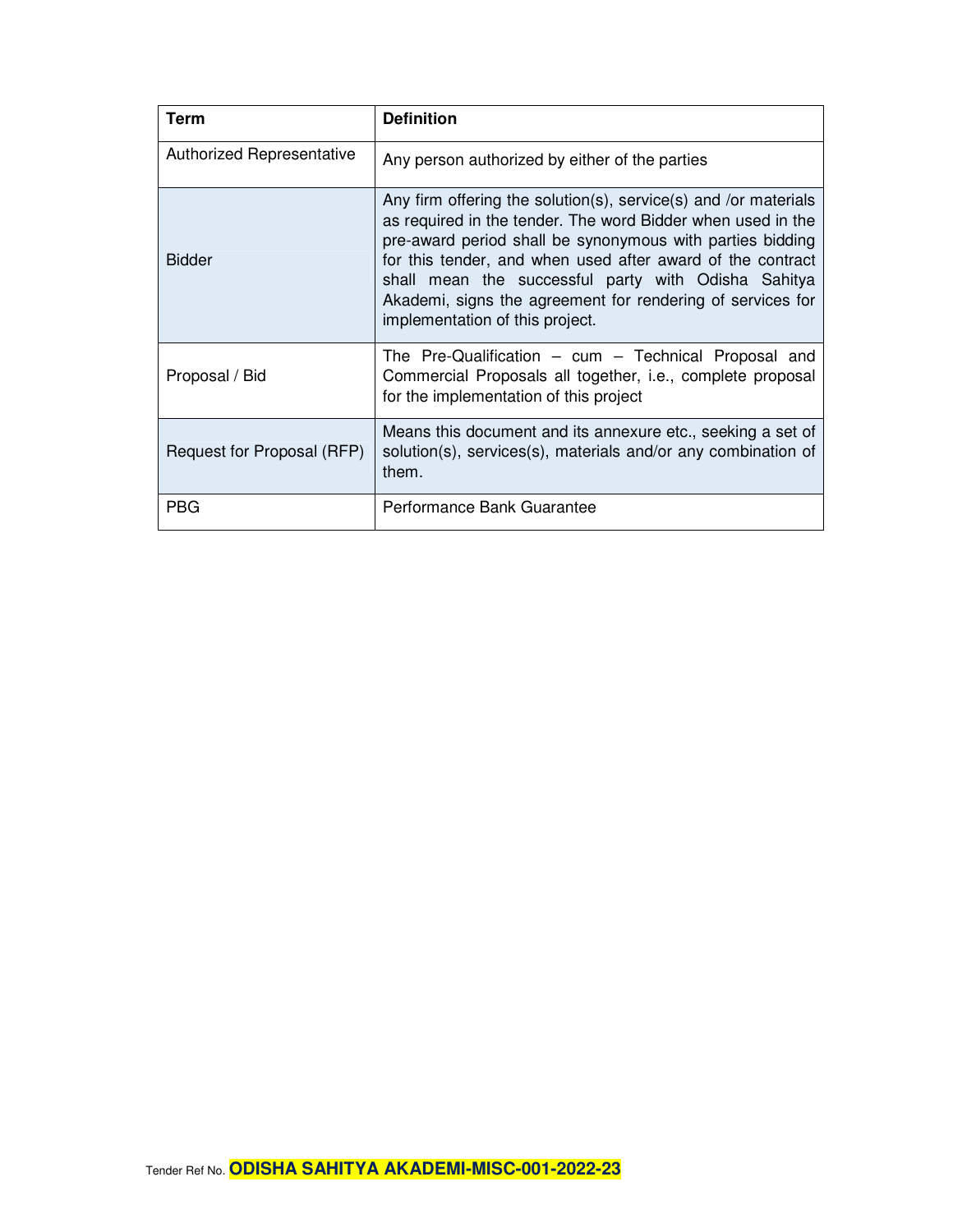### **TENDER SCHEDULE**

| SI. No.       | <b>Items</b>                                                                       | Date & Time            |
|---------------|------------------------------------------------------------------------------------|------------------------|
| 1             | Availability of Bid Document in the website<br>(http://odishasahityaakademi.org)   | 06/06/2022             |
| $\mathcal{P}$ | Last date and time for Submission of Bid                                           | 17/06/2022 by 12:30 PM |
| 3             | Last date for receiving queries through<br>e-mail: odishasahityaakademi@gmail.com, | 08/06/2022 by 05:00 PM |
| 4             | Pre-bid Meeting                                                                    | 09/06/2022 12.00 PM    |
| 5             | Issue of Corrigendum (If any)                                                      | 10/06/2022             |
| 6             | Opening of Pre-Qualification - cum -Technical Bids                                 | 17/06/2022 at 03:00 PM |
| 7             | Opening of Commercial Bids                                                         | To be notified later   |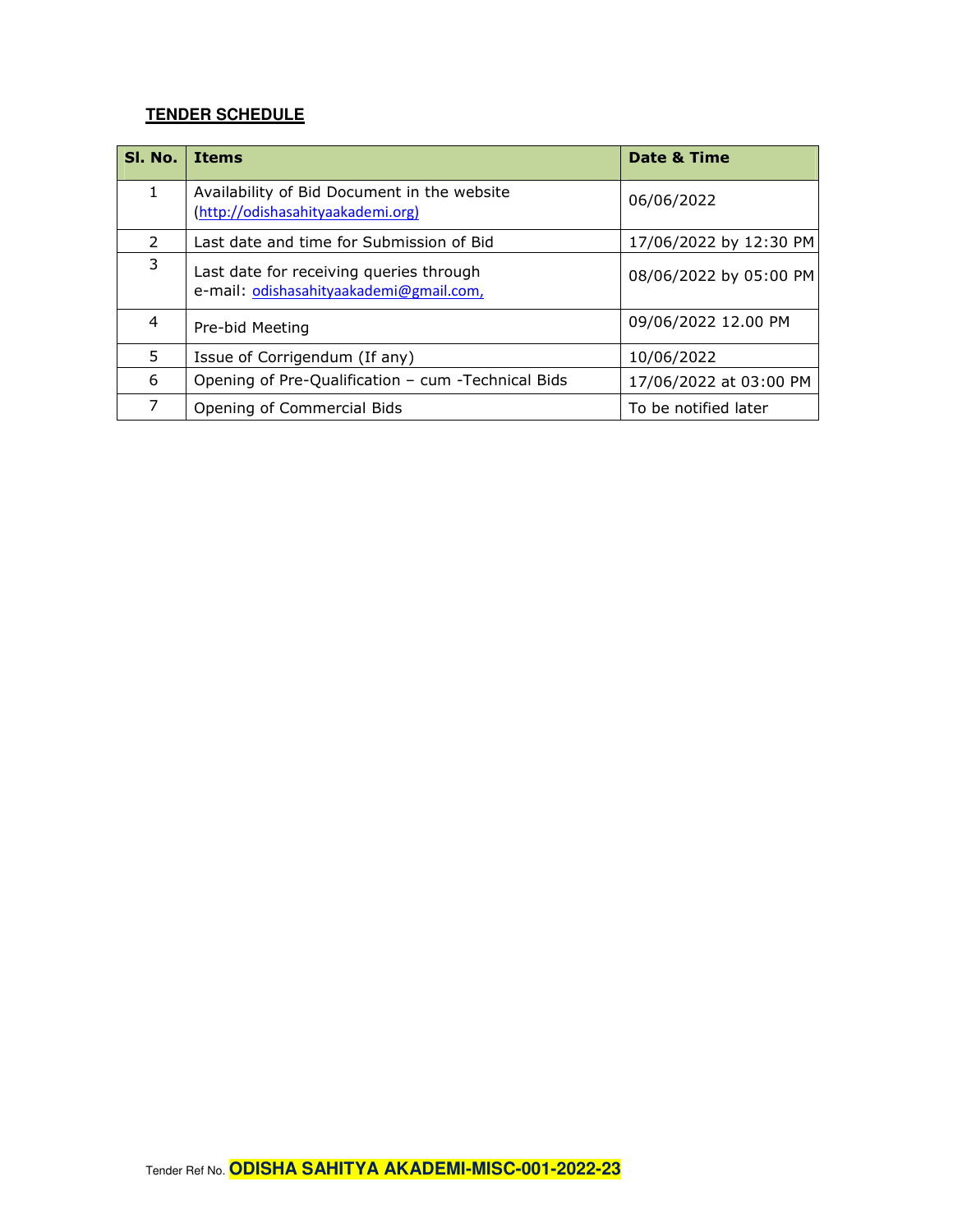#### **1. Instructions to the Bidders 1.1 Invitation of Bid**

- a) Odisha Sahitya Akademi invites responses ("Tenders") to this Request for Proposals ("RFP") from OEMs /authorized Partners ("Bidders") for the provision of items as described in this RFP. Request for Proposal (RFP) cum EOI for empanelment of Professional Agencies for Event Management, Branding Activation, Printing, Photos and Videography activities for Odisha Sahitya Akademi. Odisha Sahitya Akademiis the Nodal Agency for this Government procurement.
- b) Proposals must be submitted Offline Mode in 2 Part System before the last date and time of submission.

#### **1.2 General**

- c) While every effort has been made to provide comprehensive and accurate background information and requirements and specifications, Bidders must form their own conclusions about the solution needed to meet the requirements. Bidders and recipients of this RFP may consult their own legal advisers with regard to this RFP.
- d) All information supplied by Bidders may be treated as contractually binding on the Bidders, on successful award of the assignment by Odisha Sahitya Akademi on the basis of this RFP.
- e) No commitment of any kind, contractual or otherwise shall exist unless and until a formal written contract has been executed by or on behalf of the Odisha Sahitya Akademi. Any notification of preferred bidder status by Odisha Sahitya Akademi shall not give rise to any enforceable rights by the Bidder Odisha Sahitya Akademi may cancel this public procurement at any time prior to a formal written contract being executed by or on behalf of the Odisha Sahitya Akademi.
- f) This RFP supersedes and replaces any previous public documentation & communications, and Bidders should place no reliance on such communications.

#### **1.3 Compliant Proposals/ Completeness of Response**

a) Bidders are advised to study all instructions, forms, terms, requirements and other information in the RFP documents carefully. Submission of the bid shall be deemed to have been done after careful study and examination of the RFP document with full understanding of its implications.

b) Failure to comply with the requirements set out in this RFP may render the Proposal noncompliant and the Proposal may be rejected. Bidders must: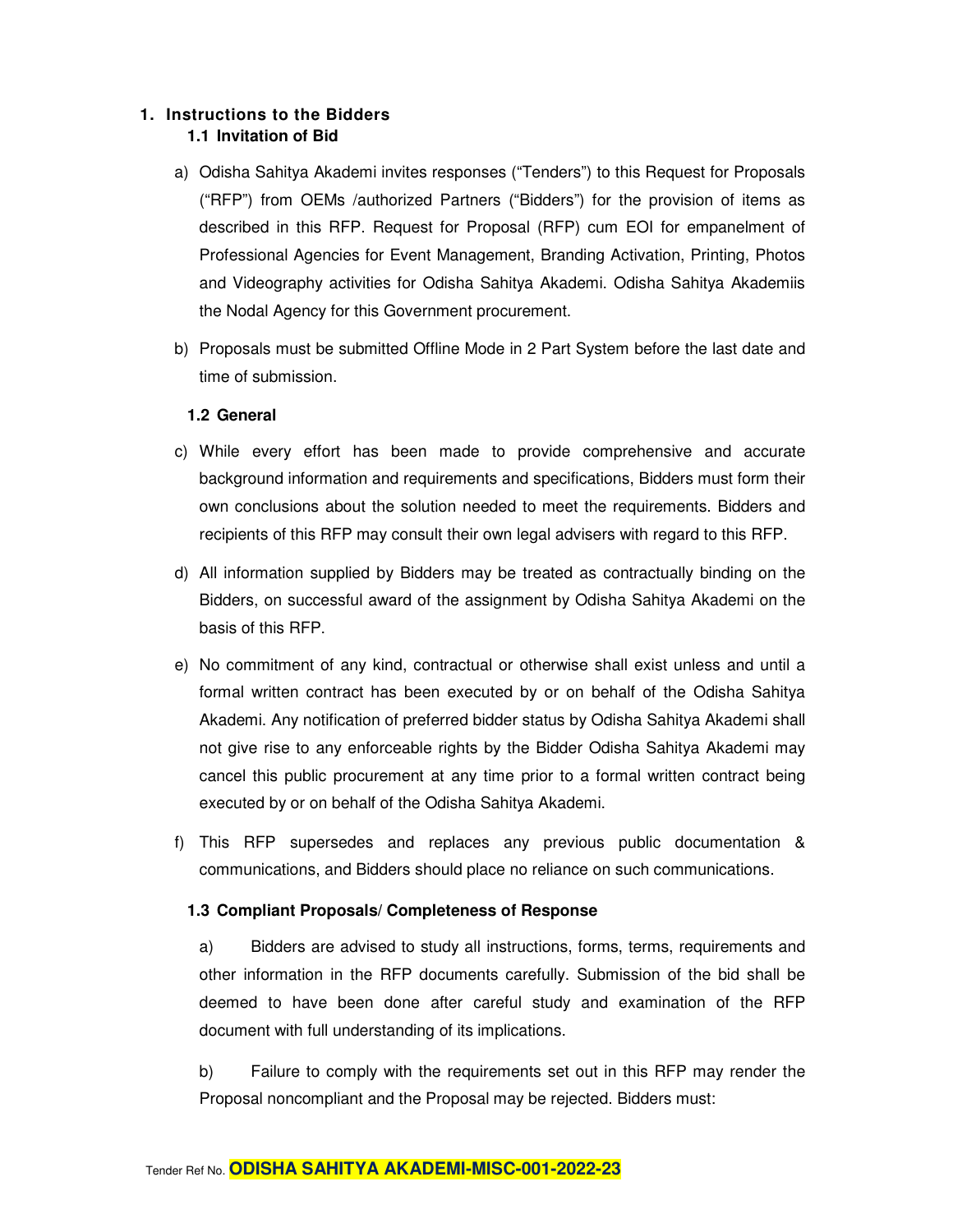- i. Include all documentation specified in this RFP;
- ii. Follow the format of this RFP and respond to each element in the order as set out in this RFP
- iii. Comply with all requirements as set out within this RFP.

#### **1.4 Key Requirements of the Bid**

#### **1.4.1 Right to Terminate the Process**

- i. Odisha Sahitya Akademimay terminate the RFP process at any time and without assigning any reason. Odisha Sahitya Akademimakes no commitments, express or implied, that this process will result in a business transaction with anyone.
- ii. This RFP does not constitute an offer by Odisha Sahitya Akademi. The bidder's participation in this process may result Odisha Sahitya Akademiselecting the bidder to engage towards execution of the contract.

#### **1.4.2 Bid Security Declaration**

Considering the difficulties faced by the vendors and to facilitate competition in wake of slowdown of the economy due to Covid-19 pandemic, it is hereby decided as per Finance Department notification no 8484 dated 05/04/2022 that no provisions regarding Bid Security should be kept in the Bid Documents and only provision **for "Bid Security Declaration" should be kept.**

The bidder needs to submit the Bid Security Declaration in the format specified in Form-3 in Package-1 Envelop. If the bidder withdraws nor modify their bids during period of validity, the participating bidder shall be suspended for a specific period as decided by the purchaser.

#### **1.4.3 Submission of Responses**

- i. The bidders should submit their responses, as per the format given in this RFP in the following manner
	- Response to Pre-Qualification cum Technical Criteria: Package-1
	- Commercial Proposal –Package-2
- ii. All submission process will be done through offline mode.
- iii. Please Note that Prices should not be indicated in the Pre-Qualification cum Technical Proposal but should only be indicated in the Commercial Proposal. Any Bidder found to indicate prices in the Pre-Qualification – cum - Technical Proposal are liable to be rejected.
- iv. All the pages of the proposal must be sequentially numbered and must contain the list of contents with page numbers. Page references should be identified easily. If required, All the relevant parts should be highlighted in the bid documents. Any deficiency in the documentation may result in the rejection of the Bid.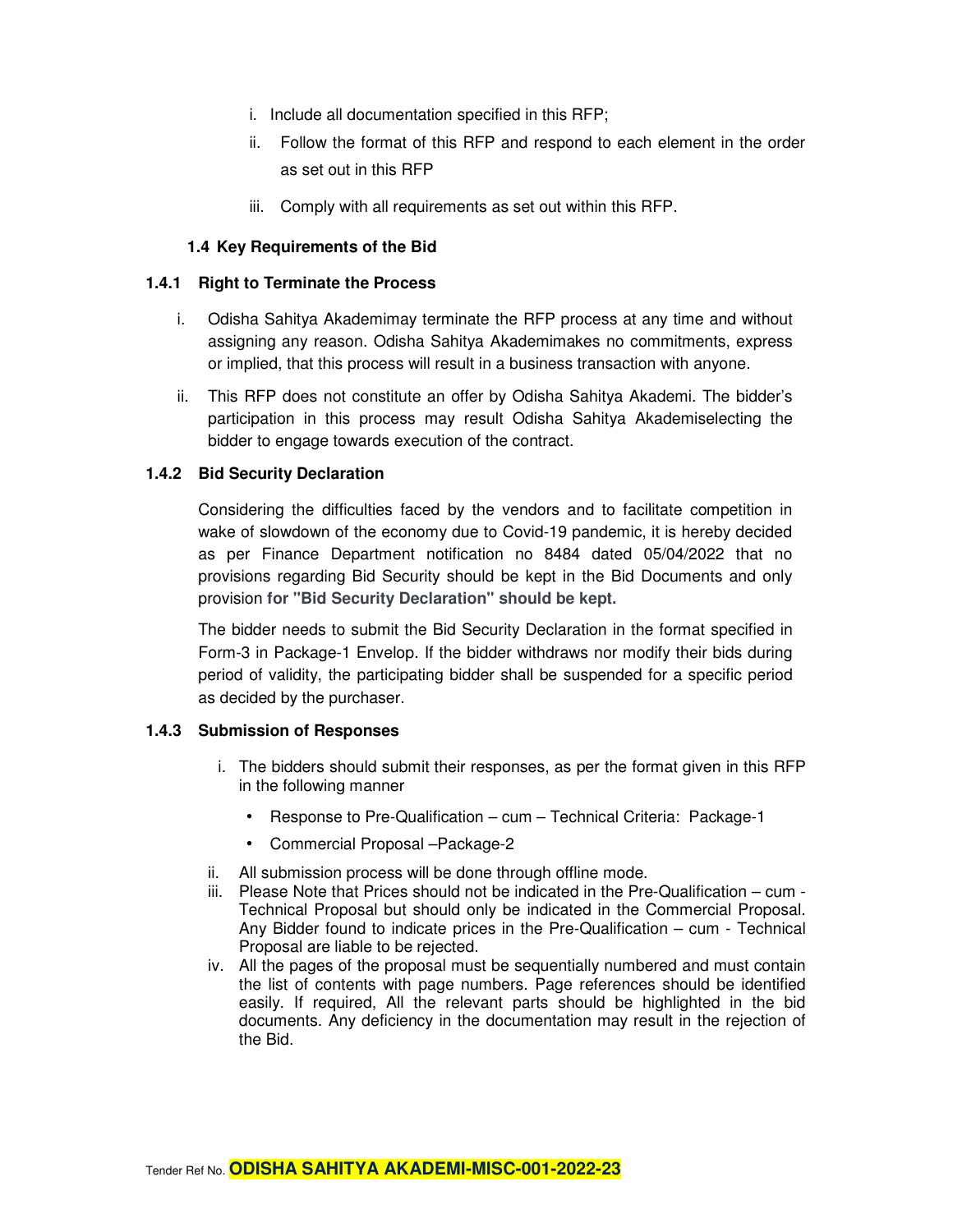#### **1.4.4 Authentication of Bids**

A Proposal should be accompanied by a power-of-attorney / authorization in the name of the signatory of the Proposal. Bids shall be considered only on the successful Bid submission only.

#### **1.5 Preparation and Submission of Proposal**

#### **1.5.1 Proposal Preparation Costs**

The bidder shall be responsible for all costs incurred in connection with participation in the RFP process, including, but not limited to, costs incurred in conduct of informative and other diligence activities, participation in meetings/discussions/presentations, preparation of proposal, in providing any additional information required by Odisha Sahitya Akademito facilitate the evaluation process, and in negotiating a definitive contract or all such activities related to the bid process. Odisha Sahitya Akademiwill in no case be responsible or liable for those costs, regardless of the conduct or outcome of the bidding process.

#### **1.5.2 Language**

The Proposal should be filled by the bidders in English language only. If any supporting documents submitted are in any language other than English, translation of the same in English language is to be duly attested by the Bidders. For purposes of interpretation of the documents, the English translation shall govern.

#### **1.5.3 Venue & Deadline for Submission of proposals**

Proposals, in its complete form in all respects as specified in the RFP, must be submitted to Odisha Sahitya Akademiat the website specified below:

| Website                                  | http://odishasahityaakademi.org |
|------------------------------------------|---------------------------------|
| Last Date & Time of<br><b>Submission</b> | 17/06/2022 up to 12:30 PM       |

#### **1.5.4 Late Bids**

- i. The bids submitted by telex/telegram/ fax/e-mail/post etc. shall not be considered. No correspondence will be entertained on this matter.
- ii. Since the bid submission is Offline mode only, after schedule time of submission of bid, the department will not entertain any late bids.
- iii. Odisha Sahitya Akademireserves the right to modify and amend any of the above-stipulated condition/criterion depending upon project priorities and need.

#### **1.6 Evaluation process**

i. A Committee constituted by Odisha Sahitya Akademi shall evaluate the responses to the RFP and all supporting documents / documentary evidences. Inability to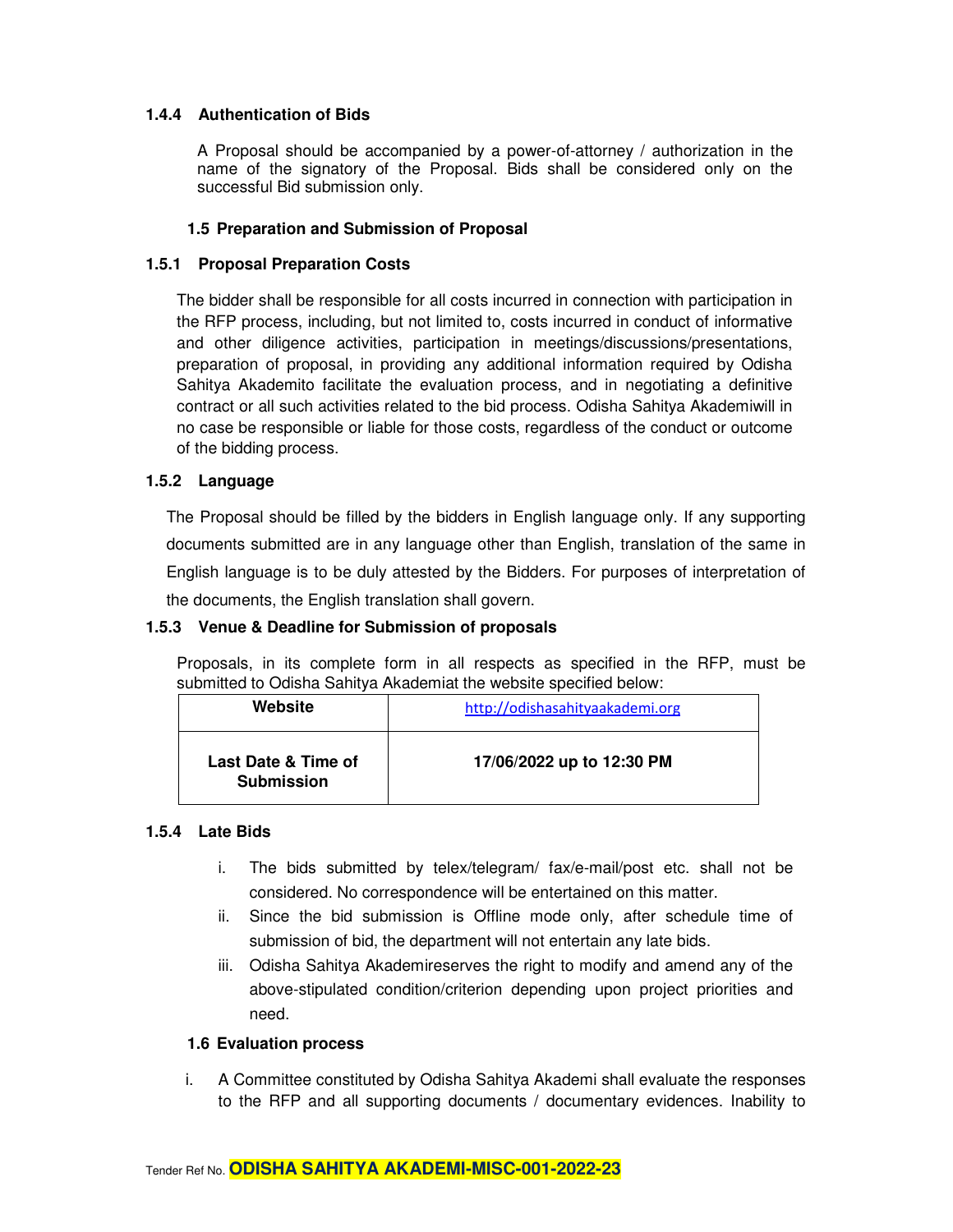submit requisite supporting documents / documentary evidence, may lead to rejection of bid.

- ii. The decision of the Committee in the evaluation of responses to the RFP shall be final. No correspondence will be entertained outside the process of evaluation with the Committee.
- iii. The above-mentioned Committee may ask for meetings with the Bidders to seek clarifications on their proposals.
- iv. The Committee reserves the right to reject any or all proposals on the basis of any deviations.
- v. Each of the responses shall be evaluated as per the criterions and requirements specified in this RFP.
- vi. Clarification (if any) sought has to be submitted by the bidder within specified timeline, failing which the Bid is liable to be rejected.

#### **1.6.1 Tender Opening**

The Proposals submitted up to 17/06/2022, 12:30 PM will be opened at 04:00 PM.

#### **1.6.2 Tender Validity**

The offer submitted by the Bidders shall be valid for minimum period of **365 days** from the last date of submission of Tender.

#### **1.6.3 Tender Evaluation**

- i. Incomplete details as given below will be treated as non-responsive. If Proposals;
	- Are not submitted in as specified in the RFP document
	- Received without the Letter of Authorization/Power of Attorney
	- Are found with suppression of details
	- With incomplete information, subjective, conditional offers and partial offers submitted.
	- Submitted without the documents requested in the checklist
	- Have non-compliance of any of the clauses stipulated in the RFP
	- With lesser validity period
- ii. All responsive Bids will be considered for further processing as below.
	- Odisha Sahitya Akademiwill prepare a list of responsive/eligible bidders, who comply with all the Terms and Conditions of the Tender. All eligible bids will be considered for further evaluation by the Committee according to the Evaluation process defined in this RFP document. The decision of the Committee will be final in this regard.

#### **1.6.4 Bidders Queries**

i. The Bidders will have to ensure that their queries for Pre-Bid meeting should reach in e-mail id -: odishasahityaakademi@gmail.com, only on or before **08/06/2022upto 05:00 PM**. **Queries submitted after the Query Submission date and time, shall not be accepted**.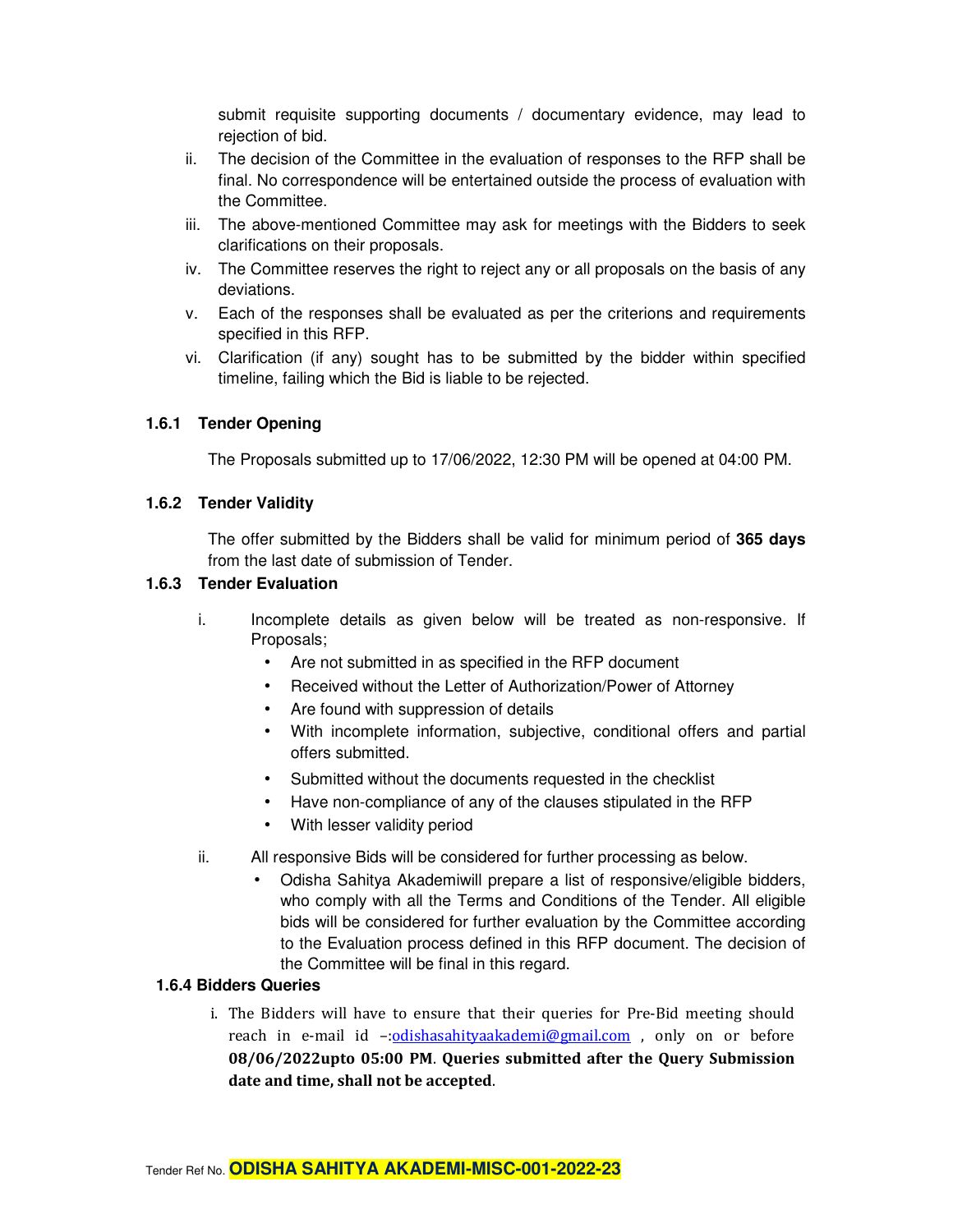ii. The queries should necessarily be submitted in the following format (Excel Copy only no pdf will be entertained):

| SI. | <b>RFP</b>                                   | Page | <b>Content of RFP requiring</b> | <b>Points of</b>     | One eMail id                     |
|-----|----------------------------------------------|------|---------------------------------|----------------------|----------------------------------|
| No. | <b>Document</b><br>Reference(s)<br>& Section | No.  | Clarification(s)                | <b>Clarification</b> | to receive<br><b>Online link</b> |
| π.  |                                              |      |                                 |                      |                                  |
| Ζ.  |                                              |      |                                 |                      |                                  |

**iii.** Odisha Sahitya Akademi shall not be responsible for ensuring that the bidder's queries have been received by them. Any requests for clarifications after the indicated date and time shall not be entertained by Odisha Sahitya Akademi.

#### **2.3.2 Responses to Pre-Bid Queries and Issue of Corrigendum**

- i. Odisha Sahitya Akademi will endeavour to provide timely response to all valid queries. However, Odisha Sahitya Akademi makes no representation or warranty as to the completeness or accuracy of any response made in good faith, nor does Odisha Sahitya Akademi undertake to answer all the queries that have been posed by the bidders.
- ii. At any time prior to the last date for receipt of bids, Odisha Sahitya Akademi may, for any reason, modify the RFP Document by a corrigendum.
- iii. The Corrigendum (if any) & clarifications to the queries from all bidders will be posted on the websites www.odishasahityaakademi.org on 09/06/2022.
- iv. Any such corrigendum shall be deemed to be incorporated into this RFP.
- v. In order to provide prospective Bidders reasonable time for taking the corrigendum into account, Odisha Sahitya Akademi may, at its discretion, extend the last date for the receipt of Proposals.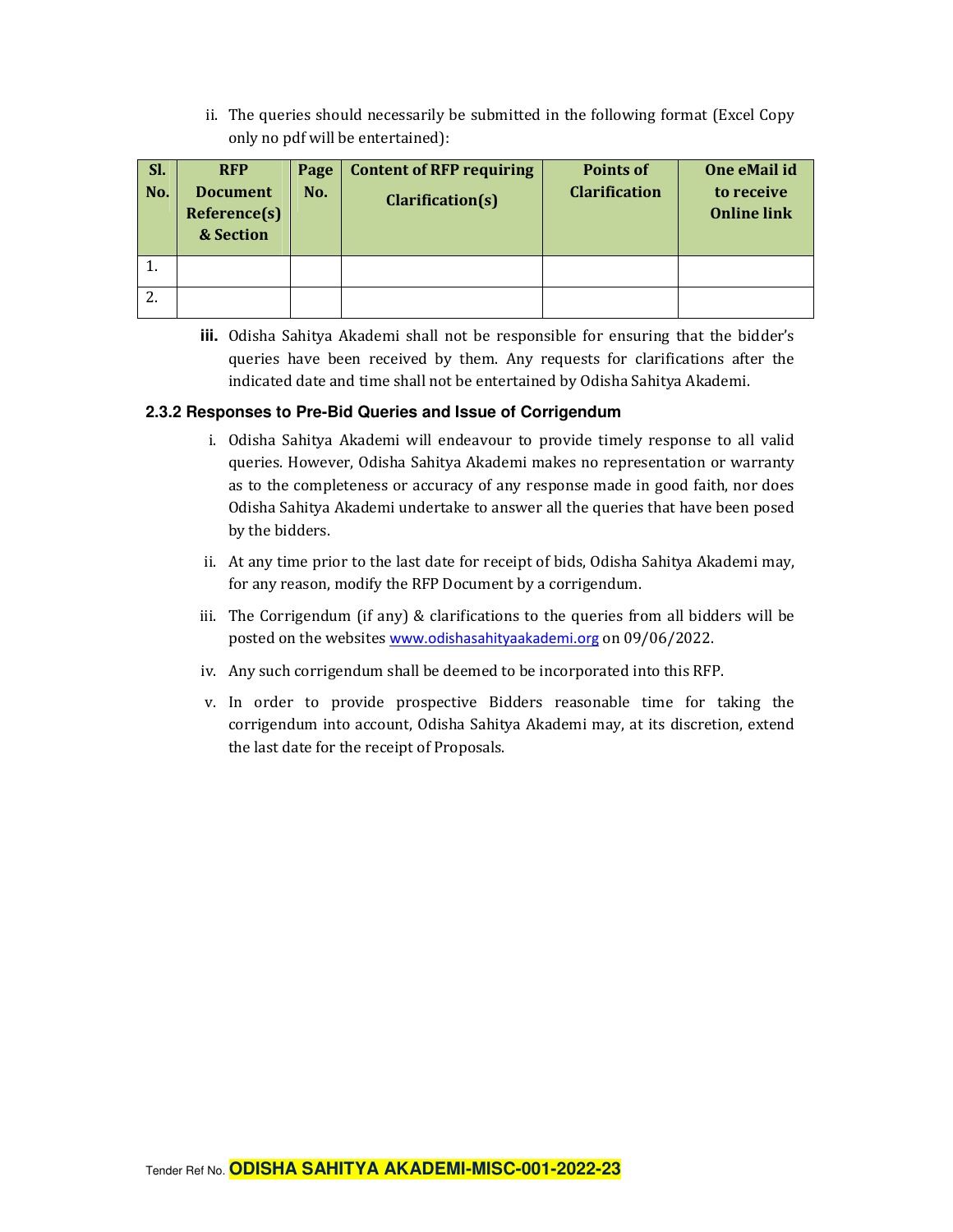#### **2. Criteria for Evaluation**

#### **2.1 Pre-Qualification (PQ)**

All bids will primarily be evaluated on the basis of Prequalification Criteria- Cum-Technical Bid. The Committee will carry out a detailed evaluation of the Proposals. Only those bidders who qualify all Prequalification & Technical criteria, are eligible for Financial Bid

| SL#. | <b>Basic</b><br><b>Requirement</b> | <b>Specific Requirements</b>                                                                                                                                                                                                                                                                                                                                                                                                                                                                                                                                                                                                                                                                                                                                                                     | <b>Documents Required</b>                                                                                                              |
|------|------------------------------------|--------------------------------------------------------------------------------------------------------------------------------------------------------------------------------------------------------------------------------------------------------------------------------------------------------------------------------------------------------------------------------------------------------------------------------------------------------------------------------------------------------------------------------------------------------------------------------------------------------------------------------------------------------------------------------------------------------------------------------------------------------------------------------------------------|----------------------------------------------------------------------------------------------------------------------------------------|
| 1.   | <b>Legal Entity</b>                | The bidder should be a Company registered<br>Ĺ.<br>under the Companies Act, 1956 / Proprietary<br>Firm / Partnership Firm.<br>ii. The company offices must have<br>been<br>Registered in Odisha, Registered with Valid<br>GST No and having PAN, & IT Return up to<br>31 <sup>st</sup> March 2022.                                                                                                                                                                                                                                                                                                                                                                                                                                                                                               | i. Certificates of<br>incorporation<br>Registration<br>Certificates, PAN copy<br>& other necessary<br>supporting documents.            |
| 2.   | Average Sales Annual<br>Turnover   | Turnover<br>Minimum<br>of<br>average<br>Seminars/<br>1.5<br>Crore<br>generated from<br>Rs.<br>Conferences/ Exhibitions/ Forums/ Conclaves/ or<br>any combination of the same related to fields<br>services during any last three Financial years i.e :<br>FY 2021-22, 2020-21, and FY 2019-20                                                                                                                                                                                                                                                                                                                                                                                                                                                                                                    | Extracts<br>from<br>the<br>audited Balance sheet<br>and Profit & Loss;<br><b>OR</b><br>Certificate<br>from<br>the<br>statutory auditor |
| 3.   | Net Worth                          | The net worth of the bidder in the three financial<br>years should be positive. i.e. FY 2021-22, 2020-<br>21, and FY 2019-20                                                                                                                                                                                                                                                                                                                                                                                                                                                                                                                                                                                                                                                                     | CA Certificate with CA's<br>Registration Number /<br>Seal<br>indicating<br>net<br>worth of the firm                                    |
| 4.   | Technical<br>Capability -1         | Bidder must have successfully undertaken at<br>least the following numbers domestic events of<br>repute organized by the firm of value specified<br>herein during the last three financial years <i>i.e.</i> FY<br>2021-22, 2020-21, and FY 2019-20<br>One project of similar nature not less than<br>the amount Rs. 2 lakh; OR<br>Two projects of similar nature each of<br>which not less than the amount Rs. 1<br>Crore; OR<br>Three projects of similar nature each of<br>which not less than the amount Rs. 80<br>Lakh<br>'Similar<br>Nature' is<br>defined<br>as, Seminars/<br>Conferences/Exhibitions/Forums/Conclaves/<br>or<br>any combination of the same related to fields of<br>Infrastructure<br>Sector/Health<br>/Financing<br>/Investments or any other similar field for a State | of<br>Letter<br>Award/Agreement/<br>WorkOrder duly certified<br>bythe<br>authorizedsignatory<br>of<br>the biddingcompany.              |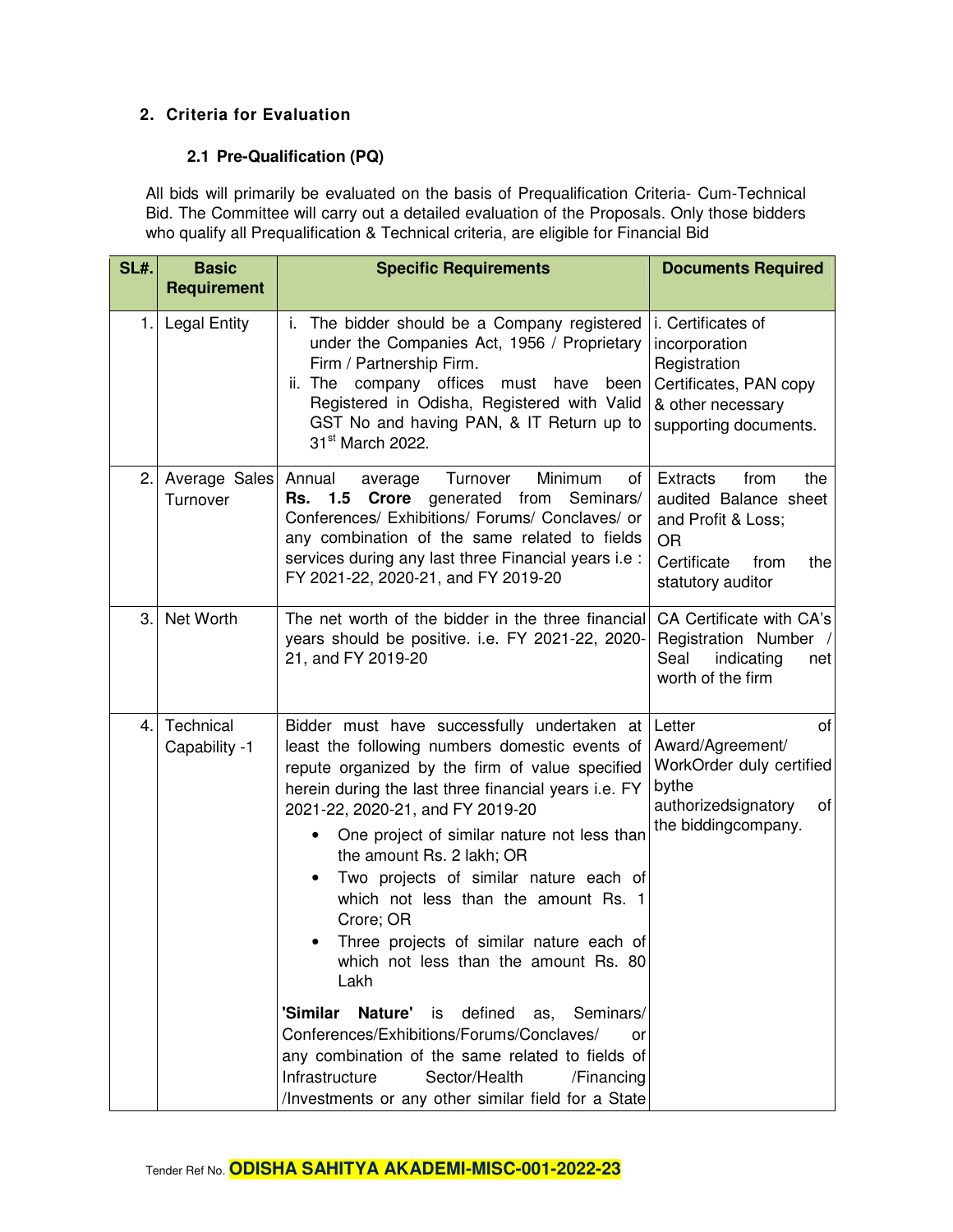|     |                            | Government/Central Government/National apex<br>chamber/PSU's/any Government of India event<br>within India/Private Sector.                                                                                                                                                                                                                                                                                                        |                                                                                                                                                                                                                                    |
|-----|----------------------------|-----------------------------------------------------------------------------------------------------------------------------------------------------------------------------------------------------------------------------------------------------------------------------------------------------------------------------------------------------------------------------------------------------------------------------------|------------------------------------------------------------------------------------------------------------------------------------------------------------------------------------------------------------------------------------|
| 5.  | Technical<br>Capability -2 | Experience of organizing an event in India with at<br>least 1,000 attendees.                                                                                                                                                                                                                                                                                                                                                      | Letter of Award/<br>Agreement/<br>Work<br>Order duly certified by<br>authorized<br>with<br>the<br>of<br>attendees<br>proof<br>mentioned in the report<br>submitted to<br>the<br>concerned<br>department of<br>Government of India. |
| 6.  | Local Service<br>Centres   | The bidder should have presence in Odisha with .<br>at Bhubaneswar or Cuttack                                                                                                                                                                                                                                                                                                                                                     | A Self Certified letter<br>authorized<br>an<br>by<br>signatory<br>single point<br>A<br>of<br>Contact<br>from<br>the<br><b>Bidder</b><br>to<br>be<br>submitted along with<br>escalation matrix.                                     |
| 7.  | Blacklisting               | The bidder must not under blacklisted by any A Self Certified letter by<br>of<br>Government of Odisha or<br>Department<br>Government of India. The bidder must also<br>disclose full details of any blacklisting by Central<br>State PSUs/ Undertakings/ Autonomous<br>or<br>under<br>a<br>declaration<br>of<br>Organizations<br>or<br>ineligibility for corrupt or fraudulent practices in<br>last two years 'as on' 31/03/2022. | authorized<br>an<br>signatory.                                                                                                                                                                                                     |
| 8.1 | Fees                       | The Bidder must have furnished the tender<br>$10,000/+12\%$ GST. Total<br>document fee of<br>(Rupees<br><b>Five</b><br><b>Thousand</b><br><b>Six</b><br>-11,200/-<br>Hundred Only).                                                                                                                                                                                                                                               | Should<br><b>DD</b><br>be<br>submitted in favour of<br>Odisha<br>Sahitya<br>Akademi<br>payable<br>at<br>Bhubaneswar.                                                                                                               |

### **Technical Evaluation Criteria (Total-100 Marks)**

| <b>SINo.</b> Evaluation Criteria                                                                                                                                                                                                                                                                                           | Max<br><b>Points</b> | <b>Supporting</b><br><b>Documents</b>                                                                                          |
|----------------------------------------------------------------------------------------------------------------------------------------------------------------------------------------------------------------------------------------------------------------------------------------------------------------------------|----------------------|--------------------------------------------------------------------------------------------------------------------------------|
| Bidder must have successfully undertaken at least the<br>following numbers domestic events of repute organized by<br>the firm of value specified herein during the last three<br>financial years i.e. FY 2021-22, 2020-21, and FY 2019-20<br>• One project of similar nature not less than the amount<br>Rs. 1.5 Crore; OR | 30                   | Letter of Award/<br>Agreement/ Work<br>Order<br>duly<br>certified by the<br>authorized<br>signatory of the<br>bidding company. |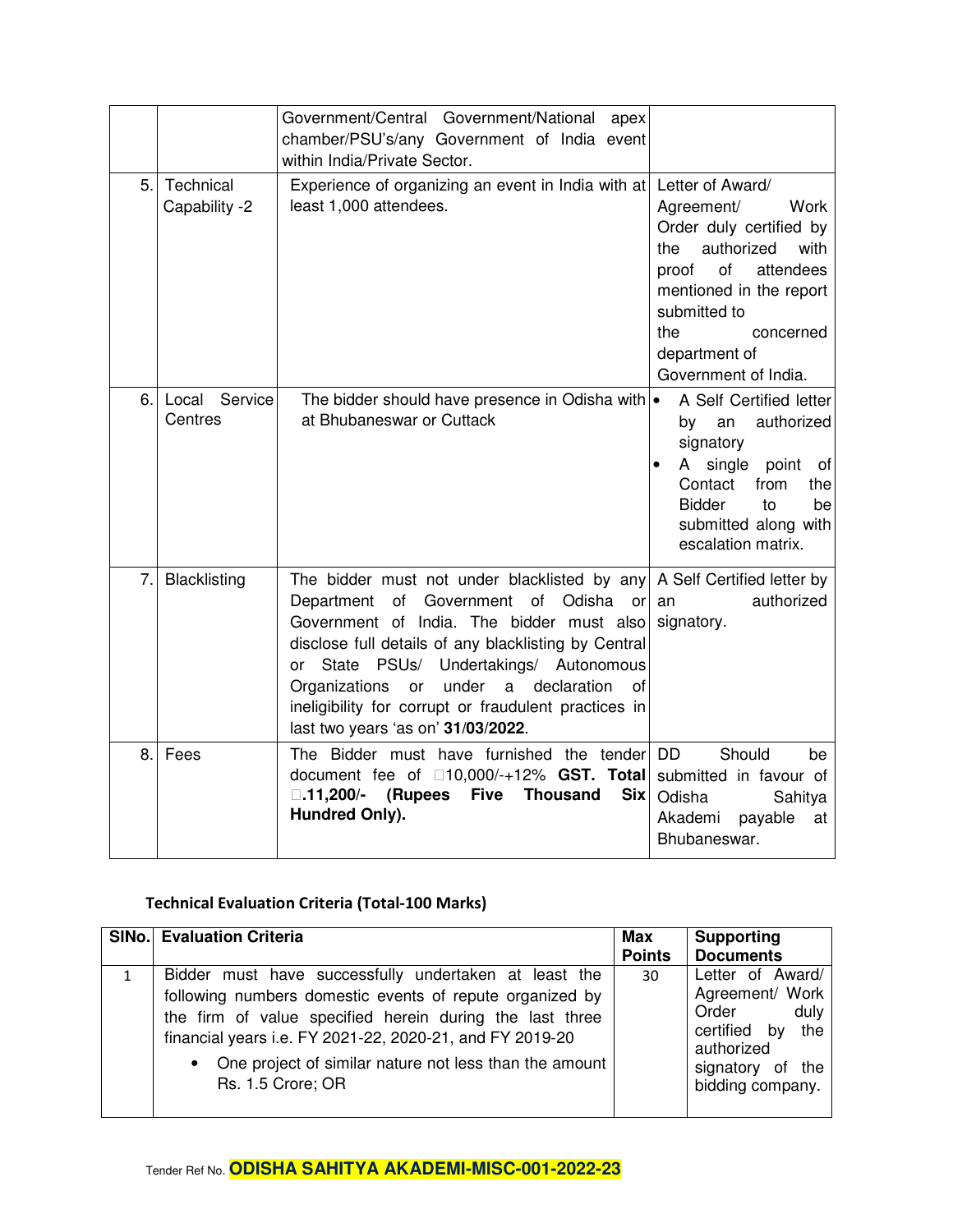|                | Two projects of similar nature each of which not less<br>$\bullet$<br>than the amount Rs. 1 Crore; OR<br>Three projects of similar nature each of which not less<br>than the amount Rs. 80 Lakh.<br>'Similar<br>Nature'<br>defined<br>is<br>as,<br>Seminars/Conferences/Exhibitions/Forums/Conclaves/<br>or any combination of the same related to fields of<br>Infrastructure Sector/ Health/Financing/ Investments<br>or any other similar field for a State Government<br>/Central Government/National apex chamber/ PSU's<br>/any Government of India event within India or Private<br>Sector. |    |                                                                                                                                                                                                                                             |
|----------------|----------------------------------------------------------------------------------------------------------------------------------------------------------------------------------------------------------------------------------------------------------------------------------------------------------------------------------------------------------------------------------------------------------------------------------------------------------------------------------------------------------------------------------------------------------------------------------------------------|----|---------------------------------------------------------------------------------------------------------------------------------------------------------------------------------------------------------------------------------------------|
|                | Four minimum projects with of<br>30 Lakh or above (2 mark per project)<br>(Maximum 10 marks)<br>One minimum project with of Rs 50<br>Lakh & above (5 marks per project)<br>(maximum 10 marks)<br>One project with of Rs 1 crore or<br>above (5 marks per project) (Maximum<br>10 marks)                                                                                                                                                                                                                                                                                                            |    |                                                                                                                                                                                                                                             |
| $\overline{2}$ | Experience of Organizing government<br>events in India with participation of -<br>2 states- 2.5 marks<br>3 states- 5 marks<br>4 states-10 marks                                                                                                                                                                                                                                                                                                                                                                                                                                                    | 10 | Letter of Award/<br>Agreement/ Work<br>Order<br>duly<br>certified<br>by the<br>authorized<br>signatory of the<br>bidding company.                                                                                                           |
| 3              | Experience of organizing an event in<br>India with at least 1,000 attendees.                                                                                                                                                                                                                                                                                                                                                                                                                                                                                                                       | 10 | Letter of Award/<br>Agreement/ Work<br>Order<br>duly<br>certified<br>the<br>by<br>authorized<br>with<br>proof<br>οf<br>attendees<br>mentioned in the<br>report submitted<br>to the concerned<br>department of<br>Government<br>οf<br>India. |
| 4              | Average Annual turnover of the Bidder<br>during last three financial-<br>1 Crore - 2 Crore : 5 marks<br>2 Crore - 3 Crore : 7.5 marks<br>3 Crore & above: 10 marks                                                                                                                                                                                                                                                                                                                                                                                                                                 | 10 | Certificate<br>from<br>statutory<br>auditor/audited<br>financial<br>statements for the<br>three<br>previous<br>financial years.                                                                                                             |
| 5              | Total number of employees as on company payroll as on 31<br>Mar 2022<br>$10 - 30 : 5$ marks                                                                                                                                                                                                                                                                                                                                                                                                                                                                                                        | 10 | undertaking<br>An<br>from<br>the<br>HR.<br>of<br>the<br>Head                                                                                                                                                                                |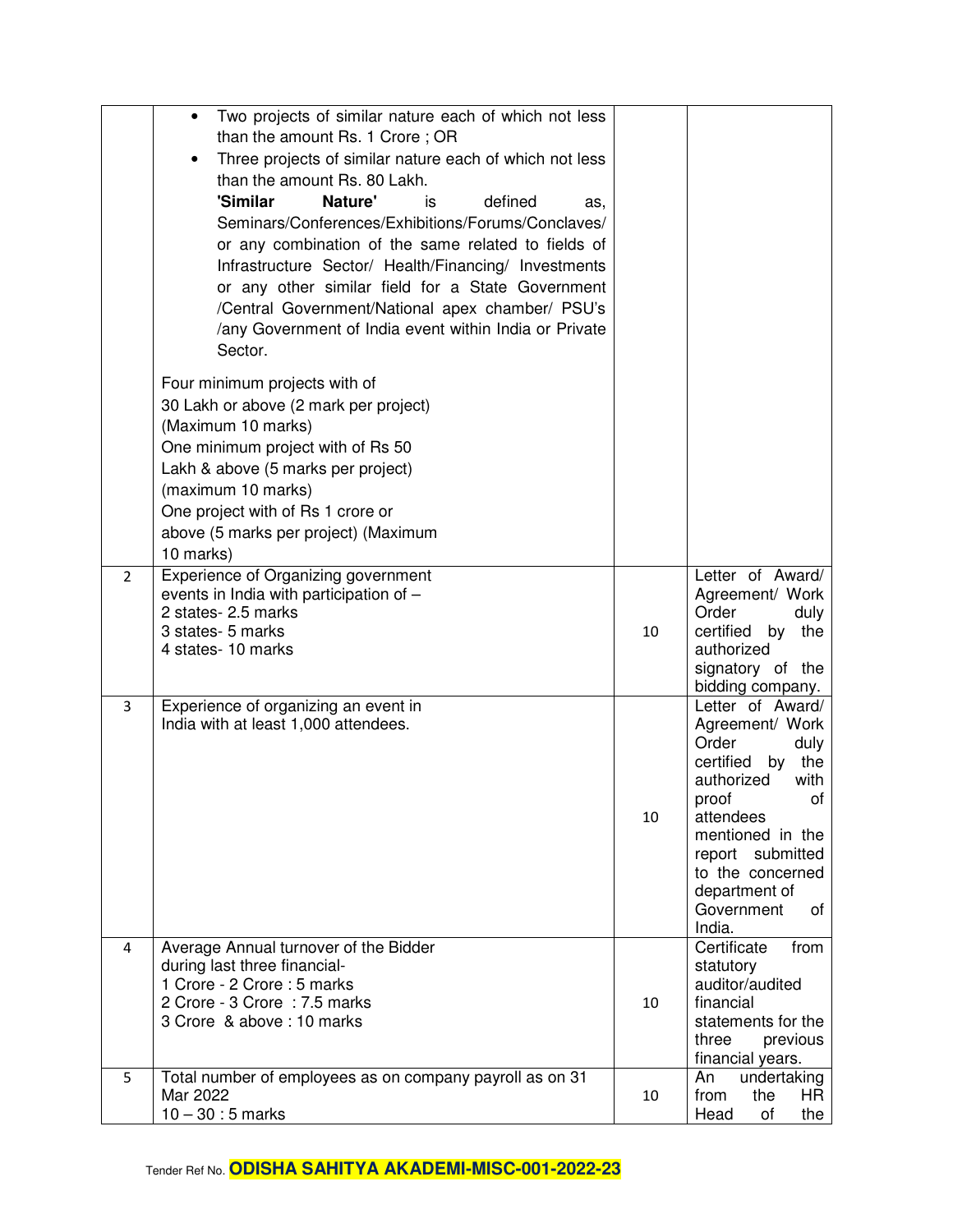|   | Above 30 : 10 marks                                               |                                                                                                                                                                                                                                               |              | Organization's<br>has<br>to<br>be<br>submitted in the<br>format provided in<br>the RFP/Proof of<br>no. of employees<br>from the statutory<br>records like EPF<br>etc. |
|---|-------------------------------------------------------------------|-----------------------------------------------------------------------------------------------------------------------------------------------------------------------------------------------------------------------------------------------|--------------|-----------------------------------------------------------------------------------------------------------------------------------------------------------------------|
| 6 | mins                                                              | Presentation on proposal (each agency will get around 30                                                                                                                                                                                      | Total-<br>30 |                                                                                                                                                                       |
|   | Technical Approach,<br>Methodology and<br>presentation            | The applicant shall explain<br>understanding of the objectives<br>of the assignment as outlined in<br>the Terms of Reference (TOR),<br>the technical approach, and the<br>methodology that would be<br>adopted for implementing the<br>tasks. | 10           | Presentation<br>on<br>Proposal.                                                                                                                                       |
|   | Concept, Design<br>for the mandatory<br>components                | Draft layout, drawing, design &<br>3-D views & specification of the<br>mandatory components.                                                                                                                                                  | 10           |                                                                                                                                                                       |
|   | Innovative ideas<br>for value addition<br>in events<br>experience | The applicant shall propose<br>unique value adding<br>components to the project that<br>enhance the tourist experience                                                                                                                        | 10           |                                                                                                                                                                       |

**Note: -***All the bidders who secure a Technical Score of 70 marks or more will be declared as technically qualified and are eligible for financial bid opening.* 

#### **2.2 . Commercial Bid Evaluation**

- i. The Financial Bids of PQ and technically qualified bidders will be opened on the prescribed date in the presence of bidder representatives Online.
- ii. The Bidder, who submits the lowest Commercial bid, shall be selected as the L1 bidder and shall be called for further process leading to the award of the assignment.
- iii. The rates quoted must be FOR destination/ site where the Hardware and peripherals are to be delivered, and should include all incidental charges.
- iv. Only fixed price financial bids indicating total price for all the deliverables and services specified in this bid document will be considered.
- v. The bid price will include all taxes and levies and shall be in Indian Rupees.
- vi. Prices quoted in the bid must be firm and final and shall not be subject to any modifications, on any account whatsoever.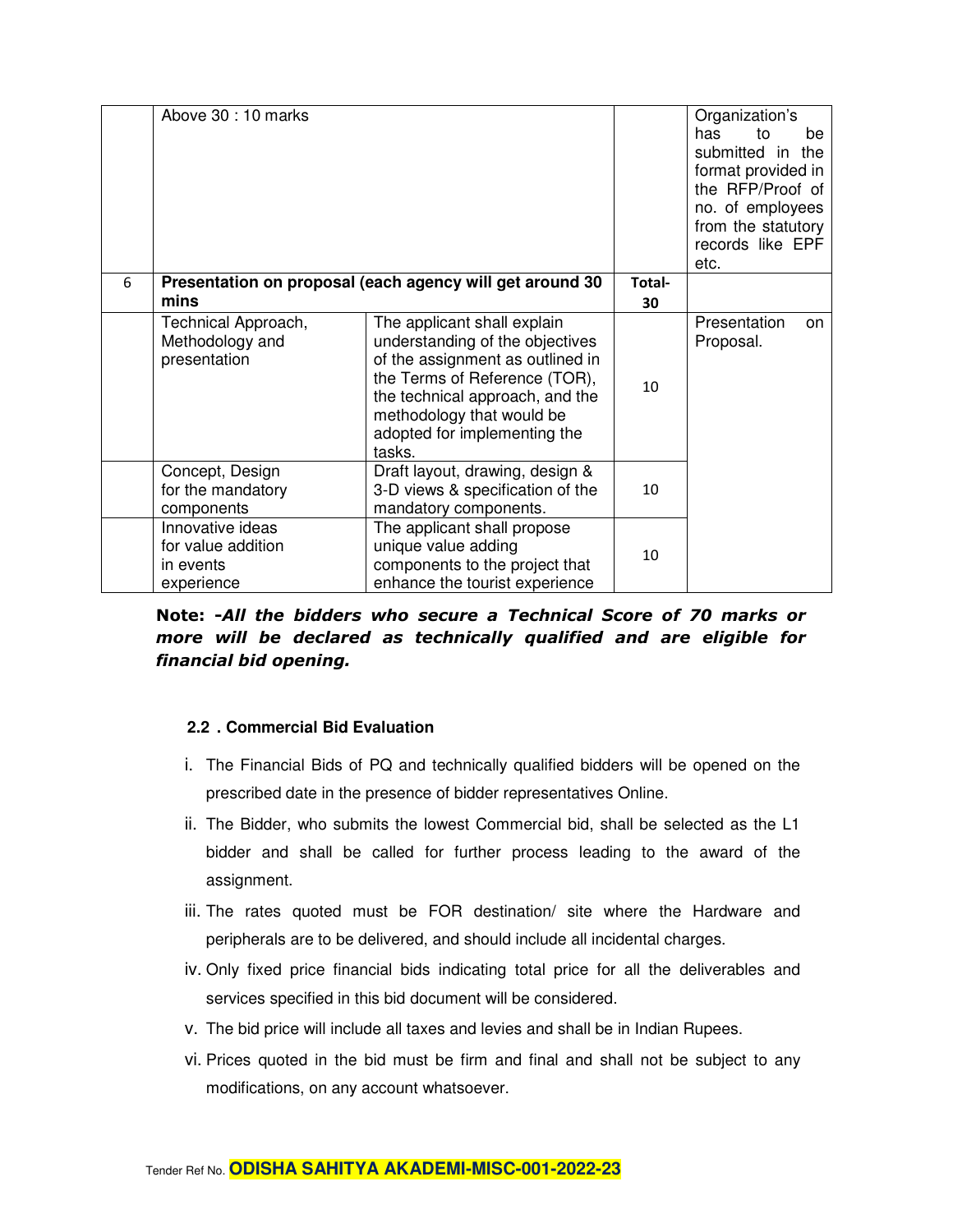- vii. All the required items must be listed and priced separately in the financial bid. If a financial bid shows items listed but not priced, their prices shall be assumed to be included in the prices of other items.
- iv. **Evaluation will be made on the basis of Total bid price inclusive of all taxes. The bidder has to quote Tax(s) as applicable in the Tax Columns of Financial Bid Format. Evaluation will be done on the basis of Grand Total cost [Total cost = (Unit cost + Taxes as applicable)].**
- v. **In case of a Tie of the bid price for L1, both the bidders shall be called for further negotiation, then whose ever price becomes L1 will be awarded the contract.**
- vi. Any conditional commercial bid would be rejected.
- vii. Errors & Rectification: Arithmetical errors will be rectified on the following basis: "If there is a discrepancy between the unit price and the total price of any item that is obtained by multiplying the unit price and quantity, the unit price shall prevail and the total price shall be corrected accordingly. In case of multiple items, grand total price shall be corrected adding the sub-total costs of each item. If there is a discrepancy between words and figures in respect of unit price, the amount in words will prevail".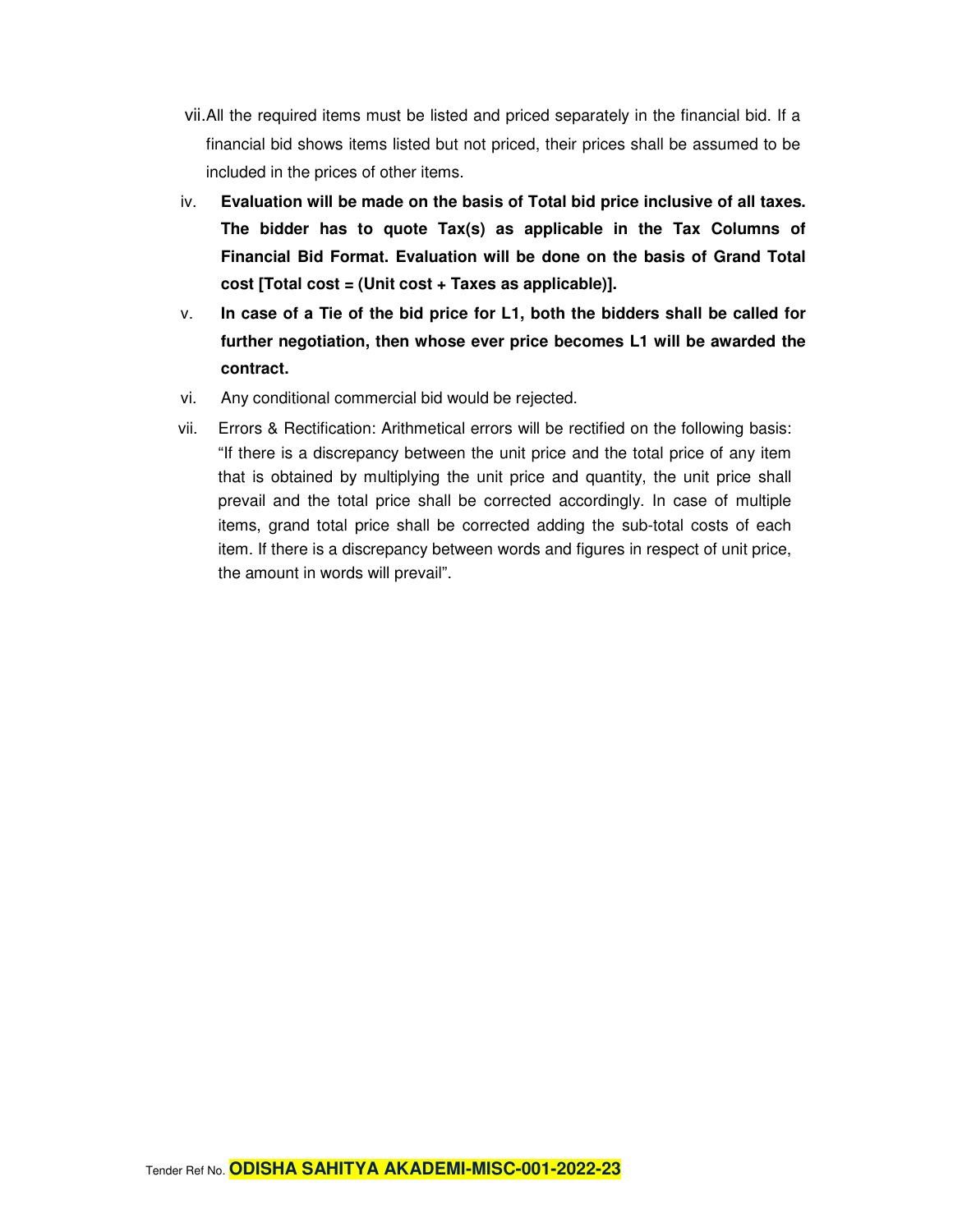# **3. Appointment of Event Management Company (EMC)**

#### **3.1 Award Criteria**

Odisha Sahitya Akademi will award the Contract to the successful bidder whose proposal is determined to be substantially responsive as per the process outlined above.

#### **3.2 Right to Accept Any Proposal and To Reject Any or All Proposal(s)**

Odisha Sahitya Akademi reserves the right to accept or reject any proposal, and to annul the tendering process / Public procurement process and reject all proposals at any time prior to award of contract, without thereby incurring any liability to the affected bidder or bidders or any obligation to inform the affected bidder or bidders of the grounds for Odisha Sahitya Akademi action.

#### **3.3 Notification of Award**

Prior to the expiration of the validity period, Odisha Sahitya Akademi will notify the successful bidder through E-Mail/Website, that its proposal has been accepted. In case the tendering process / public procurement process has not been completed within the stipulated period, Odisha Sahitya Akademi, may like to request the bidders to extend the validity period of the bid.

The notification of award will constitute the formation of the contract. Upon the successful bidder furnishing Performance Bank Guarantee, Odisha Sahitya Akademi will notify each unsuccessful bidder.

#### **3.4 Performance Bank Guarantee (PBG)**

- i. The selected bidder will submit a Performance Bank Guarantee (PBG), after issuance of Purchase order or Work order issued by Odisha Sahitya Akademi, for a value equivalent to **3%** of the total order value excluding taxes, if the bidder submits PBG within 7 days, after this period PBG value would be 10%.
- ii. The Performance Bank Guarantee needs to be furnished for Total validity period of 36 months from the date of submission of PBG. The selected bidder shall be responsible for claim period of the Performance Guarantee as and when it is due on account of non completion of the project and Warranty period.
- iii. In case the selected bidder fails to submit performance Bank guarantee within the time stipulated, Odisha Sahitya Akademi at its discretion may cancel the order placed on the selected bidder without giving any notice and may suspend the bidder for a specific period of time as decided by the committee.
- iv. In that event, Odisha Sahitya Akademi, at its discretion, may award the Contract to the next best value bidder with the discovered L1 Price, in case the bidder is agreed and whose offer is valid.
- v. Odisha Sahitya Akademi shall invoke the performance Bank Guarantee in case the selected Vendor fails to discharge their contractual obligations during the project period or Odisha Sahitya Akademi incurs any loss due to Vendor's negligence in carrying out the project implementation as per the agreed terms & conditions.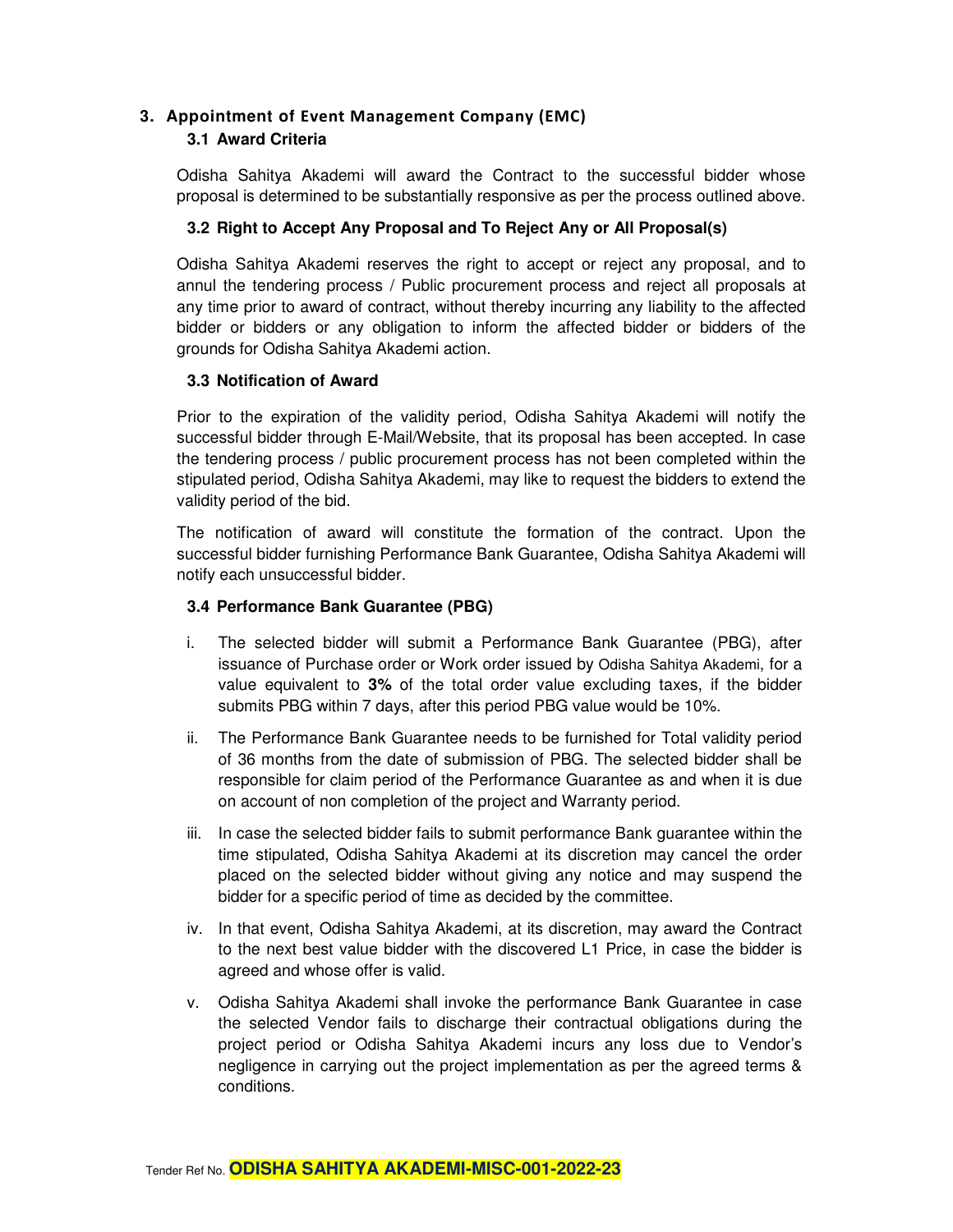- vi. Performance Bank Guarantee shall be returned after 2 months of Contract period completion.
- vii. No interest will be paid by Odisha Sahitya Akademi on the amount of performance Bank Guarantee

#### **3.5 Failure to Agree with the Terms and Conditions of the RFP**

Failure of the successful bidder to agree with the Terms & Conditions of the RFP shall constitute sufficient grounds for the annulment of the award, in which event Odisha Sahitya Akademi may award the contract to the next best value bidder or call for new proposals from the interested bidders. In such a case, Odisha Sahitya Akademi shall invoke the PBG of the bidder.

#### **3.6 Fraudulent and Corrupt Practices**

- i. The Bidders and their respective officers, employees, agents and advisers shall observe the highest standard of ethics during the Selection Process. Notwithstanding anything to the contrary contained in this RFP, Odisha Sahitya Akademi shall reject a Proposal without being liable in any manner whatsoever to the Bidder, if it determines that the Bidder has, directly or indirectly or through an agent, engaged in corrupt practice, fraudulent practice, coercive practice, undesirable practice or restrictive practice (collectively the "Prohibited Practices") in the Selection Process. In such an event, Odisha Sahitya Akademi shall, without prejudice to its any other rights or remedies, forfeit and appropriate Performance Security or suspend the bidder for a specific time period, as the case may be, as mutually agreed genuine pre-estimated compensation and damages payable to the Authority for, inter alia, time, cost and effort of the Authority, in regard to the RFP, including consideration and evaluation of such Bidder's Proposal.
- ii. Without prejudice to the rights of Odisha Sahitya Akademi under Clause above and the rights and remedies which Odisha Sahitya Akademi may have under the LOI or the Agreement, if a Bidder is found by Odisha Sahitya Akademi to have directly or indirectly or through an agent, engaged or indulged in any corrupt practice, fraudulent practice, coercive practice, undesirable practice or restrictive practice during the Selection Process, or after the issue of the Work Order or the execution of the Agreement, such Bidder shall not be eligible to participate in any tender or RFP issued by Odisha Sahitya Akademi/ Any Department of State Govt. during a period of 2 (two) years from the date of such Bid. iii. For the purposes of this Section, the following terms shall have the meaning hereinafter respectively assigned to them:
	- a. "corrupt practice" means (i) the offering, giving, receiving, or soliciting, directly or indirectly, of anything of value to influence the action of any person connected with the Selection Process (for avoidance of doubt, offering of employment to or employing or engaging in any manner whatsoever, directly or indirectly, any official of Odisha Sahitya Akademi who is or has been associated in any manner, directly or indirectly with the Selection Process.
	- b. "fraudulent practice" means a misrepresentation or omission of facts or disclosure of incomplete facts, in order to influence the Selection Process;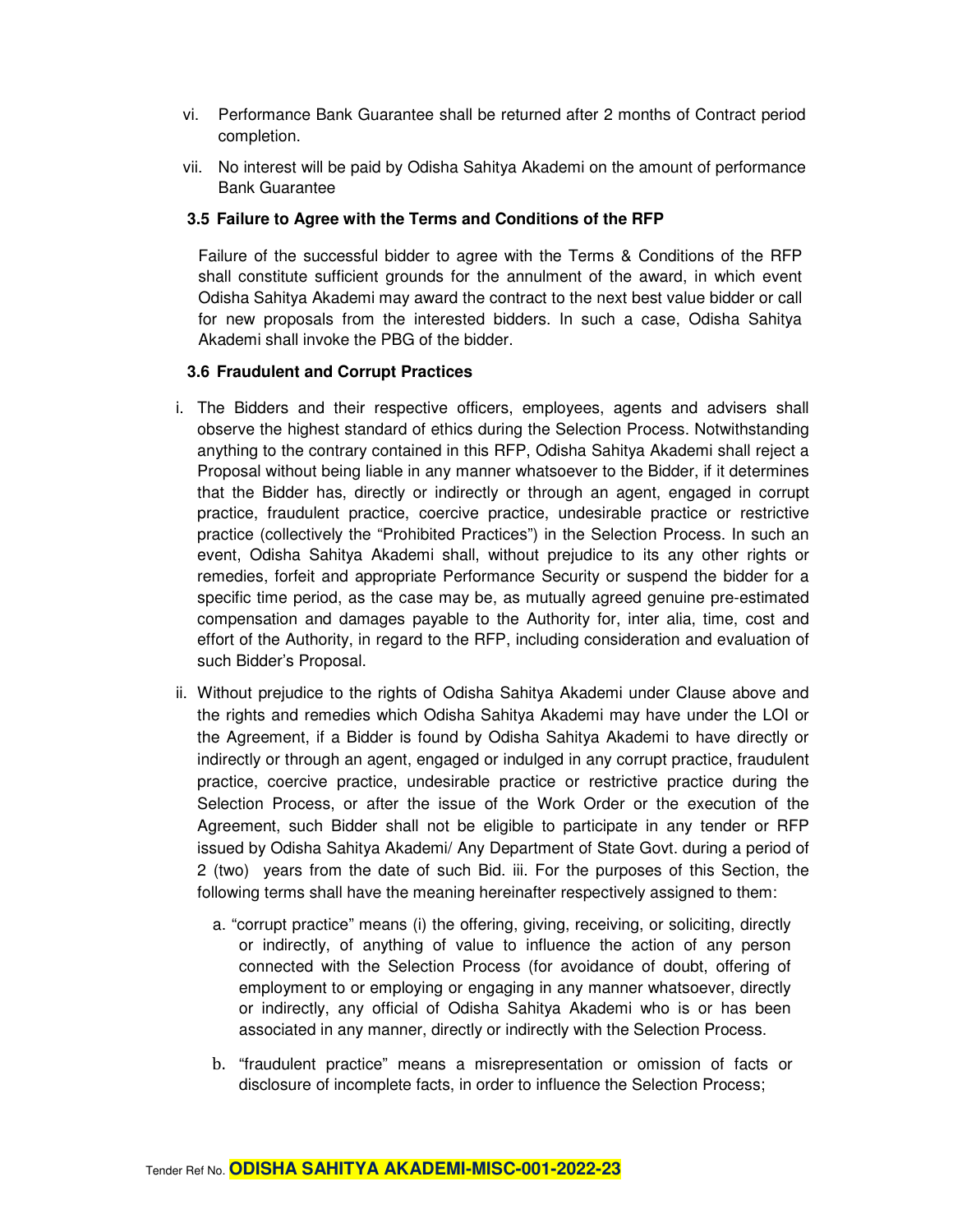- c. "coercive practice" means impairing or harming or threatening to impair or harm, directly or indirectly, any persons or property to influence any person s participation or action in the Selection Process;
- d. "undesirable practice" means (i) establishing contact with any person connected with or employed or engaged by Odisha Sahitya Akademi with the objective of canvassing, lobbying or in any manner influencing or attempting to influence the Selection Process; or (ii) having a Conflict of Interest; and
- e. "Restrictive Practice" means forming a cartel or arriving at any understanding or arrangement among Bidders with the objective of restricting or manipulating a full and fair competition in the Selection Process.

#### **3.7 Conflict of Interest**

The Vendor shall disclose to Odisha Sahitya Akademi in writing, all actual and potential conflicts of interest that exist, arise or may arise in the course of performing the Service(s) as soon as practical after it becomes aware of that conflict.

- i. Odisha Sahitya Akademi considers a conflict of interest to be a situation in which a party has interests that could improperly influence that party's performance of official duties or responsibilities, contractual obligations, or compliance with applicable laws and regulations. In pursuance of Odisha Sahitya Akademi's Procurement Ethics requirement that bidders, suppliers, and contractors under contracts, observe the highest standard of ethics, Odisha Sahitya Akademi will take appropriate actions against the bidder(s), if it determines that a conflict of interest has flawed the integrity of any procurement process. Consequently, all bidders found to have a conflict of interest shall be disqualified.
- ii. A bidder may be considered to be in a conflict of interest if the bidder or any of its affiliates participated as a consultant in the preparation of the solicitation documents/RFP for the procurement of the goods and services that are the subject matter of the bid.
- iii. It may be considered to be in a conflict of interest with one or more parties in the bidding process if
	- a. they have controlling shareholders in common; or
	- b. it receives or have received any direct or indirect subsidy from any of them; or
	- c. they have the same legal representative for purposes of the Bid; or
	- d. they have a relationship with each other, directly or through common third parties, that puts them in a position to have access to information about or influence on the Bid of another Bidder, or influence the decisions of the tendering authority regarding this bidding process.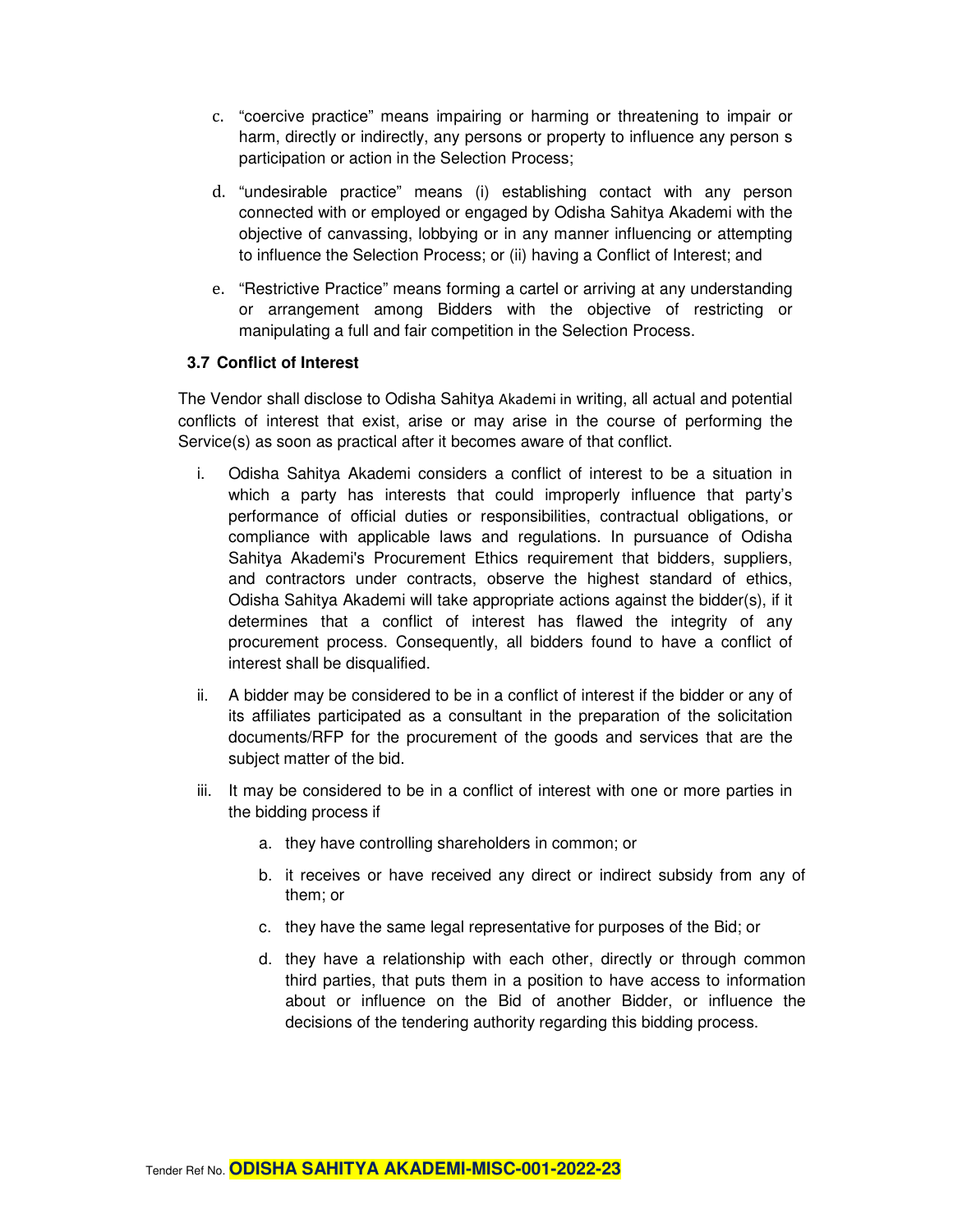#### **4. Terms and Conditions: Applicable Post Award of Contract 4.1 Termination Clause**

#### **4.1.1 Right to Terminate the Process**

Odisha Sahitya Akademi reserves the right to cancel the contract placed on the selected bidder and recover expenditure incurred by Odisha Sahitya Akademi under the following circumstances: -

- i The selected bidder commits a breach of any of the terms and conditions of the bid.
- ii The bidder goes into liquidation, voluntarily or otherwise.
- iii If the selected bidder fails to complete the assignment as per the time lines prescribed in the RFP and the extension if any allowed, it will be a breach of contract. Odisha Sahitya Akademi reserves its right to cancel the order in the event of delay and forfeit the bid security as liquidated damages for the delay.
- iv In case the selected bidder fails to deliver the quantity as stipulated in the delivery schedule, Odisha Sahitya Akademi reserves the right to procure the same or similar product from alternate sources at the risk, cost and responsibility of the selected bidder, after 2 weeks of cure period.
- v Odisha Sahitya Akademi reserves the right to recover any dues payable by the selected Bidder from any amount outstanding to the credit of the selected bidder, including the pending bills and/or invoking the bank guarantee under this contract.

#### **4.1.2 Consequences of Termination**

i. In the event of termination of the Contract due to any cause whatsoever, [whether consequent to the stipulated term of the Contract or otherwise, Odisha Sahitya Akademi shall be entitled to impose any such obligations and conditions and issue any clarifications as may be necessary to ensure an efficient transition and effective business continuity of the Service(s) which the Vendor shall be obliged to comply with and take all available steps to minimize loss resulting from that termination/breach, and further allow the next successor Vendor to take over the obligations of the erstwhile Vendor in relation to the execution/continued execution of the scope of the Contract. ii. Nothing herein shall restrict the right of Odisha Sahitya Akademi to invoke Performance Bank Guarantee and other guarantees, securities furnished, enforce the Deed of Indemnity and pursue such other rights and/or remedies that may be available to Odisha Sahitya Akademi under law or otherwise.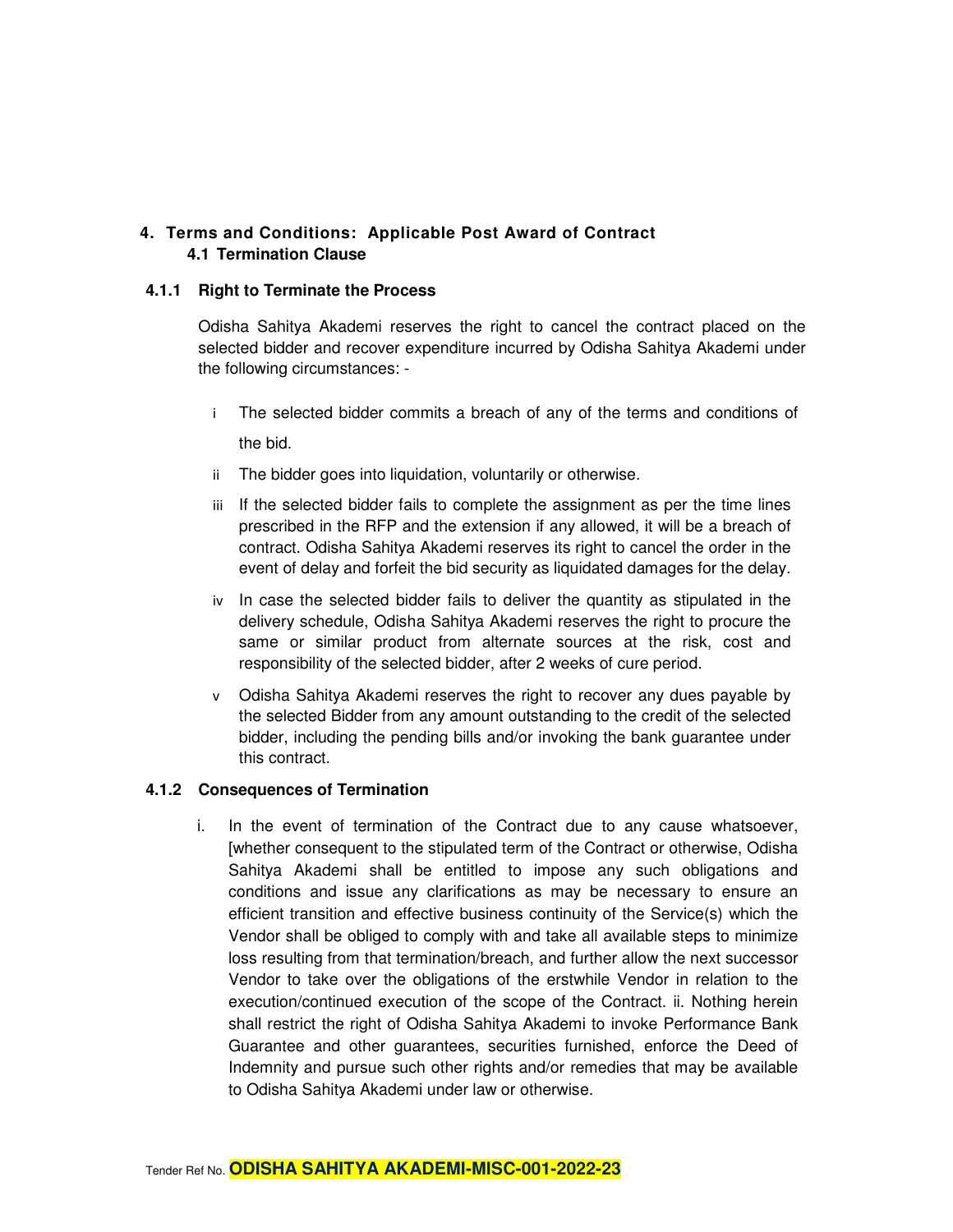ii. The termination hereof shall not affect any accrued right or liability of either Party nor affect the operation of the provisions of the Contract that are expressly or by implication intended to come into or continue in force on or after such termination.

#### **4.1.3 Extension in Delivery Period and Liquidated Damages (LD)**

- i. Except as provided under clause "Force Majeure", if the selected bidder fails to deliver any or all of the Goods or perform the Related Services within the period specified in the Contract, Odisha Sahitya Akademi may without prejudice to all its other remedies under the Contract, deduct from the Contract Price, as liquidated damages, a sum equivalent to the percentage specified in sub clause **(iv)** below for each week or part thereof of delay until actual delivery or performance, up to a maximum deduction of the percentage specified in sub clause **(iv)**. Once the maximum timeline is reached, the Purchaser may terminate the Contract pursuant to clause "Termination".
- ii. The time specified for delivery in the tender form shall be deemed to be the essence of the contract and the selected bidder shall arrange goods supply and related services within the specified period.
- iii. Delivery and completion period may be extended with or without liquidated damages, if the delay in the supply of goods or service is on account of hindrances beyond the control of the selected bidder to be determined by Odisha Sahitya Akademi.
	- a. The supplier/ selected bidder(s) shall request in writing to Odisha Sahitya Akademi giving reasons for extending the delivery period of service, if he finds himself unable to complete the supply of goods or service within the stipulated delivery period or is unable to maintain prorate progress in the supply of goods or service delivery. This request shall be submitted as soon as a hindrance in delivery of goods and service occurs or within **15 days** from such occurrence but before expiry of stipulated period of completion of delivery of goods and service after which such request shall not be entertained.
	- b. Odisha Sahitya Akademi shall examine the justification of causes of hindrance in the delivery of goods and service and the period of delay occurred due to that and recommend the competent authority on the period of extension which should be granted with or without liquidated damages.
	- c. If the competent authority agrees to extend the delivery period/ schedule, an amendment to the contract with suitable denial clauses and with or without liquidated damages, as the case may be, shall be issued. The amendment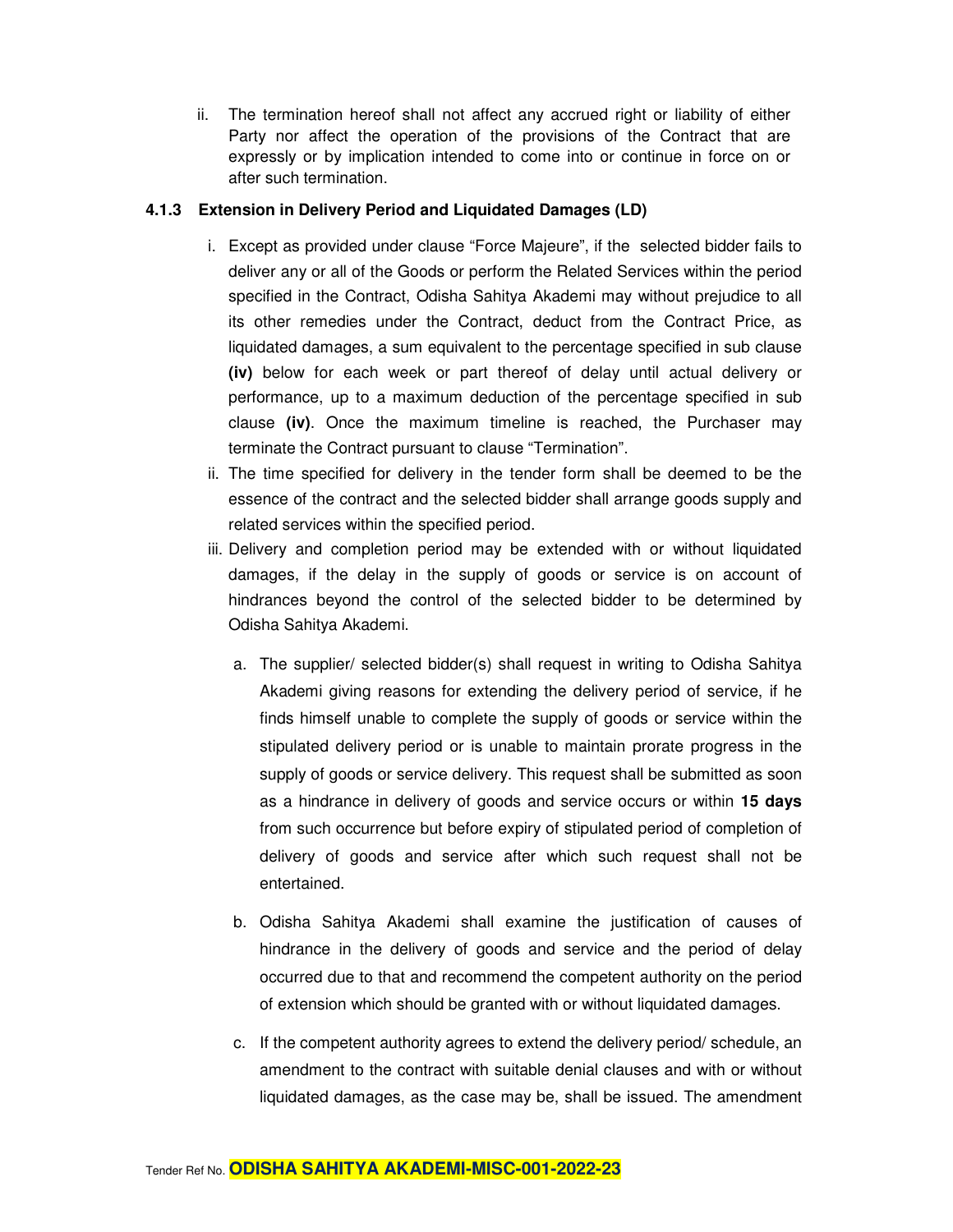letter shall mention that no extra price or additional cost for any reason, what so ever beyond the contracted cost shall be paid for the delayed supply of goods and service.

- d. It shall be at the discretion of the competent authority to accept or not to accept the supply of goods and/ or services rendered by the contractor after the expiry of the stipulated delivery period, if no formal extension in delivery period has been applied and granted. The competent authority shall have right to cancel the contract with respect to undelivered goods and/ or service.
- iv. In case of extension in the delivery and/ or completion period is granted with full liquidated damages, the recovery shall be made on the basis of following percentages of value of goods which the selected bidder has failed to supply or complete:

| No. | <b>Condition</b>                                                                                                                                                                                                  |
|-----|-------------------------------------------------------------------------------------------------------------------------------------------------------------------------------------------------------------------|
|     | For delay in delivery of materials beyond the delivery schedule<br>mentioned in the work order, LD @ 0.5% per week or part thereof for<br>the pending materials order value up to maximum 5% will be<br>deducted. |

- a. The maximum amount of liquidated damages shall be 5% of the total order value.
- b. Odisha Sahitya Akademi reserves its right to recover these amounts by any mode such as adjusting from any payments to be made by Odisha Sahitya Akademi to the bidder.

#### **4.2 Service Level Agreement and Penalties**

- i. SLA defines the terms of the successful bidder's responsibility in ensuring the performance service as per the **Scope of Work** as specified in the RFP document based on the agreed Performance Indicators.
- ii. The Bidder shall provide comprehensive, end-to-end. No reason shall be entertained (unless those mentioned in Force Majeure) in case of un-availability of any service given in the **Scope of Work** in this RFP and the appropriate **penalty** shall be levied.
- iii. The selected bidder and Odisha Sahitya Akademi shall regularly review the performance of the services being provided by the selected bidder and the effectiveness of this SLA.
- iv. The following measurements and targets shall be used to track and report performance on a regular basis. The targets shown in the following tables are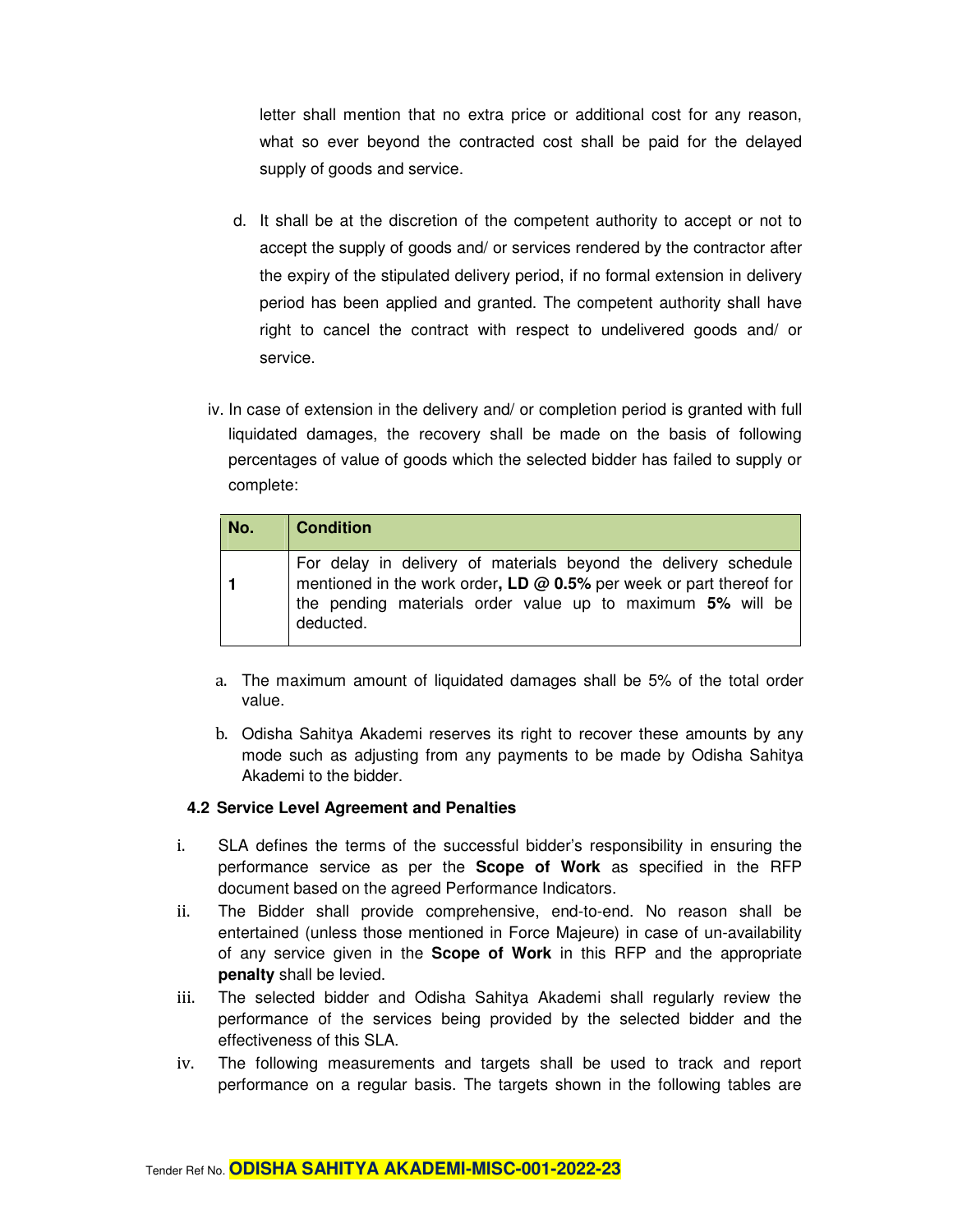applicable for the entire duration of the Contract /Project, failing which the selected bidder(s) is liable to be penalized.

- v. In case, it is not resolved between Odisha Sahitya Akademi and the bidder, it will be referred to Secretary to Govt., Odia Language, Literature & Culture Department, Govt. of Odisha for negotiation and his decision would be final and binding for both the parties.
- vi. In case any dispute between the Parties, does not settle by negotiation in the manner as mentioned above, the same may be resolved exclusively by arbitration and such dispute may be submitted by either party for arbitration within **20 days**  of the failure of negotiations. Arbitration shall be held in **Bhubaneswar** and conducted in accordance with the provisions of Arbitration and Conciliation Act, 1996 or any statutory modification or re-enactment thereof. Each Party to the dispute shall appoint one arbitrator each and the two arbitrators shall jointly appoint the third or the presiding arbitrator.
- vii. The "Arbitration Notice" should accurately set out the disputes between the parties, the intention of the aggrieved party to refer such disputes to arbitration as provided herein, the name of the person it seeks to appoint as an arbitrator with a request to the other party to appoint its arbitrator within **45 days** from receipt of the notice. All notices by one party to the other in connection with the arbitration shall be in writing and be made as provided in this tender document.
- iii. Each Party shall bear the cost of preparing and presenting its case, and the cost of arbitration, including fees and expenses of the arbitrators, shall be shared equally by the Parties unless the award otherwise provides. The Bidder shall not be entitled to suspend the Service/s or the completion of the job, pending resolution of any dispute between the Parties and shall continue to render the Service/s in accordance with the provisions of the Contract/Agreement notwithstanding the existence of any dispute between the Parties or the subsistence of any arbitration or other proceedings.

#### **4.3 Notices**

Notice or other communications given or required to be given under the contract shall be in writing and shall be faxed/e-mailed/hand-delivery with acknowledgement thereof, or transmitted by pre-paid registered post or courier.

#### **4.4 Force Majeure**

Force Majeure is herein defined as any cause, which is beyond the control of the selected bidder or Odisha Sahitya Akademi as the case may be which they could not foresee or with a reasonable amount of diligence could not have foreseen and which substantially affect the performance of the contract, such as:

- i. Natural phenomenon, including but not limited to floods, droughts, earthquakes and epidemics
- ii. Acts of any government, including but not limited to war, declared or undeclared priorities, quarantines and embargos
- iii. Terrorist attack, public unrest in work area provided either party shall within 10 days from occurrence of such a cause, notifies the other in writing of such causes. The bidder or Odisha Sahitya Akademishall not be liable for delay in performing his/her obligations resulting from any force majeure cause as referred to and/or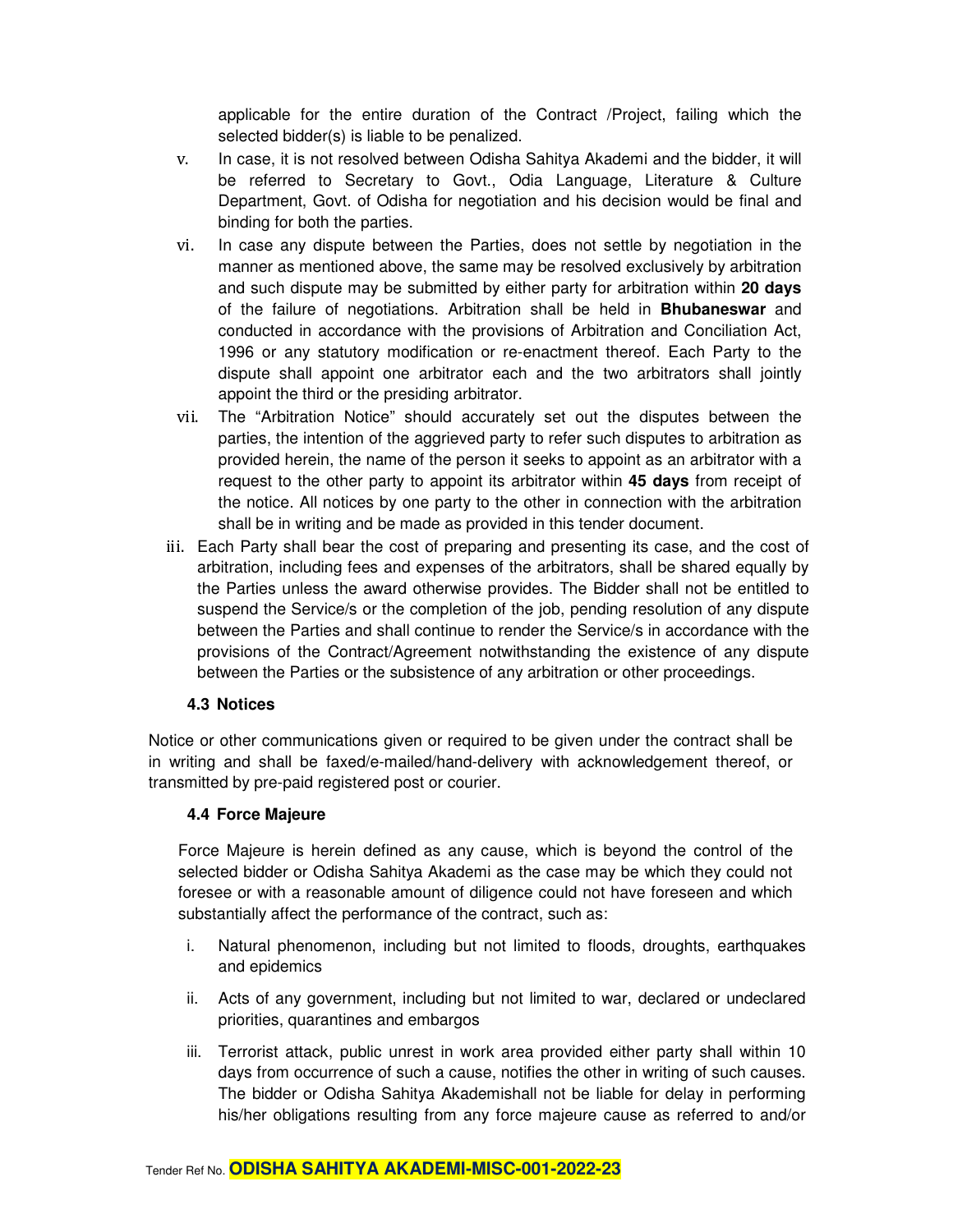defined above. Any delay beyond 30 days shall lead to termination of contract by parties and all obligations expressed quantitatively shall be calculated as on date of termination. Notwithstanding this, provisions relating to indemnity, confidentiality survive termination of the contract.

#### **4.5 Failure to agree with Terms and Conditions of the RFP**

Failure of the successful bidder to agree with the Terms & Conditions of the RFP shall constitute sufficient grounds for the annulment of the award, in which event Odisha Sahitya Akademishall invoke the PBG of the selected bidder and may award the contract to the next best value bidder or call for new proposals from the interested bidders.

#### **5. Scope of Work**

The Minimum Development Obligation is as follows, for which the bidder shall submit the BOQ:

- 1) Conceptualize the Event plan based on the venue and requirements of the concerned Department.
- 2) Developing master planning of the venue.
- 3) Create the Event Execution Plan for executing the Event indicating the timelines with the respective milestones along with detailed specifications of works to be carried out.
- 4) To provide all necessary Conceptualization and planning and execution for one or more events in one or more districts.
- 5) Maintain a universal theme for all aspects of the Event execution in coordination with vision for the event.
- 6) The bidder will be provided the entire event area for 2 (Two) days prior to the event for venue set up and 01 (One) days after the event for dismantling and cleaning of the setup.
- 7) Providing all related infrastructure and services for Press Conferences during the event.
- 8) Arrange artists for the cultural programs planned in the event.
- 9) Conceptualizing and execution of theme based 1 (one) cultural function in the evening hour of the specified event followed by dinner.
- 10) Conceptualization and execution of the events of all concerned departments and as per suggestions and decisions made by the committee.
- 11) Outdoor branding, digital wall branding & venue branding as per requirements.
- 12) Scheduling of cultural functions & other events.
- 13) Providing of best available/latest AV equipment for conferences, inaugural and cultural functions.
- 14) Invitation cards , gifts to the VVIP's & passes for invitees & media.

#### Tender Ref No. **ODISHA SAHITYA AKADEMI-MISC-001-2022-23**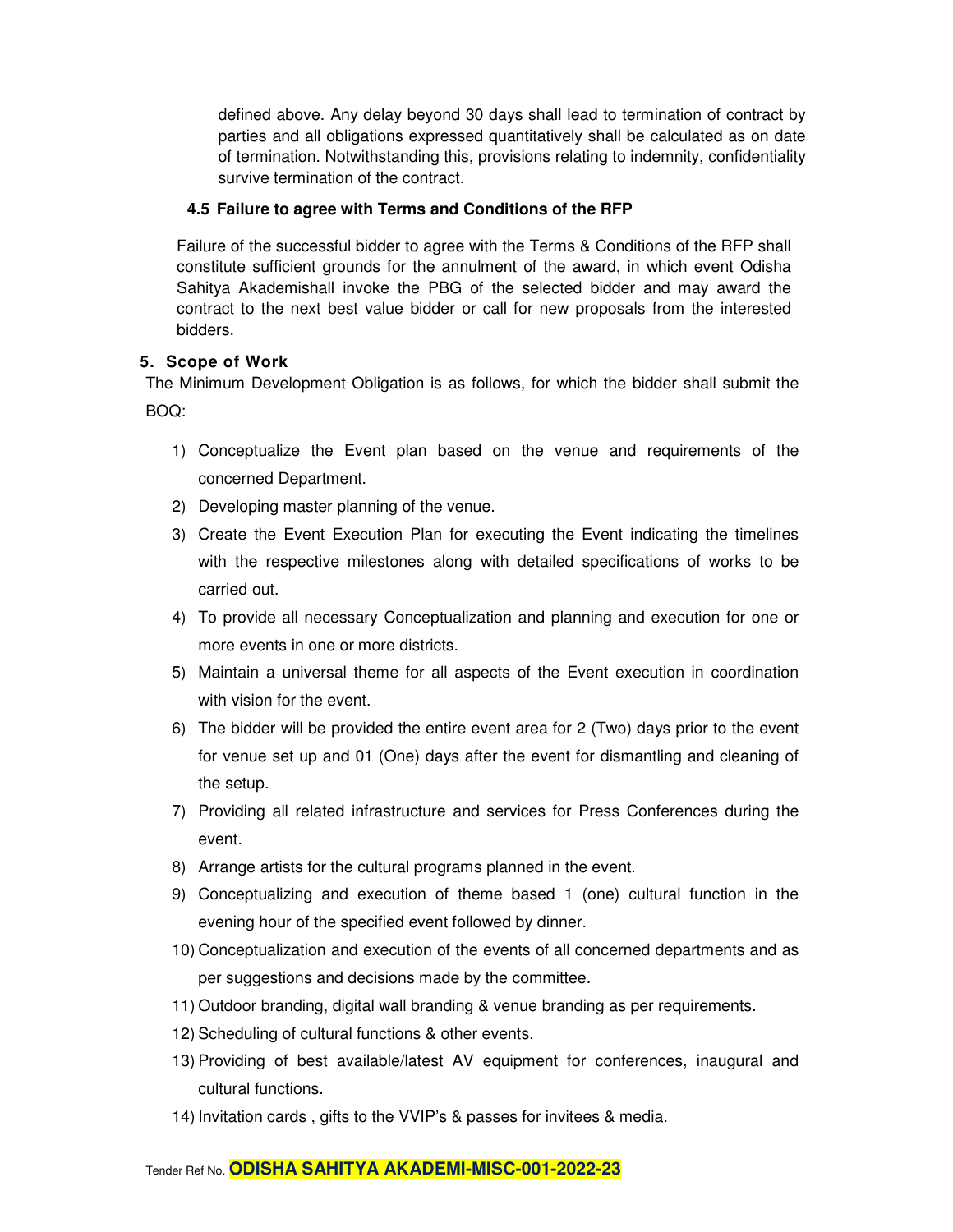- 15) Arrange transportation, handling, loading, unloading of all the materials.
- 16) On the wheels activity all over the State.
- 17) Arrangement for necessary furniture for the entire event.
- 18) Arrange the music/visual material and all accessory equipment for use during the programme with additional paraphernalia required (if any).
- 19) To make its own security arrangement for the materials.
- 20) The agency shall be required to inform about all statutory clearances as required for the successful organization of the Event
- 21) Travel and stay of artists
- 22) Providing and maintaining Green rooms
- 23) Preparation of theme-based stage for particular events as decided.
- 24) Interiors, Ambience& additional Furniture works inside temporary structures/ permanent areas.
- 25) Providing HVAC system/ chilling plant / Air Conditioner units of sufficient tonnage to air condition the whole area of hanger/event/exhibition. Optimal temperature should be maintained.
- 26) Event to be run on DG sets which is to be arranged by the bidder. Fuel arrangement, Operation & Maintenance of DG sets & associate accessories during the tenure of contract, will be the responsibility of Event Management firm.
- 27) The contract will be valid for 1 Year and extendable up-to 3 Years.

#### **5.1 Supply and Delivery of event Hardware & peripherals**

The selected bidder is expected to carry out all activities covering Supply including delivery, services, Testing, Quality Inspection in coordination with Odisha Sahitya Akademi and other stakeholders of the project.

#### **5.2 Bill of Materials [BoM]**

| A               | Customized fabricated stalls as per designing specification -<br>Details mentioned below (It may vary as per requirement) | Per Unit  |
|-----------------|---------------------------------------------------------------------------------------------------------------------------|-----------|
|                 | Designing fee                                                                                                             | Job       |
| $\overline{2}$  | Wooden plat forming with carpet/Pergo/ Prelaminated sheet<br>and SS channel and skirting                                  | Per Sq Ft |
| 3               | Branding walls with paint finish                                                                                          | Per Sq Ft |
| 4               | Branding walls with paint finish on top                                                                                   | Per Sq Ft |
| 5               | Branding walls with digital vinyl on top                                                                                  | Per Sq Ft |
| 6               | Single seater sofa                                                                                                        | Per Unit  |
|                 | Double seater sofa                                                                                                        | Per Unit  |
| 8               | Arm lighting                                                                                                              | Per Unit  |
| 9               | Conceal lighting                                                                                                          | Per Unit  |
| 10 <sup>1</sup> | Glass top table                                                                                                           | Per Unit  |
|                 | Chairs                                                                                                                    | Per Unit  |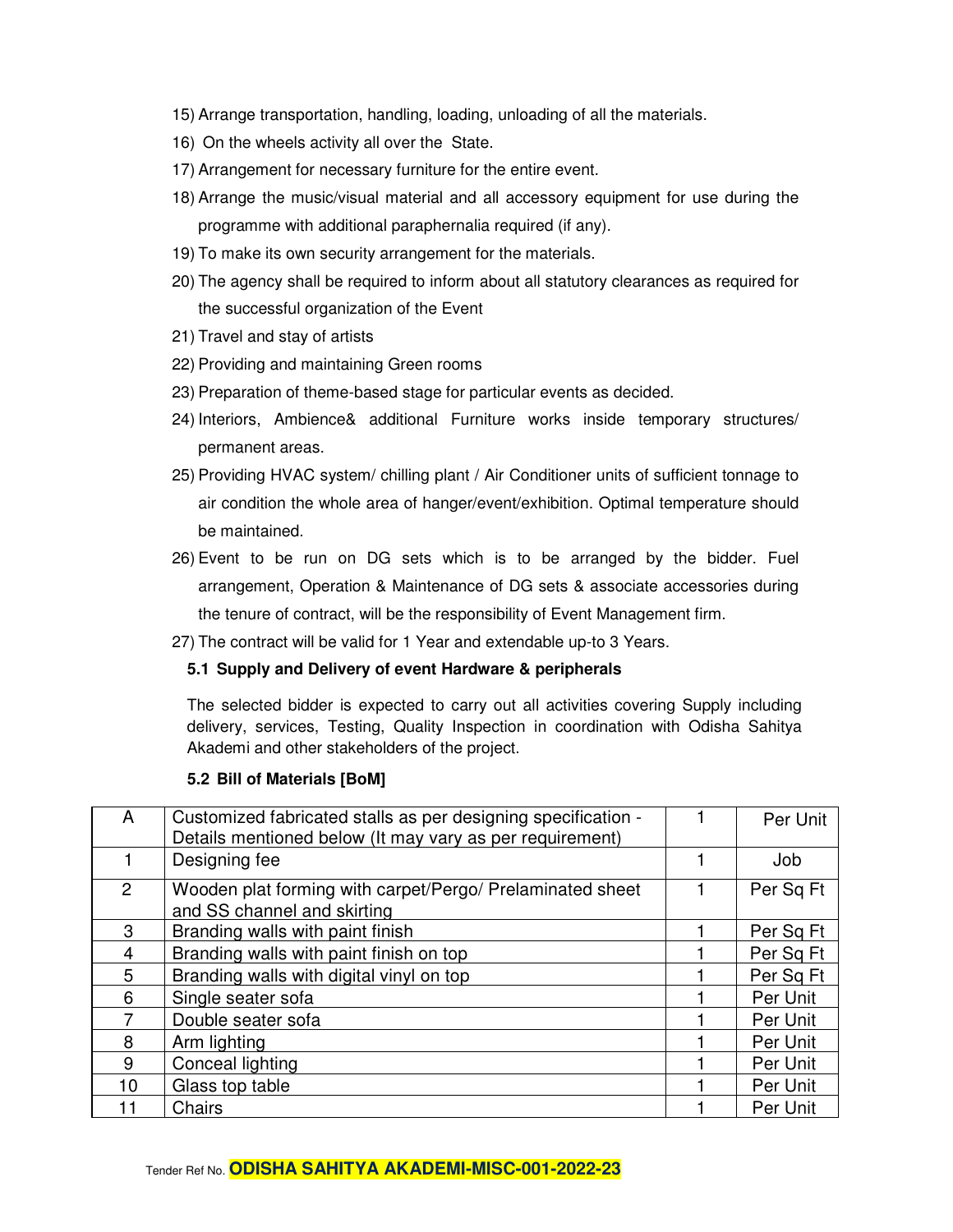| 12 | Bar stool for registration                         | Per Unit  |
|----|----------------------------------------------------|-----------|
| 13 | Base table for model display                       | Per Sq Ft |
| 14 | Palmet for the entire stall - As per design        | Per Sq Ft |
| 15 | Brochure stand for stall                           | Per Unit  |
| 16 | <b>LED Plasma</b>                                  | Per Unit  |
| 17 | <b>LED Plasma</b>                                  | Per Unit  |
| 18 | <b>Planters</b>                                    | Per Unit  |
| 19 | Touch screen plasma                                | Per Unit  |
| 20 | Décor lighting                                     | Per Unit  |
| 21 | Customized table with paint finish - As per design | Per Sq Ft |
| 22 | Inlit letter cuts                                  | Per Unit  |
| 23 | Material transportation                            | Job       |

| <b>SI No</b>      | <b>Elements</b>                                               | Qty            | <b>Unit</b> |
|-------------------|---------------------------------------------------------------|----------------|-------------|
| $\blacksquare$    | <b>Inauguration area</b>                                      |                |             |
| 1.1               | Air-conditioned German Hanger in required with fire           | $\mathbf{1}$   | Sq Mt       |
|                   | retardant roof and side covers & Internal Lighting and glass  |                |             |
|                   | doors for entry - 60mx 180 M                                  |                |             |
| 1.2               | Stage setup: 120 'x 50' x 6ft high MS structure (scaffolding) | 1              | Sq Ft       |
|                   | with single ply on top, carpet flooring, both side 8ft wide   |                |             |
|                   | steps with railing, skirting of the stage, Ramp Head table    |                |             |
|                   | setup with sitting arrangement of 50 PAX - AC & lecture       |                |             |
|                   | podium - Customized                                           |                |             |
| 1.3               | Flower Decoration on Stage and Bouquets                       | 1              | <b>LS</b>   |
| 1.4               | Sound System line array Speakers 8 pair array, 4 pair Sub,    | 1              | <b>LS</b>   |
|                   | etc. with amplifier, mixer, podium mic, cordless mic, etc.    |                |             |
| 1.5               | PAR 64 CP-61 (side light) = 8 Nos. LED Par RGBW (side         | As per         | LS          |
|                   | light) = 12 Nos. PAR 64 CP-61 FOH = 6 Nos. LED Par            | requirement    |             |
|                   | RGBW (back light) = $5$ Nos.                                  |                |             |
| 1.6               | Curve LED Wall 80 ft x 12 ft for stage backdrop               | $\mathbf{1}$   | Sq Ft       |
| 1.7               | Customized on Stage panels - as per theme                     | 1              | Sq Ft       |
| 1.8               | Customized off Stage panels - as per theme                    | 1              | Sq Ft       |
| 1.9               | Hanging Delay LED screen                                      | 1              | Sq Ft       |
| 1.1               | Show running Team                                             | 1              | Job         |
| $\overline{1.11}$ | Carpet and Flooring for MEA                                   | $\overline{1}$ | Sq Ft       |
| 1.12              | Running panel for hanger - Fascade and Side covers            | 1              | Sq Ft       |
| 1.13              | Designer wooden fascade for the main inaugural depicting      | $\mathbf{1}$   | Job         |
|                   | the theme                                                     |                |             |
| 1.14              | Chairs banquet chairs with covers                             | 1              | <b>LS</b>   |
| 1.15              | Sofa sets                                                     | 1              | <b>LS</b>   |
| 1.16              | Mozo barricading                                              | 1              | <b>RFT</b>  |
| 1.17              | High platform for media, console and camera etc.              | $\mathbf{1}$   | SqFt        |
| 1.18              | Green room for artist                                         | 1              | Job         |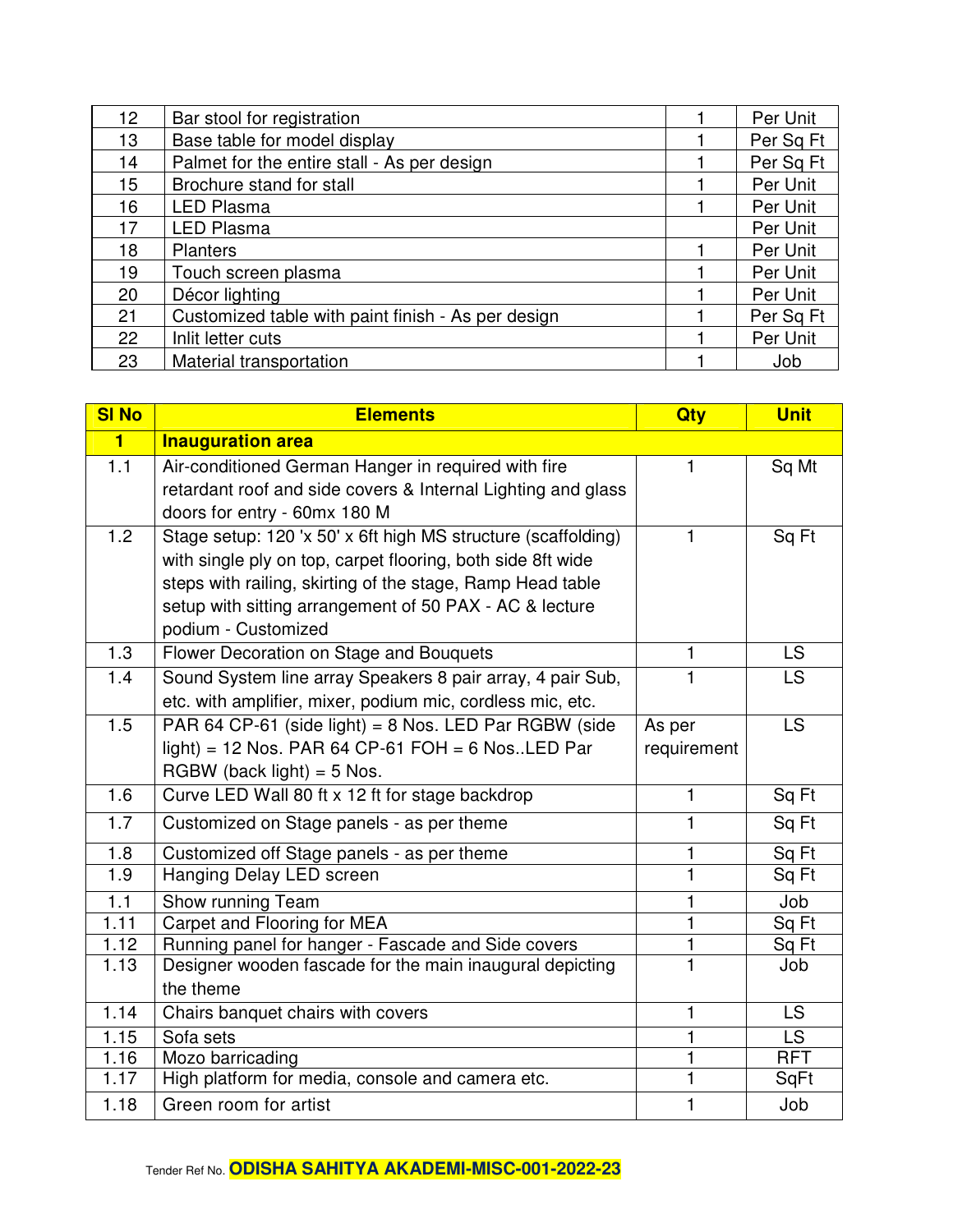| 1.19           | Lightening of lamp by VIP                                                                                                                                                                                                                                                                                                                                         |              | Job   |
|----------------|-------------------------------------------------------------------------------------------------------------------------------------------------------------------------------------------------------------------------------------------------------------------------------------------------------------------------------------------------------------------|--------------|-------|
| 1.2            | Signages for venue and area                                                                                                                                                                                                                                                                                                                                       | 1            | SqFt  |
| 1.21           | Venue decors as per theme on MS frame with flex on top                                                                                                                                                                                                                                                                                                            |              | SqFt  |
| 1.22           | Hanger upper branding - Bird View                                                                                                                                                                                                                                                                                                                                 |              | SqFt  |
| $\overline{2}$ | <b>Media Lounge</b>                                                                                                                                                                                                                                                                                                                                               |              |       |
| 2.1            | Partition wall for Media Lounge                                                                                                                                                                                                                                                                                                                                   | 1            | Sq Ft |
| 2.2            | Fixing of workstations, media lounge, directors cabin, etc as<br>per layout and design, including furniture                                                                                                                                                                                                                                                       | 1            | Job   |
| 2.3            | Media lounge stage setup with banquet chairs for media<br>briefing                                                                                                                                                                                                                                                                                                | 1            | Job   |
| 2.4            | Computers for media work stations with B/W A4 size<br>printers with photocopiers                                                                                                                                                                                                                                                                                  | 1            | Job   |
| 2.5            | LED Wall 12 x 8 ft with sound system                                                                                                                                                                                                                                                                                                                              | 1            | Sq Ft |
| 2.6            | Hi speed internet connectivity                                                                                                                                                                                                                                                                                                                                    | 1            | Job   |
| 2.7            | <b>Flower Decoration</b>                                                                                                                                                                                                                                                                                                                                          | 1            | Job   |
| 2.8            | Side walls as per theme on print                                                                                                                                                                                                                                                                                                                                  | 1            | Sqft  |
|                |                                                                                                                                                                                                                                                                                                                                                                   |              |       |
| 3              | <b>Theme Area</b>                                                                                                                                                                                                                                                                                                                                                 |              |       |
| 3.1            | Designer wooden Fascia complete with Branding, Logo,<br>Graphics & Artwork                                                                                                                                                                                                                                                                                        | 1            | Job   |
| 3.2            | Designing and Conceptualization of Theme Area with<br>Script & Story line                                                                                                                                                                                                                                                                                         | 1            | Job   |
| 3.3            | Partition wall for Theme Area                                                                                                                                                                                                                                                                                                                                     | $\mathbf{1}$ | Sq Ft |
| 3.4            | Side Flex Fascia with M.S. Tube Frame                                                                                                                                                                                                                                                                                                                             | 1            | Sq Ft |
| 3.5            | Designer Wooden / modular stalls / panels complete with<br>Raised Platform, Wooden Flooring, Laminated Wall<br>Paneling, Parabolic False Ceiling, Complete Lighting and<br>Power points with cabling and manpower, Display<br>Podiums, Tall Tartum with Logo, Complete Branding,<br>Reception & Furniture, Ushers & Attendants, Cleaning &<br>Sweeping of Stalls. | 1            | Job   |
| 3.6            | High Density Indoor LED Video walls complete with<br>Automated Controller Switching and Attendants for 1 Days                                                                                                                                                                                                                                                     | 1            | Sq Ft |
| 3.7            | Digital Activeness - As per theme                                                                                                                                                                                                                                                                                                                                 | 1            | Job   |
| 3.8            | Live size thematic installations - As per theme                                                                                                                                                                                                                                                                                                                   | 1            | Job   |
| 3.9            | Backlit wooden Tran-slite with Digital Posters                                                                                                                                                                                                                                                                                                                    | 1            | Job   |
| 3.1            | <b>Green Potted Plants and Flowers Pots</b>                                                                                                                                                                                                                                                                                                                       | 1            | Job   |
| $\overline{4}$ | <b>Exhibition Area</b>                                                                                                                                                                                                                                                                                                                                            |              |       |
|                |                                                                                                                                                                                                                                                                                                                                                                   |              |       |
| 4.1            | Branding / Beautification of exhibition Area                                                                                                                                                                                                                                                                                                                      | 1            | Sq Ft |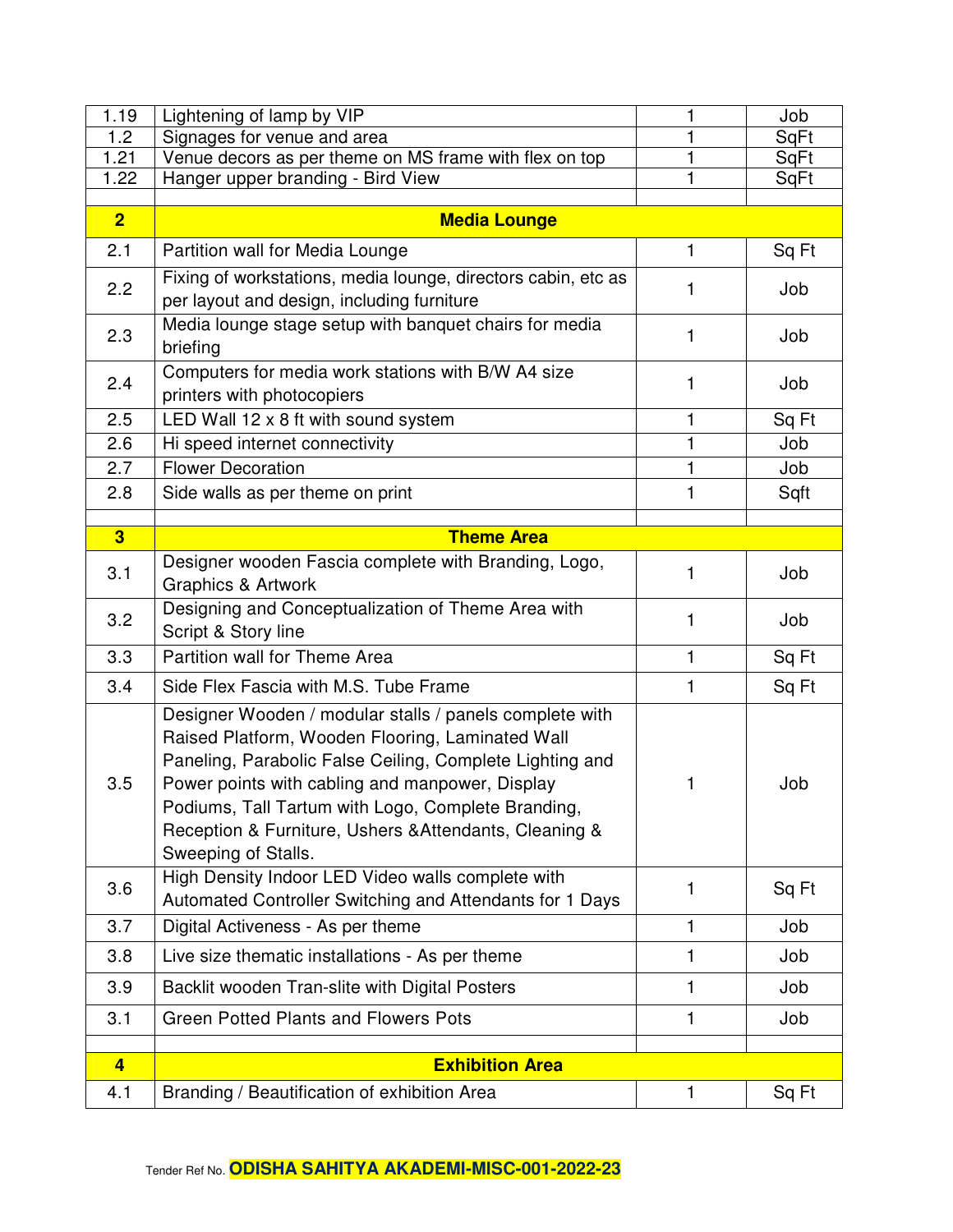| 4.2            | Partition wall for Exhibition Area                                                                                                                                                                                                                                                                                   | 1            | Sq Ft       |
|----------------|----------------------------------------------------------------------------------------------------------------------------------------------------------------------------------------------------------------------------------------------------------------------------------------------------------------------|--------------|-------------|
| 4.3            | <b>Flower Decoration</b>                                                                                                                                                                                                                                                                                             | 1            | Job         |
| 4.4            | Side Flex Fascia with M.S. Tube Frame                                                                                                                                                                                                                                                                                | 1            | Sq Ft       |
| 5 <sup>5</sup> | <b>Camp Office</b>                                                                                                                                                                                                                                                                                                   |              |             |
|                | Pagoda structure with all the basic amenities - Site office,                                                                                                                                                                                                                                                         |              |             |
| 5.1            | Police control room, CCTV control room, Fire control<br>room, ETC                                                                                                                                                                                                                                                    | 1            | Per<br>Unit |
| 5.2            | Hi Speed Internet Connection                                                                                                                                                                                                                                                                                         | 1            | Job         |
| 5.3            | <b>Floral Decoration</b>                                                                                                                                                                                                                                                                                             | 1            | Job         |
| 5.4            | <b>Brand New Carpet</b>                                                                                                                                                                                                                                                                                              | 1            | SqFt        |
|                |                                                                                                                                                                                                                                                                                                                      |              |             |
| 6              | <b>F&amp;B Area</b>                                                                                                                                                                                                                                                                                                  |              |             |
| 6.1            | Air-conditioned German Hanger in required with fire<br>retardant roof and side covers & Internal Lighting and glass<br>doors for entry - 20mx 180 M                                                                                                                                                                  | 1            | SqMt        |
| 6.2            | VIP Lounge with Pantry set up complete with Raised<br>Platform, Wooden Flooring, Laminated Wall Paneling,<br>Parabolic False Ceiling, Complete Lighting and Power<br>points with cabling and manpower, Sofas, Centre and side<br>Tables, Tea/Coffee Machine, Water Dispense attached with<br>the inaugural structure | 1            | Job         |
| 6.3            | Partition walls for Media F&B and General F&B                                                                                                                                                                                                                                                                        | $\mathbf{1}$ | Sq Ft       |
| 6.4            | Buffet counters (tent, tables with HIGH QUALITY linen) As<br>per requirement                                                                                                                                                                                                                                         | 10           | Job         |
| 6.5            | Round tables with 4 banquet chairs with high quality Linen                                                                                                                                                                                                                                                           | $\mathbf{1}$ | Unit        |
| 6.6            | Round tables with laminated top with banquet chair seating                                                                                                                                                                                                                                                           | 1            | Unit        |
| 6.7            | <b>Brand New Carpet and Flooring</b>                                                                                                                                                                                                                                                                                 | 1            | Job         |
| 6.8            | Cocktail tables                                                                                                                                                                                                                                                                                                      | 10           | Job         |
| 6.9            | <b>Flower Decoration</b>                                                                                                                                                                                                                                                                                             | 1            | Job         |
| 6.1            | Fee for food per plate (Lunch/Dinner) - 3 Star Hotel - Menu<br>as approved by committee                                                                                                                                                                                                                              | 1            | Per Unit    |
| 6.11           | Running panel for hanger - Facade and Side covers                                                                                                                                                                                                                                                                    | $\mathbf{1}$ | Sq Ft       |
| 6.12           | Designer wooden façade for the main inaugural depicting<br>the theme                                                                                                                                                                                                                                                 | 1            | Job         |
| 6.13           | Entry tunnels from F&B Hanger to MEA                                                                                                                                                                                                                                                                                 | 1            | Job         |
| 6.14           | Delegate / organizers / staff lunch                                                                                                                                                                                                                                                                                  |              | Per Unit    |
| 6.15           | VIP lunch / Dinner - 5 Star Hotel - Menu as approved by<br>committee                                                                                                                                                                                                                                                 | 1            | Per Unit    |
| 6.16           | Packed lunch for security and other staff                                                                                                                                                                                                                                                                            | $\mathbf{1}$ | Per Unit    |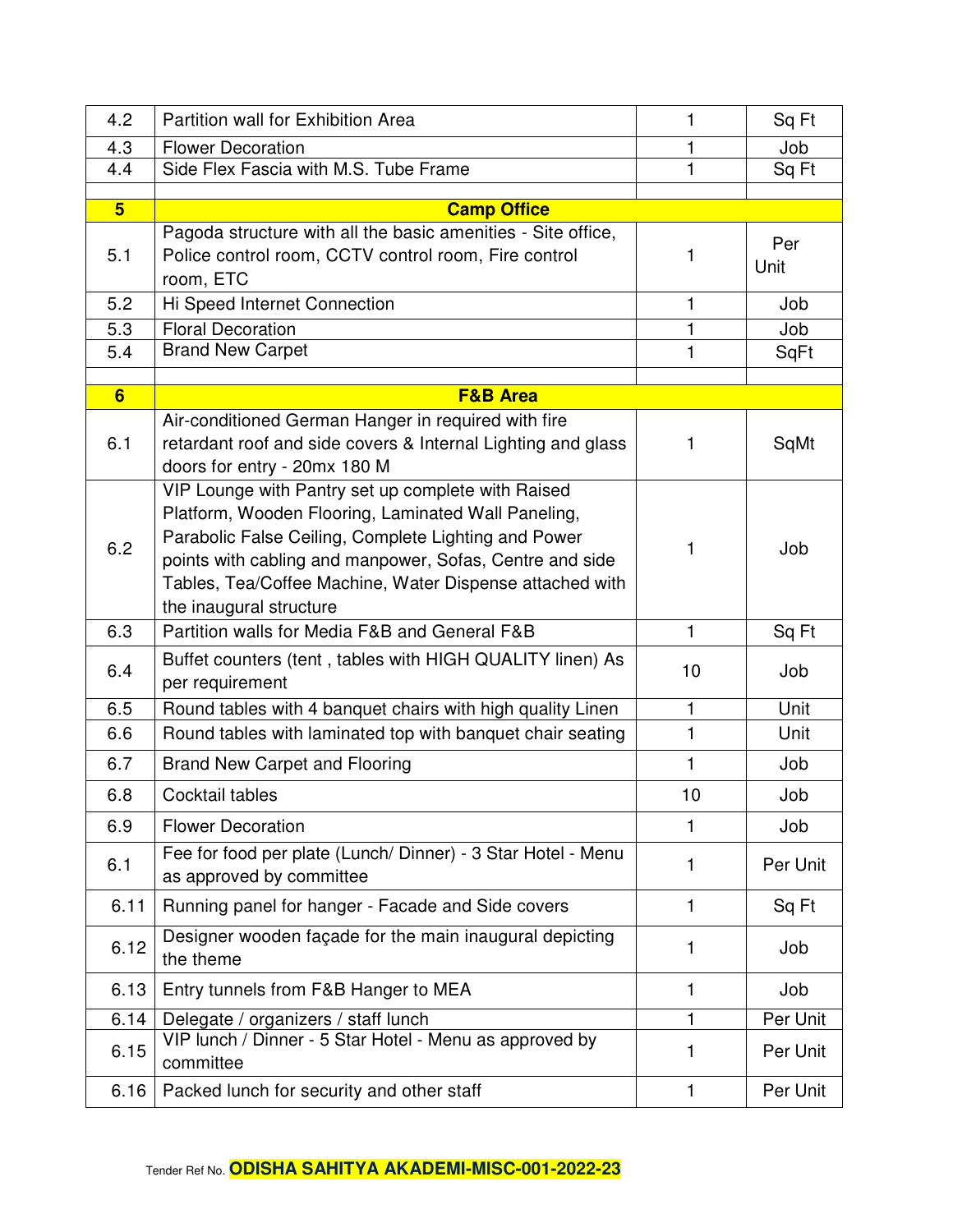| 6.17           | Mineral water                                                                                                     | 1              | Per Unit   |
|----------------|-------------------------------------------------------------------------------------------------------------------|----------------|------------|
| 6.18           | Running tea / coffee                                                                                              | 1              | Per Unit   |
| 6.19           | Dinner (Cultural events) - 3 Star Hotel - Menu as approved<br>by committee                                        | 1              | Per Unit   |
| 6.2            | Hanger upper branding - Bird View                                                                                 | 1              | SqFt       |
|                |                                                                                                                   |                |            |
| $\overline{7}$ | <b>Registration</b>                                                                                               |                |            |
| 7.1            | Registration - with registration counters, Chairs plug points<br>and general lighting                             | $\overline{2}$ | Job        |
| 7.2            | Printing of lanyards & Badges for attendees with multi<br>color logo of the Event with bar code scanning facility | 1              | Job        |
| 7.3            | Providing of sufficient manpower along with computer and<br>printers for registration for Entire Event Duration   | 1              | Job        |
| 7.4            | Software development and data analysis for registration                                                           | 1              | Job        |
| 7.5            | Manpower-Ushers/Promoters/Hostess                                                                                 | 1              | Job        |
| 7.6            | <b>Flower Decoration</b>                                                                                          | 1              | Job        |
| 7.7            | <b>VIP</b> kits                                                                                                   | 1              | Unit       |
| 7.8            | <b>Barcode scanning Unit</b>                                                                                      | 1              | Unit       |
| 7.9            | Server, Networking, switchers, hardware engineers and<br>software engineers (As Per Requirement)                  | 1              | Job        |
| 7.1            | Supervisors                                                                                                       | 1              | Unit       |
|                |                                                                                                                   |                |            |
| $\bf{8}$       | <b>Toilets</b>                                                                                                    |                |            |
| 8.1            | Portable chemical toilets on day prior to the event for<br>Camp office including toilets for VVIPs' and VIPs'.    | 1              | LS         |
| $\overline{9}$ | <b>Electricals and Gensets</b>                                                                                    |                |            |
| 9.1            | Lighting Poles with 2 Nos. Halogen Lights for Entire venue                                                        | 1              | <b>Nos</b> |
| 9.2            | Metal lights for all over the venue                                                                               | 1              | <b>Nos</b> |
| 9.3            | LED of 100W                                                                                                       |                | <b>Nos</b> |
| 9.4            | PA SOUND System for Entire Venue and Parking                                                                      |                | <b>Nos</b> |
| 9.5            | Genset as requirement                                                                                             | 1              | <b>Nos</b> |
| 9.6            | Electrical cabling in the entire venue                                                                            | 1              | Job        |
|                |                                                                                                                   |                |            |
| 10             | <b>Cultural &amp; MISC</b>                                                                                        |                |            |
| 10.1           | Thematic designer gates                                                                                           | 1              | <b>Nos</b> |
| 10.2           | City Branding for venue as per site suggested by district<br>admin                                                | 1              | Job        |
| 10.3           |                                                                                                                   |                |            |
|                | Known artist with TBL as per plan                                                                                 | 1              | Job        |
| 11             | <b>Security, CCTV &amp; Fire Services</b>                                                                         |                |            |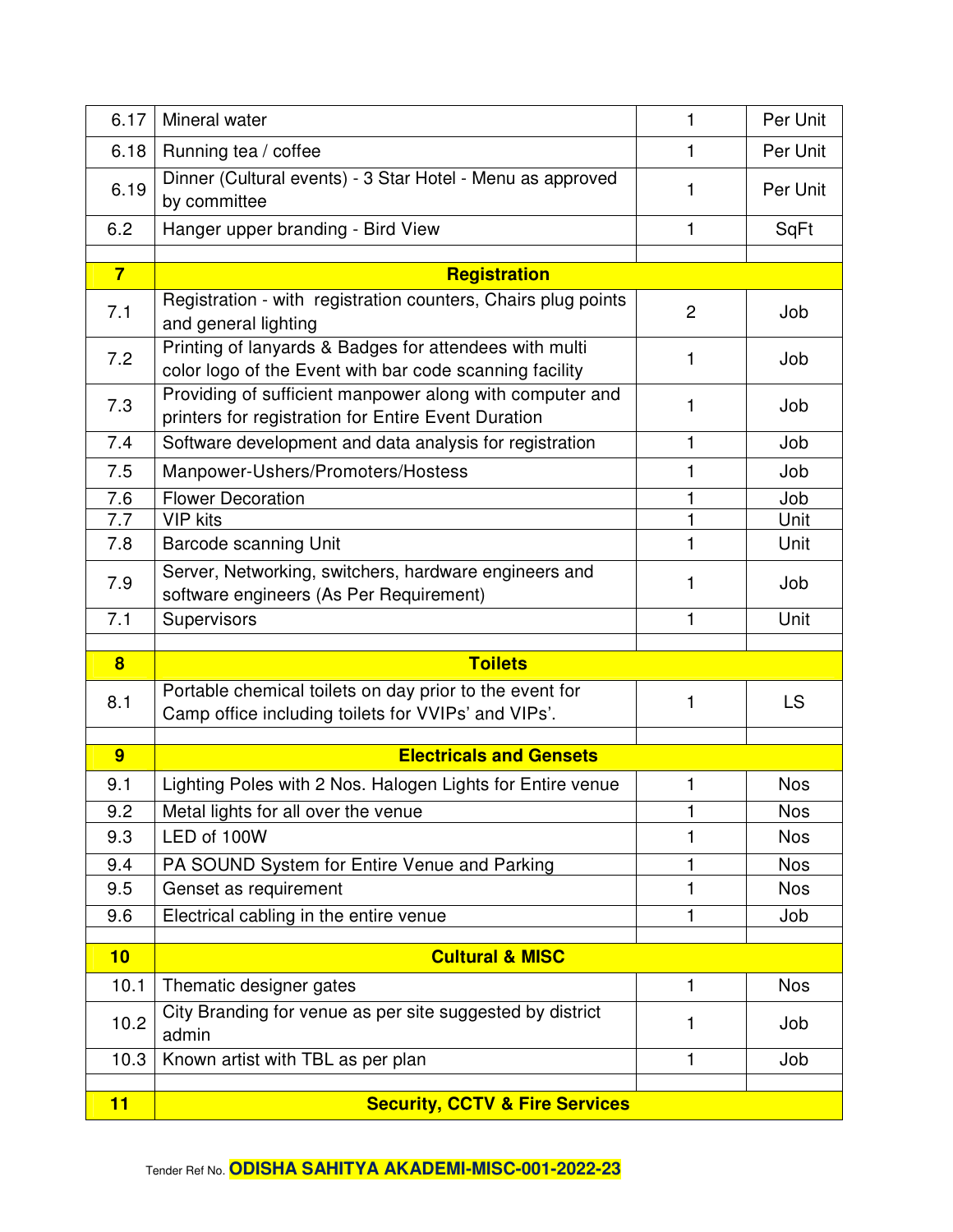| 11.1 | Security Personal round the clock- 1 supervisors, 2 male<br>Guards & 1 female Guards one day prior to the event (As<br>per requirement) | 1 | Job        |
|------|-----------------------------------------------------------------------------------------------------------------------------------------|---|------------|
| 11.2 | Fire Van in exhibition premises for 1 days                                                                                              | 1 | <b>Nos</b> |
| 11.3 | Providing of Fire extinguishers in exhibition area 10 kg abc<br>type cylinders with sand buckets                                        | 1 | <b>Nos</b> |
| 11.4 | CCTV Cameras set up all over the venue the cameras<br>shall have night vision with control rooms                                        | 1 | <b>Nos</b> |
| 11.5 | Frisking booth                                                                                                                          | 1 | Job        |
| 12   | <b>Others</b>                                                                                                                           |   |            |
| 12.1 | Water Stations (5x5 mtr) pagoda structure with tables and<br>chairs                                                                     | 1 | <b>Nos</b> |
| 12.2 | 1 pagoda for general services and caterings                                                                                             | 1 | <b>Nos</b> |
| 12.3 | Hiring of temporary staff - hall managers, Hosts & Hostess<br>for Entire Duration of Event from one day prior to the event              | 1 | Job        |
| 12.4 | Photographer along with Videographer for Entire event<br>including drone                                                                | 1 | Job        |
| 12.5 | Green net masking                                                                                                                       | 1 | Job        |
| 12.6 | Outdoor Passage carpet                                                                                                                  | 1 | Job        |
| 12.7 | Landscaping and planters                                                                                                                | 1 | Job        |
| 12.8 | Wifi connectivity for various location                                                                                                  | 1 | Job        |
| 12.9 | Local permission/licenses from concerned authority                                                                                      | 1 | Job        |
| 12.1 | Medical Assistance - Ambulance                                                                                                          | 1 | Job        |
|      |                                                                                                                                         |   |            |
| 13   | <b>Logistics &amp; Transportation</b>                                                                                                   |   |            |
| 13.1 | Transportation of all the equipment's and other materials                                                                               | 1 | Job        |
| 13.2 | TBL for crew, Manpower, Material support, Artist ETC                                                                                    | 1 | Job        |
| 14   | <b>Miscellaneous</b>                                                                                                                    |   |            |
|      |                                                                                                                                         |   |            |

**Note:** This BOQ can be modified as per requirement of events.

- a) Bidder to furnish the bill of materials of the items quoted under the tender in technical bid.
- b) The Successful bidder to provide Single Point of Contact Details (SPOC) for service and Support.

#### **5.3 Delivery and Installation**

The bidder should supply and installation of all the materials at desired location by the user department as per requirement in events.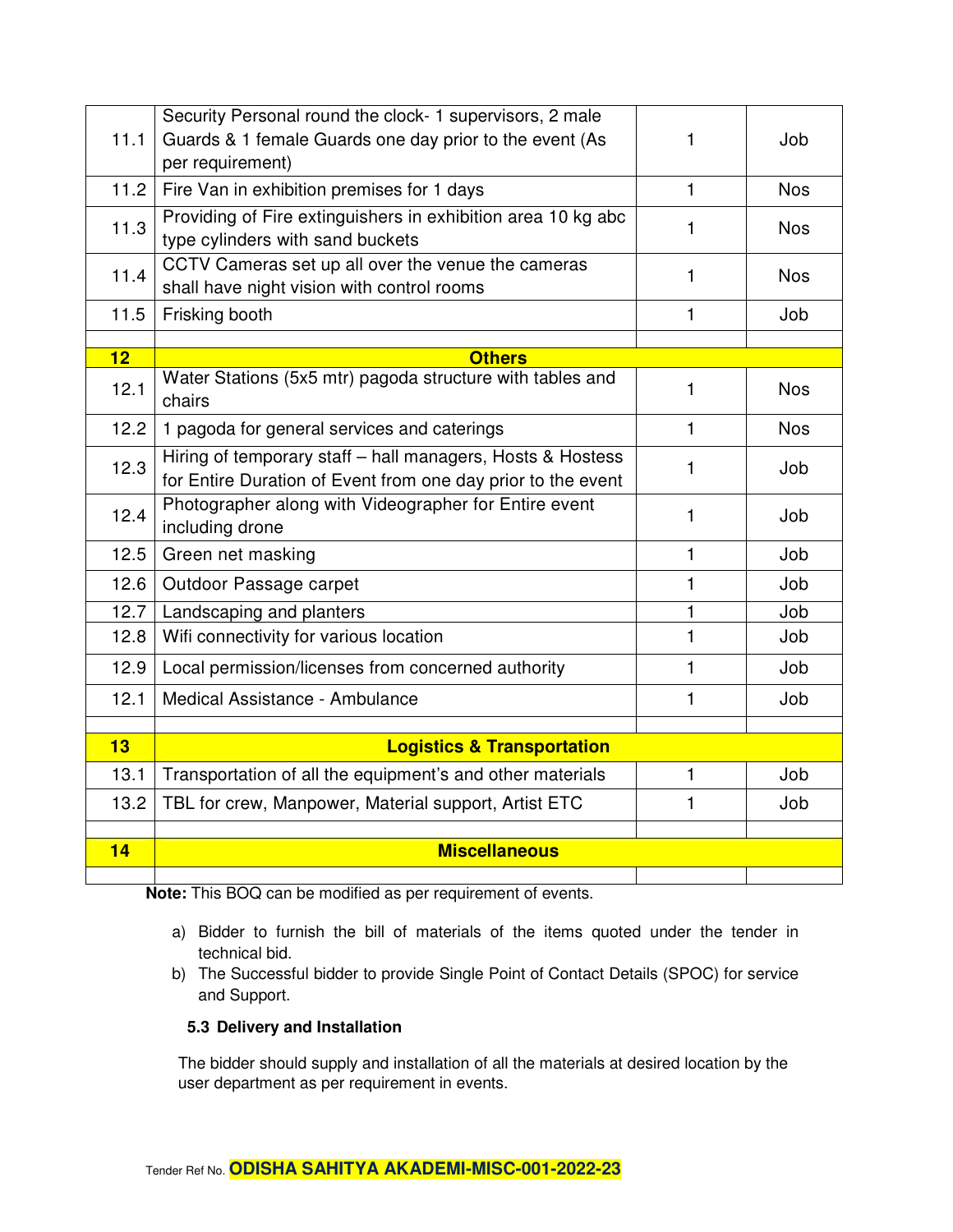| 1              | Atibadi Jagannath Dash Award                                                                             |  |  |
|----------------|----------------------------------------------------------------------------------------------------------|--|--|
| 2              | Odisha Literature Academy Award and Event Expenses (13 Department)                                       |  |  |
| 5              | Endowment of Senior Saraswat Holder (For 15 People)                                                      |  |  |
| 6              | Byasakabi Fakiramohan Odia language Award-Year                                                           |  |  |
| $\overline{7}$ | Odisha Literature Foundation day and expenses of State level competition<br>between students             |  |  |
| 8              | State level Saraswat Convention (30 states)                                                              |  |  |
| 9              | School level Talk Show Event (30 states)                                                                 |  |  |
| 10             | Literary Ceremony in isolated areas (Raipur, Vijaynagaram, Medinipur)                                    |  |  |
| 11             | State level young Literary convention (in favour of young author)                                        |  |  |
| 12             | Bahiachijaharkianandtahara (event)                                                                       |  |  |
| 13             | Shri Lingarajayan, Shri Jagannathayan (Historical Hat lingaraj Temple, Ravindra<br>Mandap)               |  |  |
| 14             | i)Centenary Celebrations of Saraswat Sadhak Surendra Mohanty, Cuttack                                    |  |  |
|                | ii)Centenary Celebration of Saraswat Sadhak Golak Bihari Dhal, Dhenkanal                                 |  |  |
|                | iii) Centenary Celebration of other Literary                                                             |  |  |
| 15             | Financial helps to Saraswat institutions to celebrate<br>Programmes/jubilees/Shradha utsav; 11 academies |  |  |
| 16             | <b>Saraswat Poetry</b>                                                                                   |  |  |
|                | a) Varsha Srujani, Bolangir                                                                              |  |  |
|                | b)SaratSrujani,Nabarangpur                                                                               |  |  |
|                | c)Hemant Srujani, Rourkela                                                                               |  |  |
|                | d)Sita Srujani, Daringbadi, Kandhamal                                                                    |  |  |
|                | e) Basant Srujani, Jaleswar                                                                              |  |  |
|                | f)BaisakhSrujani,Bhawanipatna                                                                            |  |  |
| 17             | a) Dr Artaballav Mohanty's monument debate, Bhubaneswar                                                  |  |  |
|                | b) Pandit NilakanthaDas'monument debate, Bhubaneswar                                                     |  |  |
|                | c)Novelist Gopinath Mohanty's monument debate, Bhubaneswar                                               |  |  |
|                | d)Poet SachhiRoutray, Cuttack                                                                            |  |  |
| 18             | Participation in Book exhibition in different states                                                     |  |  |
| 19             | Advertisement of Odia Literature Journal                                                                 |  |  |
| 20             | a)State level Translation Workshop, Bargad                                                               |  |  |
|                | b)State level story discussion, Kendrapara                                                               |  |  |
|                | c)Tribes literature dicussion (state level workshop), Baripada                                           |  |  |
|                | d) state level women poet workshop(young), Jagatsinghpur                                                 |  |  |
|                | e)Stare level drama Workshop, Nayagarh                                                                   |  |  |
|                | f)Interview of Author(5 persons)                                                                         |  |  |
|                | e)State level Loksahitya workshop, Boudh                                                                 |  |  |
| 21             | Shri Aurobindo and India's Independence: National Discussion(Delhi,<br>Hyderabad, Shantiniketan)         |  |  |
|                | (75th Anniversary of Independence and 150th Jubilee of Shri Aurobindo)                                   |  |  |
| 22             | Fakirmohan: Discussion of National Comparative study, Baleshwar                                          |  |  |
| 23             | Language related state level discussion, Bramhapur                                                       |  |  |
|                | With the joint support of Odisha Literature Academy and institution of Odia<br>Language)                 |  |  |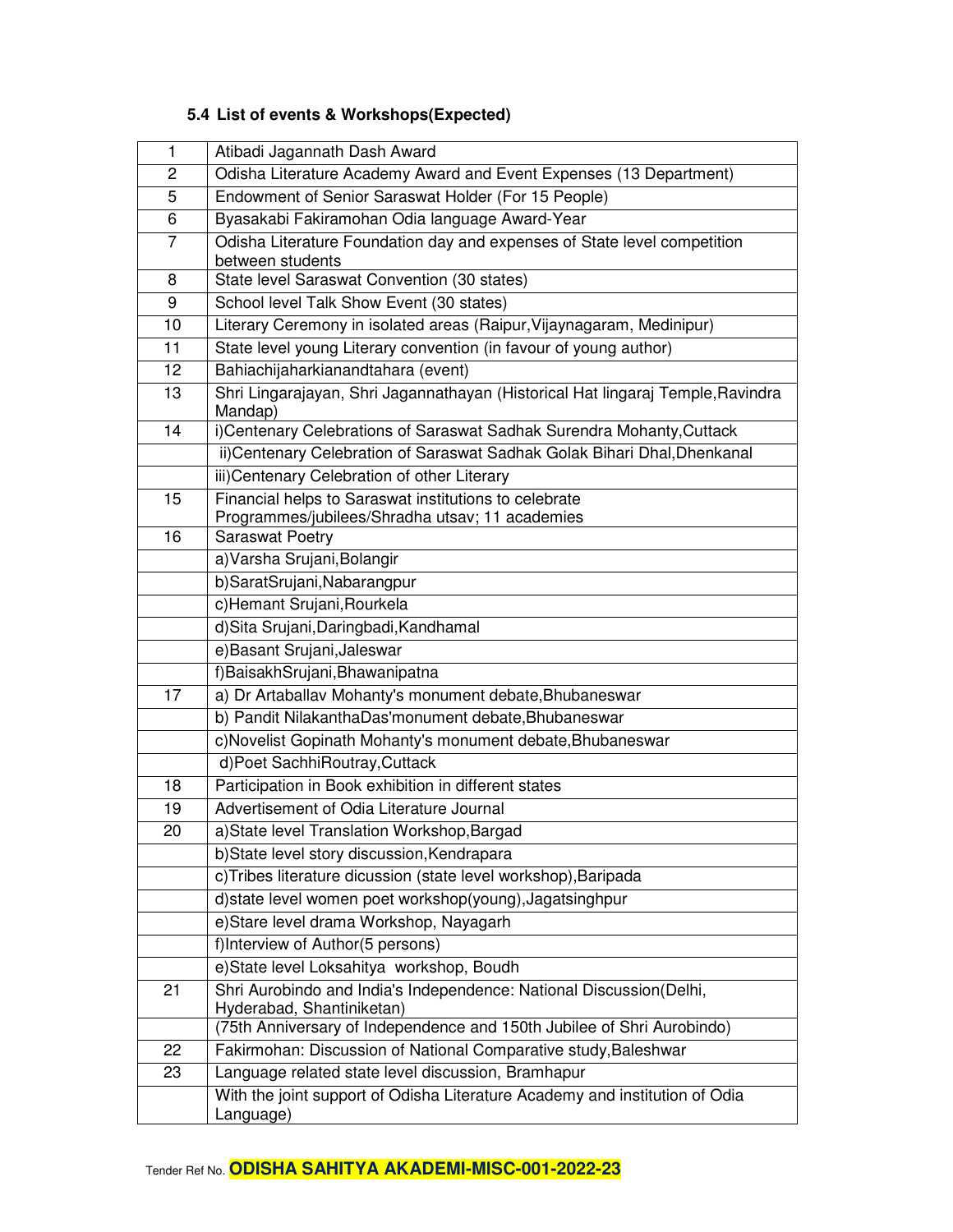| 24 | Tungim Manoj discussion, Fakiramohan University, Balasore                |  |
|----|--------------------------------------------------------------------------|--|
| 25 | Our Village Our Literature (State level) 30 States                       |  |
| 26 | a)"Mu b lekhakahebi"(+2 University level) Zilla School Puri              |  |
|    | b)" Mu b Lekhakhebi"(College level), N.C College, Jajpur                 |  |
|    | c)"Mu b lekhakhebi"(University Leve) Utkal University, Bhubaneswar       |  |
|    | (Workshop for Students to encourage them to write)                       |  |
| 27 | Tribeni' (General Assembly of Literature, Dance and Art), Dhenkanal      |  |
|    | Context: Mahakabi Sachhi Routray's poetry 'Bajirout'                     |  |
|    | (With the joint support of Odisha Literature Academy, OdishaMusic, Drama |  |
|    | Academy and Odisha Fineart Academy)                                      |  |
| 28 | Saraswat SadhakBenimadhabPadhi(Discussion), Khallikot College, Brahmapur |  |

#### **5.5 Purchaser's Procurement Rights**

Without incurring any liability, whatsoever to the affected bidder or bidders, the Purchaser reserves the right to:

- a. Amend, modify, or cancel this tender and to reject any or all proposals without assigning any reason.
- b. Change any of the scheduled dates stated in this tender.
- c. Reject proposals that fail to meet the tender requirements.
- d. Increase or decrease the quantity of the items
- e. Remove any of the item at the time of placement of order.
- f. Should the Purchaser be unsuccessful in negotiating a contract with the selected bidder, the Purchaser will begin contract negotiations with the next best value bidder in order to serve the best interest.
- g. Make typographical correction or correct computational errors to proposals
- h. Request bidders to clarify their proposal.

#### **5.6 Specifications and Standards**

- i. All articles to be supplied shall strictly conform to the specifications, trademark laid down in the tender form and wherever articles have been required according to ISI/ ISO/ other applicable specifications/ certifications/ standards, those articles should conform strictly to those specifications/ certifications/ standards. The supply shall be of best quality and description. The decision of the competent authority/ purchase committee whether the articles supplied conform to the specifications shall be final and binding on the selected bidder.
- ii. The Selected bidder shall ensure that the goods and related services comply with the technical specifications and other provisions laid down in the RFP & the work order.

#### **5.7 Transit Insurance**

The Hardware and peripherals to be supplied under this RFP shall be fully insured against any loss during transit from Bidder site to Odisha Sahitya Akademi& Final Delivery office site. The insurance charges will be borne by the supplier and Odisha Sahitya Akademi will not pay such charges.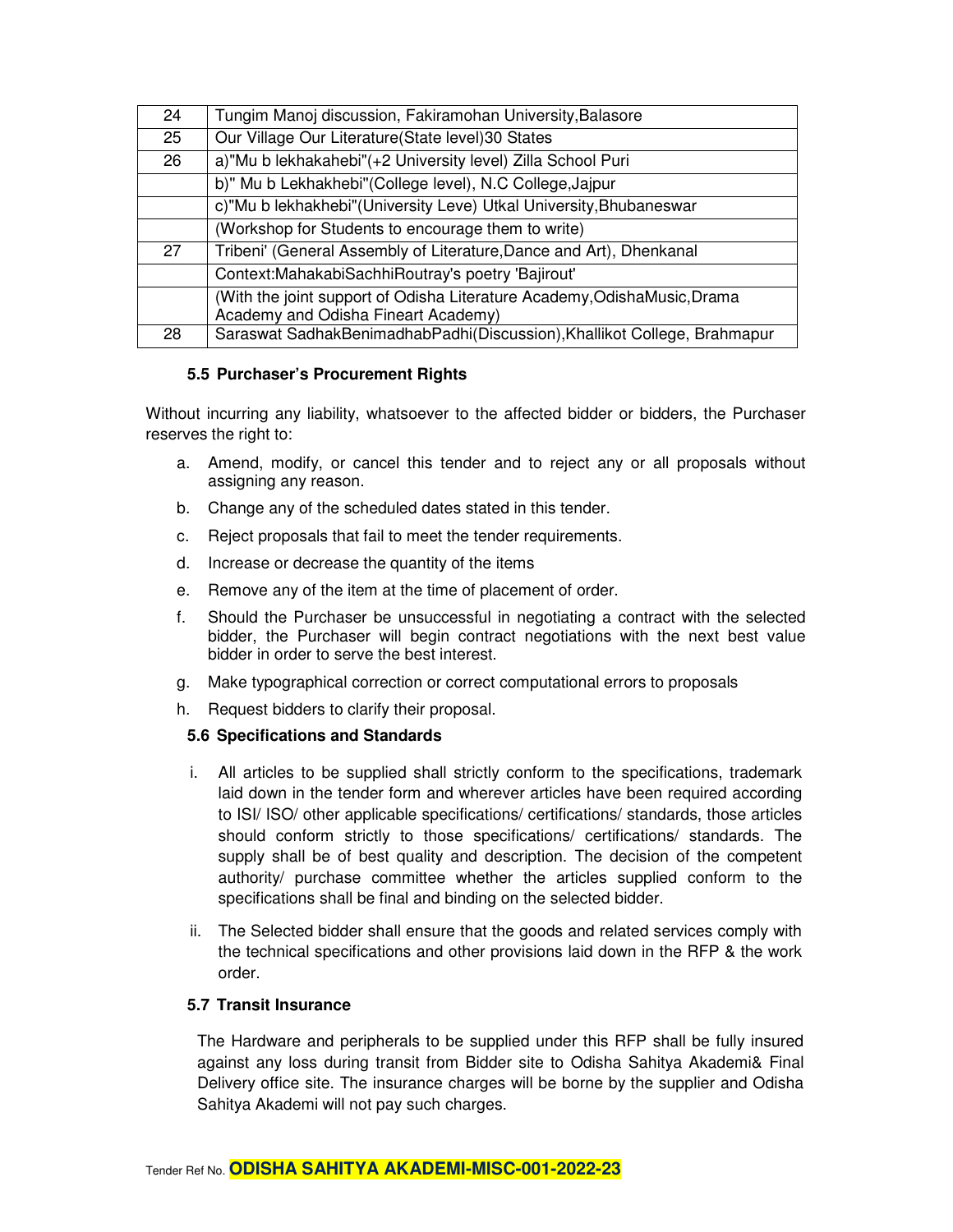#### **5.8 Payment Terms and Procedure**

#### **5.8.1 Paying Authority**

The payments as per the Payment Schedule covered herein above shall be paid by Odisha Sahitya Akademi. However, Payment of the Bills would be payable, on receipt of advice/confirmation for satisfactory delivery/installation/re-installation, and inspection/service report from the authorized official of **Odisha Sahitya Akademi.**

#### **5.8.2 Payment Schedules**

| Sl.No.        | <b>Description</b>                                                                                                                                                          | Paymentas%oftotal<br>contractvalue |
|---------------|-----------------------------------------------------------------------------------------------------------------------------------------------------------------------------|------------------------------------|
|               | On approval of Event execution plan along with Budget<br>estimate based on Scope of Work against bank<br>guarantee of the advance amount                                    | 30%                                |
| $\mathcal{P}$ | After completion of event.                                                                                                                                                  | 50%                                |
| 4             | Within 15 days of completion of Event Without<br>any encumbrances (Clearance from Venue<br>Authority, all sub-contractors or any Authority<br>related to Venue preparation) | 20%                                |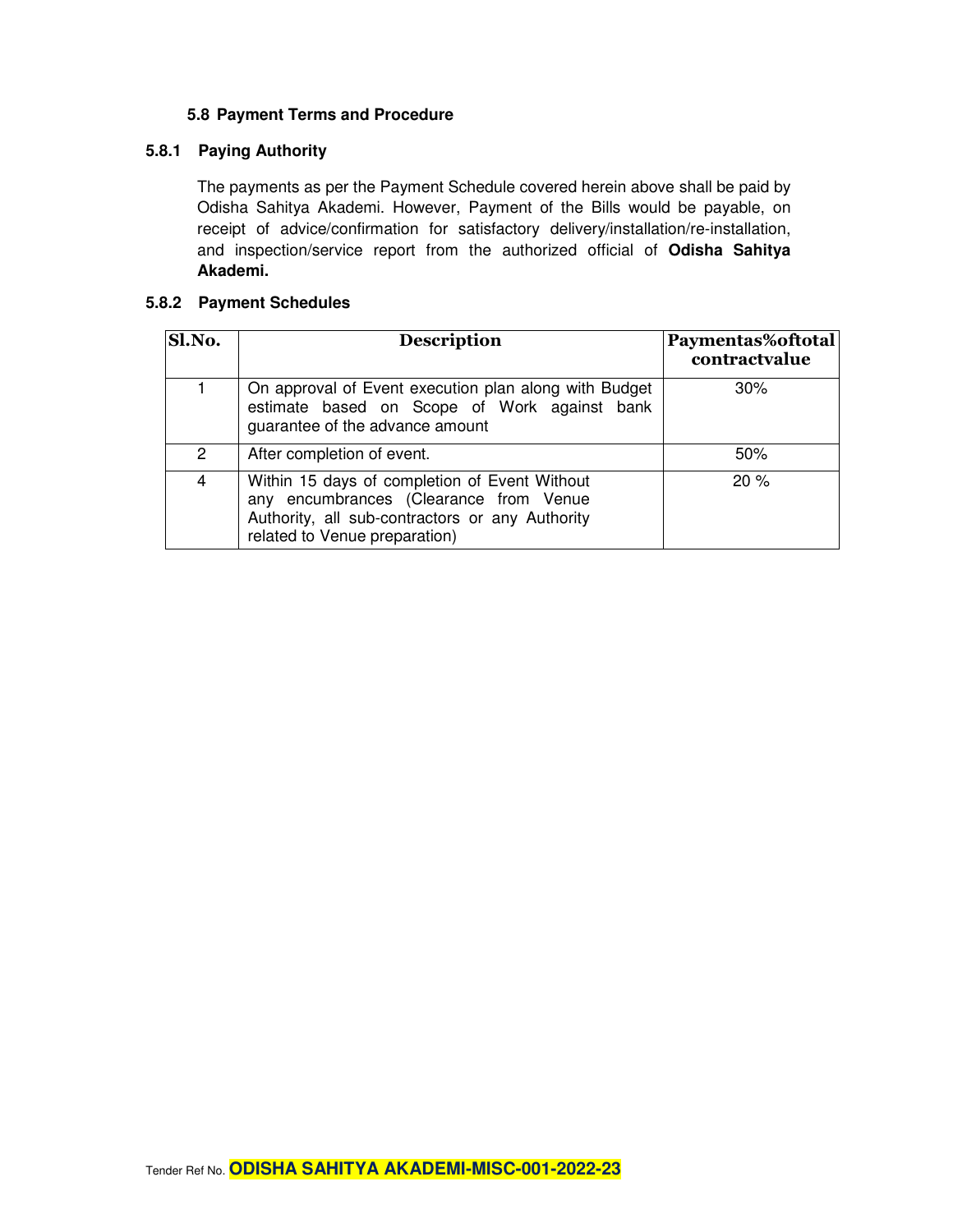#### **6. Annexures**

#### **6.1 Particulars of the Bidder**

| S No.          | <b>Information Sought</b>                                                                  | <b>Details to be Furnished</b> |
|----------------|--------------------------------------------------------------------------------------------|--------------------------------|
| $\mathbf{1}$ . | Name, address and URL of the bidding                                                       |                                |
|                | Company                                                                                    |                                |
| 2.             | Incorporation status of the firm (public limited /<br>private limited, etc.)               |                                |
| 3.             | Year of Establishment                                                                      |                                |
| 4.             | Date of registration                                                                       |                                |
| 5.             | ROC Reference No.                                                                          |                                |
| 6.             | Details of company registration                                                            |                                |
| 7.             | <b>Details</b><br>with<br>of<br>registration<br>appropriate<br>authorities for service tax |                                |
| 8.             | Average Turnover during last 3 financial year                                              |                                |
| 9.             | Name, Address, e-mail ID, Phone nos. and                                                   |                                |
|                | Mobile Number of Contact Person                                                            |                                |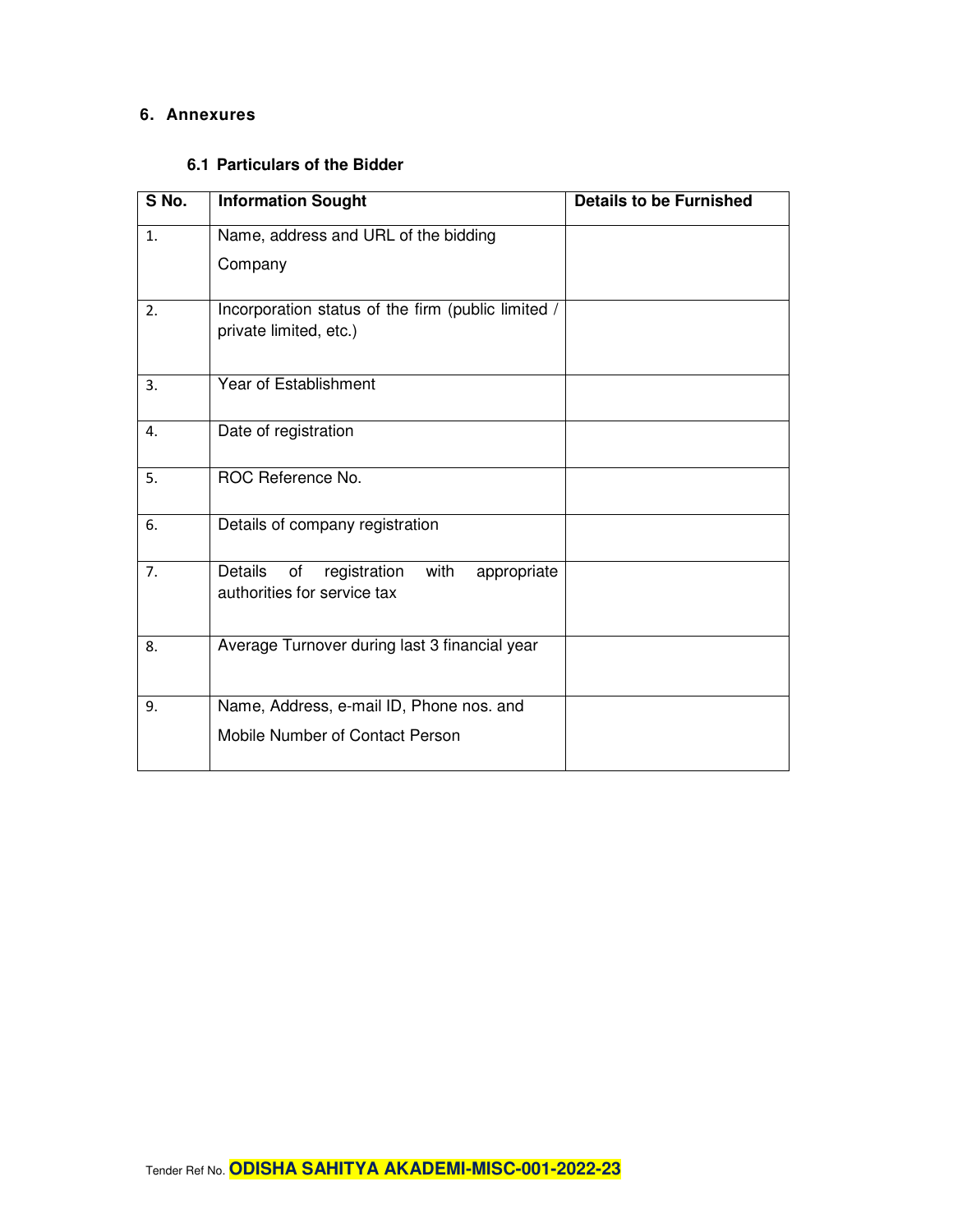#### **6.1 Bid Security Declaration**

To The Secretary, Odisha Sahitya Akademi Sanskruti Bhawan, Odisha State Museum Complex, Bhubaneswar-751014,Odisha

I/We. The undersigned, declare that: I/We understand that, according to your conditions, bids must be supported by a Bid Securing Declaration.

I/We accept that I/We may be disqualified from bidding for any contract with you for **a period of Three years** from the date of notification if I am/ We are in a breach of any obligation under the bid conditions, because I/We

- (a) Have withdrawn/ modified/ amended, impairs of derogates from the tender, my/ our Bid during the period of bid validity specified in the form of Bid; or
- (b) Having been notified of the acceptance of our Bid by the Authority during the period of bid validity (i) fail or reuse to execute the contract, if required, or (ii) fail or refuse to furnish the Performance Security, in accordance with the Instruction to Bidders/ Tender Document/ RFP document

I/We understand this Bid Securing Declaration shall cease to be valid if I am/ We are not the successful Bidder, upon the earlier of (i) the receipt of your notification of the name of the successful Bidder, or (ii) thirty days after the expiration of validity of my/ our Bid.

Signed (Signature of person whose name and capacity are shown) In the capacity of (legal capacity of person signing the Bid Securing Declaration) Name (complete name of person signing the Bid Securing Declaration) Duly authorized to sign the bid for and on behalf of (complete name of Bidder) Date on ……. Day of …… (date of signing) Corporate Seal (wherever appropriate)

(Signature of the Authorised Signatory)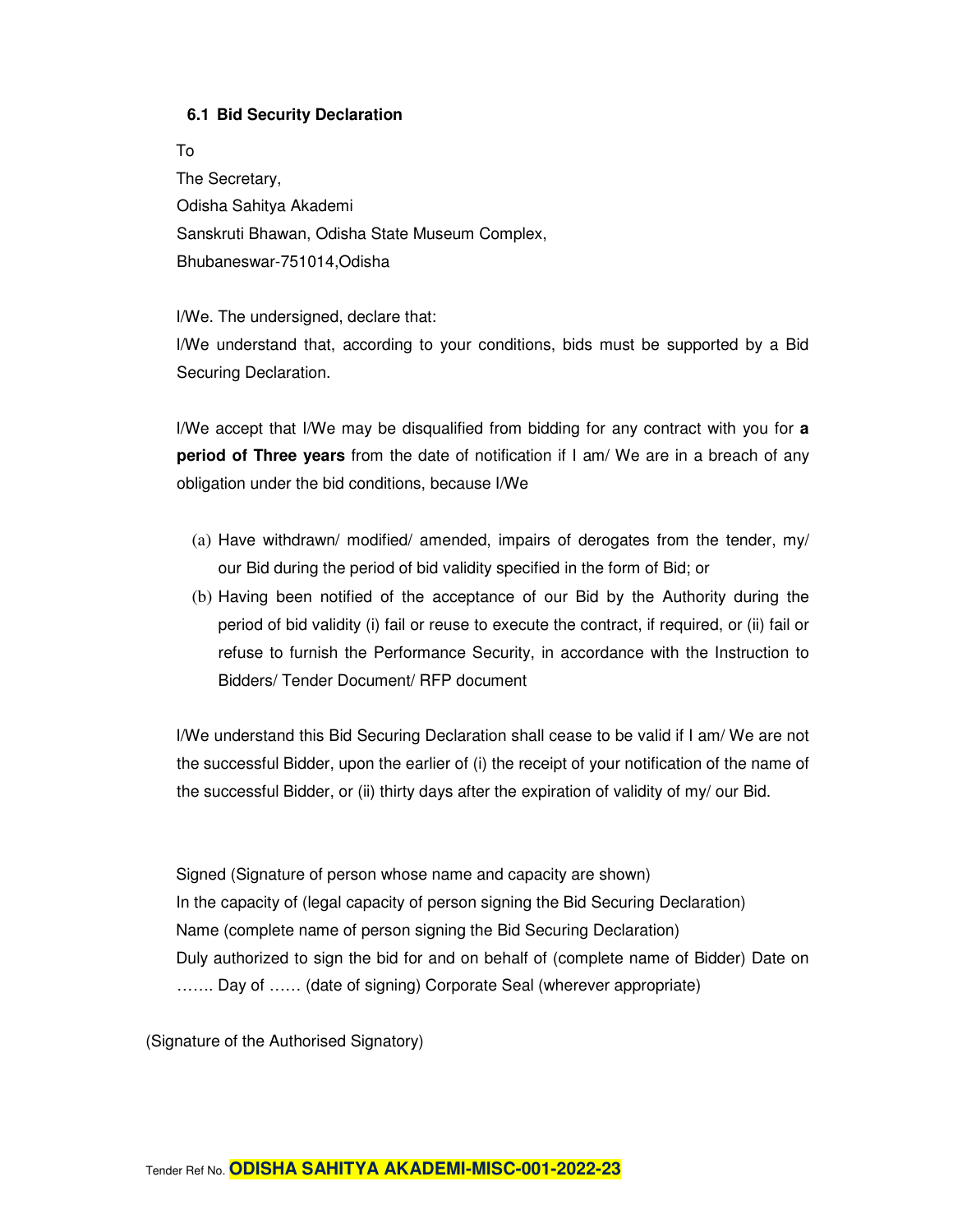#### **6.2 Self-Declaration: Not Blacklisted**

(Company letter head)

To

The Secretary, Odisha Sahitya Akademi Sanskruti Bhawan, Odisha State Museum Complex, Bhubaneswar-751014,Odisha

### **Sub: Appointment of Event Management Agency –Self Declaration for not Blacklisted**

Sir

In response to the RFP No.: **ODISHA SAHITYA AKADEMI-MISC-001-2022-23** for RFP titled "Request for Proposal (RFP) cum EOI for empanelment of Professional Agencies for Event Management, Branding Activation, Printing, Photos and Videography activities for Odisha Sahitya Akademi", as an owner/ partner/ Director of (organisation name) I/ We hereby declare that presently our Company/ firm is not under declaration of ineligible for corrupt & fraudulent practices, blacklisted either indefinitely or for a particular period of time, or had work withdrawn, by any State/ Central government/ PSU.

If this declaration is found to be incorrect then without prejudice to any other action that may be taken, my/ our security may be forfeited in full and the tender if any to the extent accepted may be cancelled.

Thanking you,

**Signature** (Authorised Signatory)

Seal:

Date:

Place:

Name of the Bidder: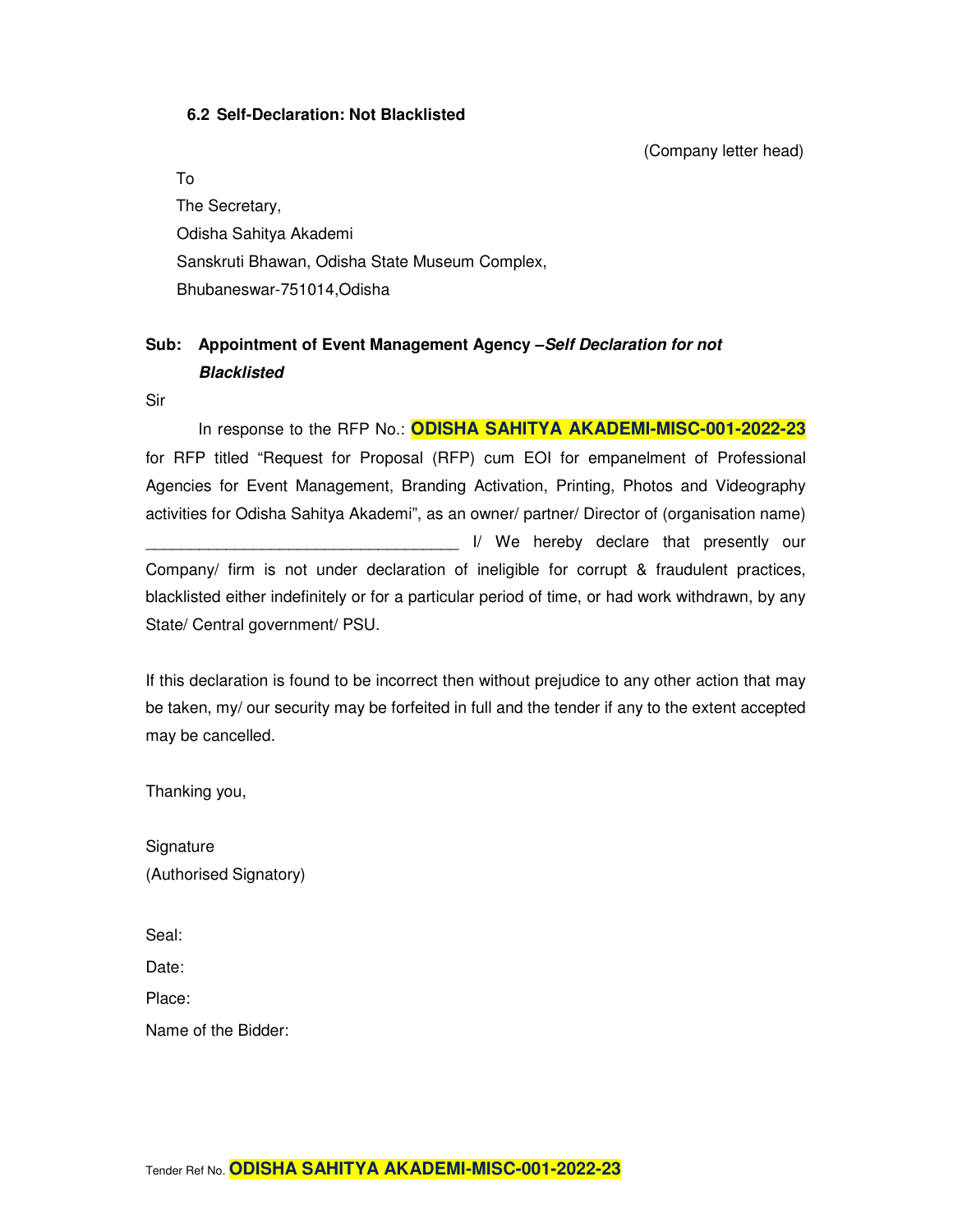#### **6.3 Bidder's Authorisation Certificate**

(Company letter head)

To The Secretary, Odisha Sahitya Akademi Sanskruti Bhawan, Odisha State Museum Complex, Bhubaneswar-751014,Odisha

**Sub: Appointment of Event Management Agency – Bidder's Authorization Certificate** Sir,

With reference to the RFP No.: **ODISHA SAHITYA AKADEMI-MISC-001-2022-23**, Ms./Mr. <Name>, <Designation> is hereby authorized to attend meetings & submit prequalification, technical & commercial information as may be required by you in the course of processing the above said Bid. She/he is also authorized to attend meetings & submit technical & commercial information as may be required by you in the course of processing above said application. Her/his contact mobile number is entitled and Email id is\_\_\_\_\_\_\_\_\_\_\_\_\_\_\_\_\_\_. For the purpose of validation, his/ her verified signatures are as under.

Thanking you,

| Signature              |  |
|------------------------|--|
| (Authorised Signatory) |  |

Verified Signature by Director/CEO

| Seal:               |
|---------------------|
| Date:               |
| Place:              |
| Name of the Bidder: |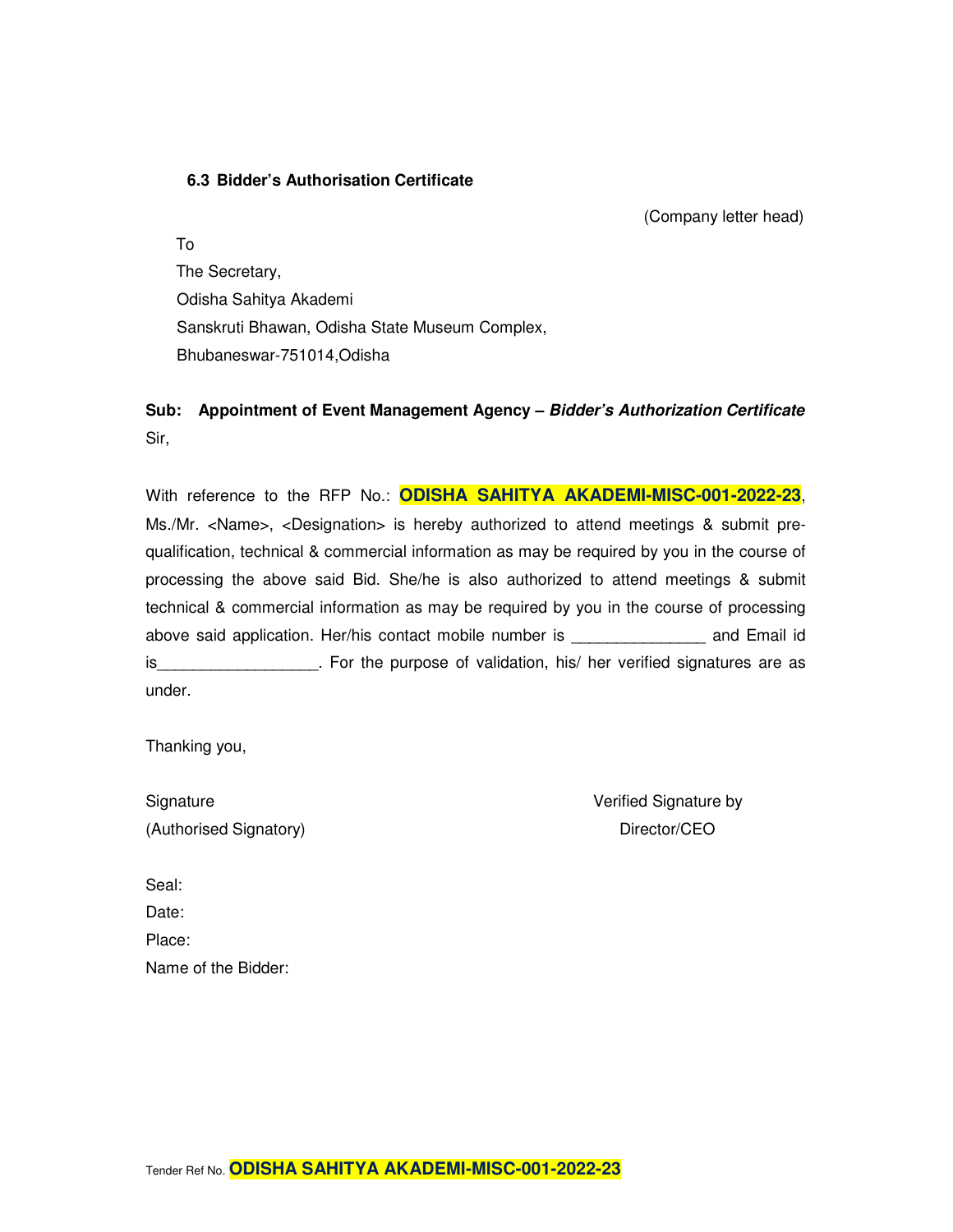#### **6.4 Acceptance of Terms & Conditions**

(Company letter head)

To The Secretary, Odisha Sahitya Akademi Sanskruti Bhawan, Odisha State Museum Complex, Bhubaneswar-751014,Odisha

### **Sub: Appointment of Event Management Agency – Acceptance of Terms & Conditions**

Sir,

I have carefully and thoroughly gone through the Terms & Conditions along with scope of work contained in the RFP Document [No. **ODISHA SAHITYA AKADEMI-MISC-001- 2022-23**] regarding "Request for Proposal (RFP) cum EOI for empanelment of Professional Agencies for Event Management, Branding Activation, Printing, Photos and Videography activities for Odisha Sahitya Akademi".

I declare that all the provisions/clauses including scope of work of this RFP/Tender Document are acceptable to my company. I further certify that I am an authorized signatory of my company and am, therefore, competent to make this declaration.

Thanking you,

| Signature              |
|------------------------|
| (Authorised Signatory) |

| Seal:               |
|---------------------|
| Date:               |
| Place:              |
| Name of the Bidder: |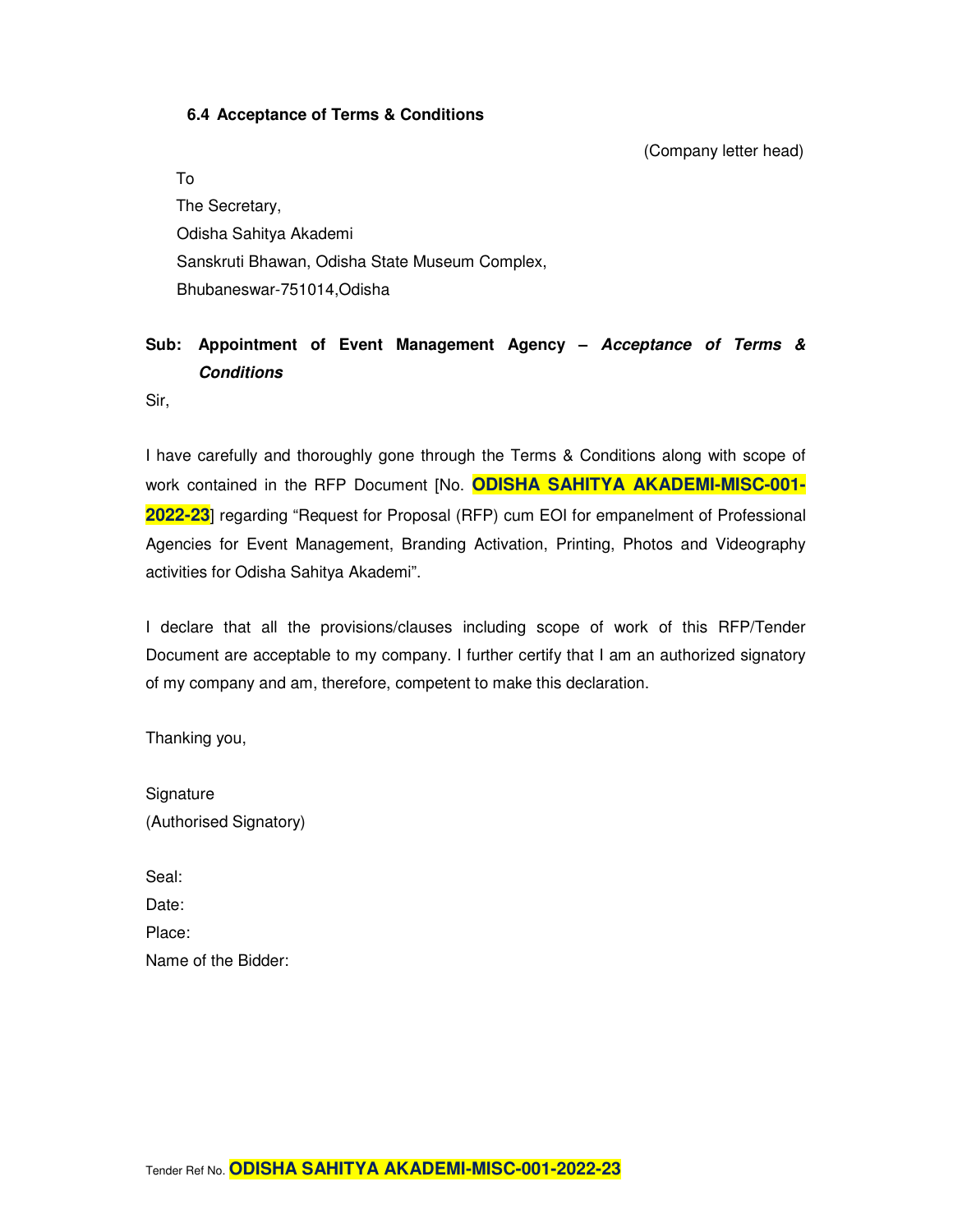#### **6.5 Technical bid Cover Letter**

To

The Secretary, Odisha Sahitya Akademi Sanskruti Bhawan, Odisha State Museum Complex, Bhubaneswar-751014, Odisha Sir,

Subject: Tender for Request for Proposal (RFP) cum EOI for empanelment of Professional Agencies for Event Management, Branding Activation, Printing, Photos and Videography activities for Odisha Sahitya Akademi.

Reference: Tender No: **ODISHA SAHITYA AKADEMI-MISC-001-2022-23**

We, the undersigned Bidders, having read and examined in detail all the Tender documents do hereby propose to provide the services as specified in the Tender document number **ODISHA SAHITYA AKADEMI-MISC-001-2022-23** along with the following:

A. DEVIATIONS

We declare that all the services shall be performed strictly in accordance with the Tender documents except for the variations, assumptions and deviations, all of which have been detailed out exhaustively in the following statements, irrespective of whatever has been stated to the contrary anywhere else in our Tender:

Further we agree that additional conditions or assumptions, if any, found in the Tender documents other than those stated in deviation schedule shall not be given effect to.

#### B. CONTRACT PERFORMANCE GUARANTEE BOND

We hereby declare that in case the contract is awarded to us, we shall submit the contract performance guarantee bond in the form prescribed format

C. BID VAILIDITY PERIOD

We agree to abide by this bid for a period of 365 days after the date fixed for bid opening or for any further period for which bid validity has been extended and it shall remain binding upon us and Bid may be accepted at any time before the expiration of that period.

We hereby declare that our bid is made in good faith, without collusion or fraud and the information contained in the bid is true and correct to the best of our knowledge and belief.

We understand that our bid is binding on us and that you are not bound to accept a bid you receive.

Thanking you,

Yours faithfully,

(Signature of the Bidder)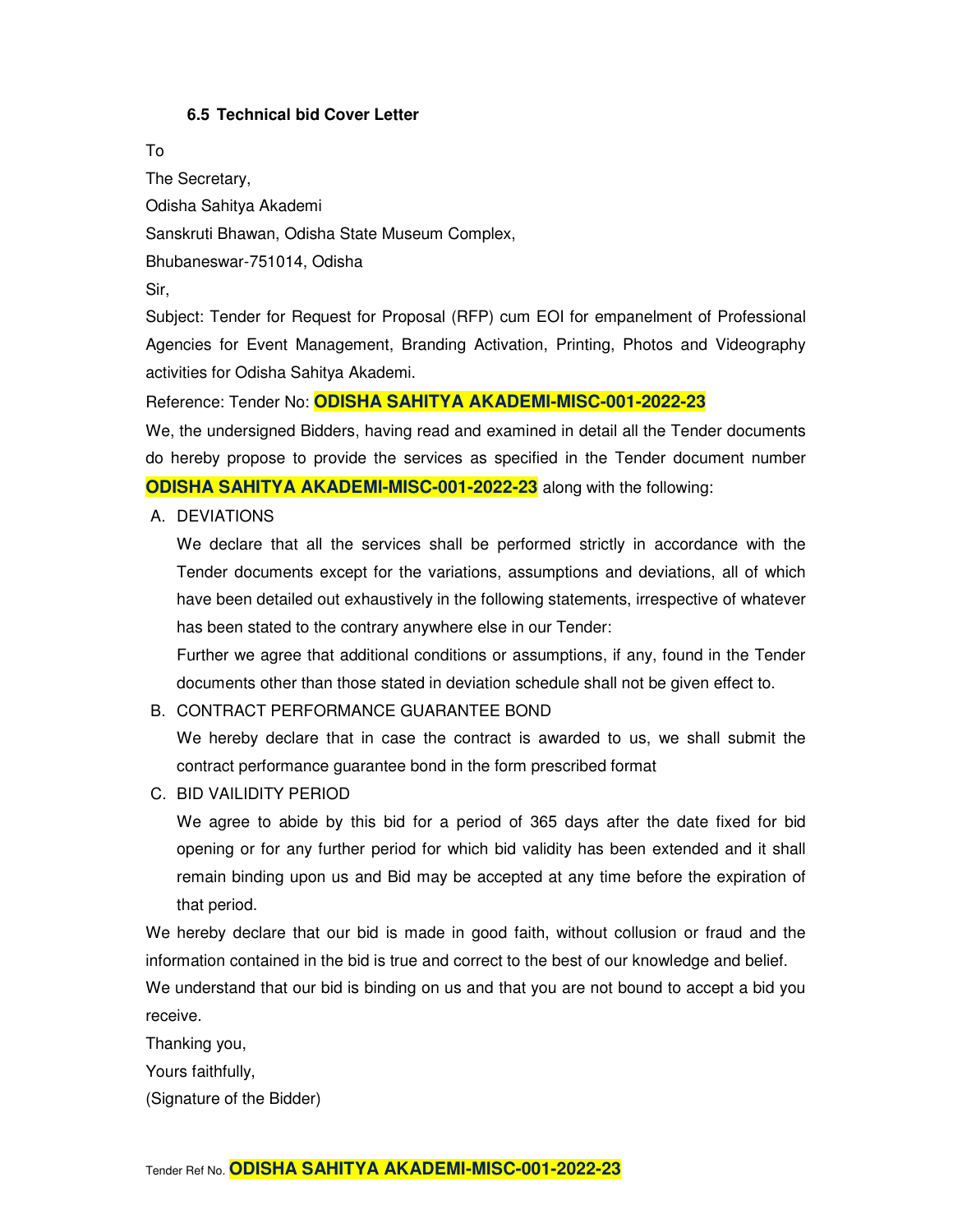#### **6.6 Commercial Proposal Covering letter**

< Location, Date >

To

The Secretary, Odisha Sahitya Akademi, Sanskruti Bhawan, Odisha State Museum Complex, Bhubaneswar-751014,Odisha

Subject: Submission of the Financial bid for Tender No ODISHA SAHITYA AKADEMI-MISC-001-2022-23 for Request for Proposal (RFP) cum EOI for empanelment of Professional Agencies for Event Management, Branding Activation, Printing, Photos and Videography activities for Odisha Sahitya Akademi.

Dear Sir/Madam,

We, the undersigned, hereby submit our Financial Proposal against your tender floated vide RFP Ref: **ODISHA SAHITYA AKADEMI-MISC-001-2022-23**, in a separate sealed envelope.

Our attached Financial Proposal is for the sum of [Amount in words and figures] along with applicable taxes & duties.

Our Financial Proposal shall be binding upon us, up to expiry of the validity period of the Proposal, i.e., [Date].

We understand you are not bound to accept any Proposal you receive. We remain,

Yours sincerely,

Authorized Signature:

Name and Title of Signatory:

Name of Firm:

Address: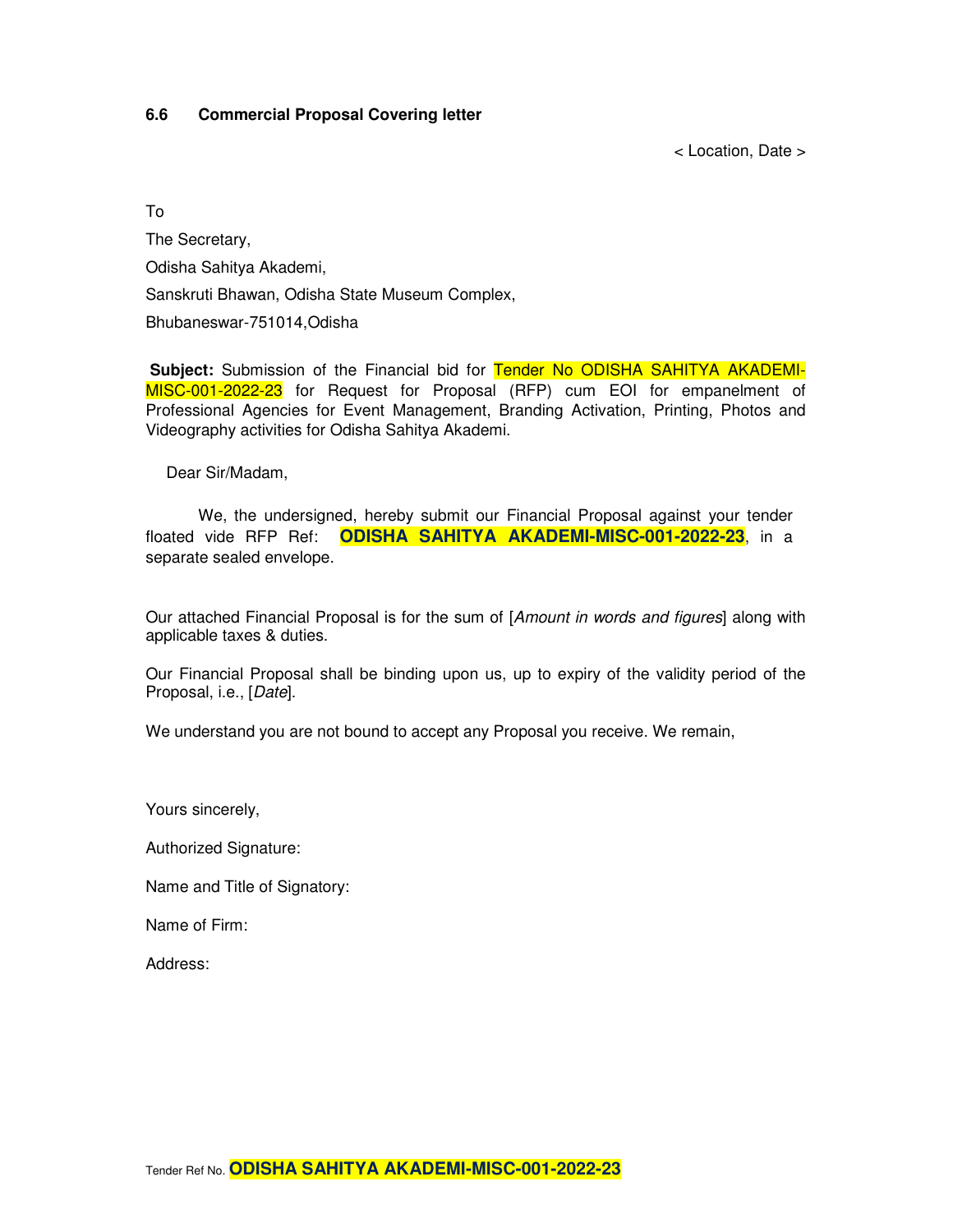#### **6.7 Commercial Bid**

| <b>SI No</b>   | <b>Elements</b>                                                          |              | <b>Unit</b> | <b>Fees</b> |
|----------------|--------------------------------------------------------------------------|--------------|-------------|-------------|
| A              | Customized fabricated stalls as per designing specification - Details    |              | Per Unit    |             |
|                | mentioned below (It may vary as per requirement)                         |              |             |             |
| 1              | Designing fee                                                            |              | Job         |             |
| $\overline{2}$ | Wooden plat forming with carpet/Pergo/Prelaminated sheet and SS          | $\mathbf{1}$ | Per Sq Ft   |             |
|                | channel and skirting                                                     |              |             |             |
| 3              | Branding walls with paint finish                                         | 1            | Per Sq Ft   |             |
| 4              | Branding walls with paint finish on top                                  | 1            | Per Sq Ft   |             |
| 5              | Branding walls with digital vinyl on top<br>1<br>Per Sq Ft               |              |             |             |
| 6              | Single seater sofa<br>Per Unit<br>1                                      |              |             |             |
| 7              | Double seater sofa<br>$\mathbf{1}$<br>Per Unit                           |              |             |             |
| 8              | Arm lighting<br>Per Unit<br>1                                            |              |             |             |
| 9              | <b>Conceal lighting</b>                                                  |              | Per Unit    |             |
| 10             | Glass top table                                                          |              | Per Unit    |             |
| 11             | Chairs                                                                   |              | Per Unit    |             |
| 12             | Bar stool for registration                                               |              | Per Unit    |             |
| 13             | Base table for model display<br>Per Sq Ft<br>1                           |              |             |             |
| 14             | Palmet for the entire stall - As per design<br>Per Sq Ft<br>$\mathbf{1}$ |              |             |             |
| 15             | Brochure stand for stall                                                 | 1            | Per Unit    |             |
| 16             | <b>LED Plasma</b>                                                        | 1            | Per Unit    |             |
| 17             | <b>LED Plasma</b><br>Per Unit                                            |              |             |             |
| 18             | Per Unit<br>Planters<br>$\mathbf{1}$                                     |              |             |             |
| 19             | Touch screen plasma<br>$\mathbf{1}$                                      |              | Per Unit    |             |
| 20             | Décor lighting<br>1<br>Per Unit                                          |              |             |             |
| 21             | Customized table with paint finish - As per design<br>Per Sq Ft<br>1     |              |             |             |
| 22             | Inlit letter cuts<br>1<br>Per Unit                                       |              |             |             |
| 23             | Material transportation                                                  | 1            | Job         |             |

| $\mathbf{1}$<br>1.1<br>Air-conditioned German Hanger in required with fire retardant roof and side covers & Internal Lightingandglassdoorsforentry-60mx |  |
|---------------------------------------------------------------------------------------------------------------------------------------------------------|--|
|                                                                                                                                                         |  |
|                                                                                                                                                         |  |
| 1.2<br>Stage set up:120'x50'x6fthighMS structure (scaffolding)with single ply on top, carpet flooring, both side 8ft wide steps with railing, sk        |  |
| 1.3<br>Flower Decoration on Stage and Bouquets                                                                                                          |  |
| 1.4<br>Sound System line array Speakers 8pair array, 4pair Sub, etc. with amplifier, mixer, podium mic, cordless mic, etc.                              |  |
| 1.5<br>PAR64CP-61(sidelight)= 8 Nos. LED Par RGBW (sidelight) = 12 Nos. PAR 64 CP-61 FOH = 6 Nos. LED Par RGBW (back light)<br>$= 5$ Nos.               |  |
| 1.6<br>Curve LED Wall 8 Oft x1 ft for stage back drop                                                                                                   |  |
| 1.7<br>Customized on Stage panels-as per the me                                                                                                         |  |
| 1.8<br>Customized of Stage panels-as per the me                                                                                                         |  |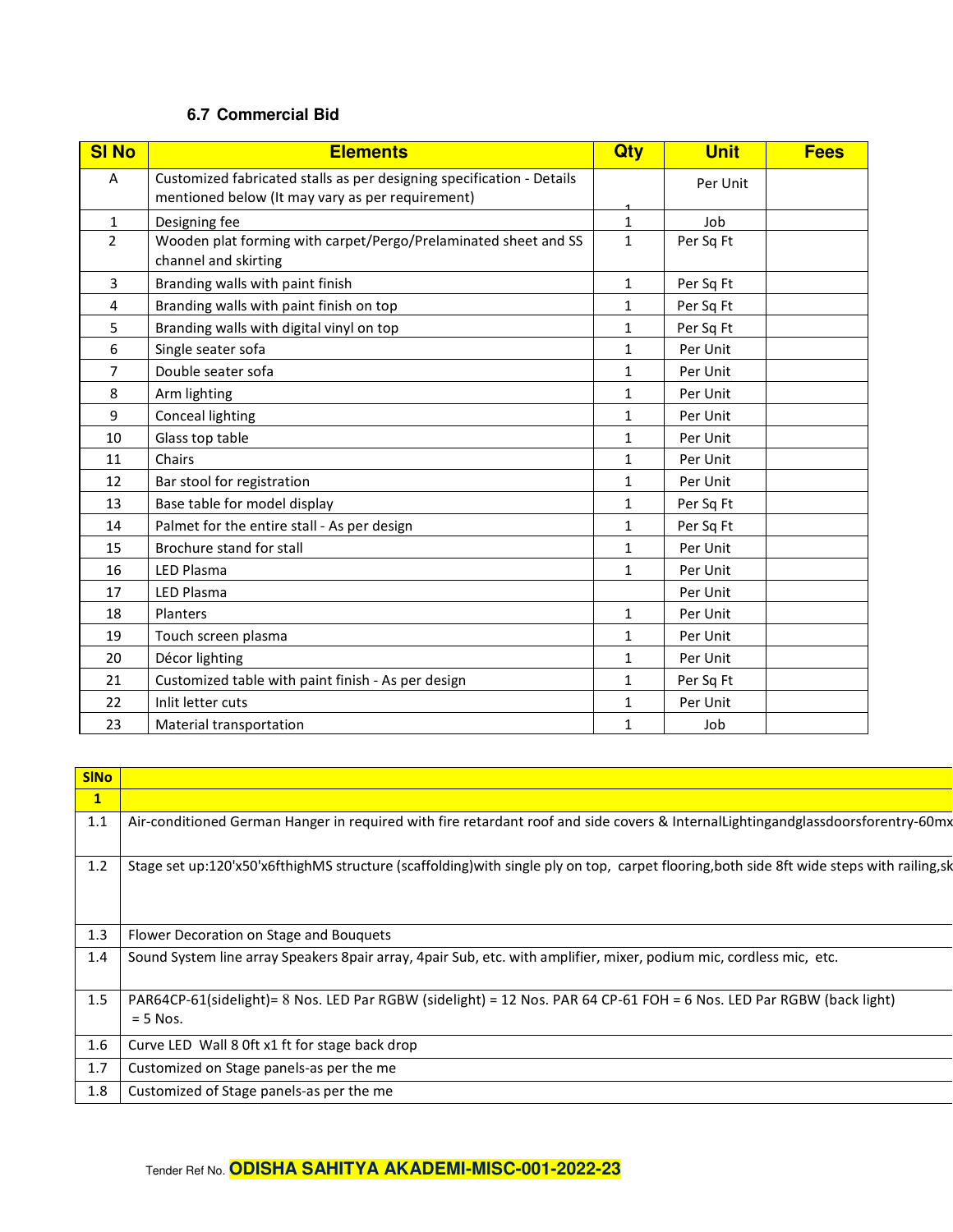| 1.9                                                                       | Hanging Delay LEDs creen                                                                                                                                                      |  |  |
|---------------------------------------------------------------------------|-------------------------------------------------------------------------------------------------------------------------------------------------------------------------------|--|--|
| 1.1                                                                       | Show running Team                                                                                                                                                             |  |  |
| 1.11                                                                      | Carpet and Flooring for MEA                                                                                                                                                   |  |  |
| 1.12                                                                      | Running panel for hanger-Fascade and Side covers                                                                                                                              |  |  |
| 1.13                                                                      | Designer wooden fascade for the main inauguralde picting the theme                                                                                                            |  |  |
| 1.14                                                                      | Chairs banquet chairs with covers                                                                                                                                             |  |  |
| 1.15                                                                      | Sofa sets                                                                                                                                                                     |  |  |
| 1.16                                                                      | Mozo barricading                                                                                                                                                              |  |  |
| $\mathbf{1}$ .<br>17                                                      | High pat form for media, console and camera etc.                                                                                                                              |  |  |
| 1.                                                                        | Green room for artist                                                                                                                                                         |  |  |
| 1.                                                                        | Lightening of lamp by VIP                                                                                                                                                     |  |  |
| 1.2                                                                       | Signages for venue and area                                                                                                                                                   |  |  |
| 1.                                                                        | Venue decorsasper the me on MS frame with flexon top                                                                                                                          |  |  |
| 1.                                                                        | Hanger upper branding- Bird View                                                                                                                                              |  |  |
|                                                                           |                                                                                                                                                                               |  |  |
| $\overline{2}$                                                            |                                                                                                                                                                               |  |  |
| 2.1                                                                       | Partition wall for Media Lounge                                                                                                                                               |  |  |
| 2.2                                                                       | Fixingofworkstations, medialounge, directorscabin, etcasperlayoutanddesign, includingfurniture                                                                                |  |  |
| 2.3                                                                       | Media lounge stage set up with banquet chairs for media briefing                                                                                                              |  |  |
| ComputersformediaworkstationswithB/WA4sizeprinterswithphotocopiers<br>2.4 |                                                                                                                                                                               |  |  |
| 2.5                                                                       | LEDWall12x8ftwithsoundsystem                                                                                                                                                  |  |  |
| 2.6                                                                       | His peed internet connectivity                                                                                                                                                |  |  |
| 2.7                                                                       | <b>Flower Decoration</b>                                                                                                                                                      |  |  |
| 2.8                                                                       | Side walls as per the me on print                                                                                                                                             |  |  |
|                                                                           |                                                                                                                                                                               |  |  |
| 3                                                                         |                                                                                                                                                                               |  |  |
| 3.1                                                                       | Designer wooden Fascia com plete with Branding, Logo, Graphics & Artwork                                                                                                      |  |  |
| 3.2                                                                       | Designing and Conceptualization of Theme Area with Script & Storyline                                                                                                         |  |  |
| 3.3                                                                       | Partition wall for Theme Area                                                                                                                                                 |  |  |
| 3.4                                                                       | Side Flex Fascia with M.S. Tube Frame                                                                                                                                         |  |  |
| 3.5                                                                       | DesignerWooden/modularstalls/panelscompletewithRaisedPlatform,WoodenFlooring,LaminatedWallPaneling,ParabolicFalseCeili<br>Ushers & Attendants, Cleaning & Sweeping of Stalls. |  |  |
| 3.6                                                                       | High Density Indoor LED Video walls complete with Automated Controller Switching and Attendants for 1 Days                                                                    |  |  |
| 3.7                                                                       | Digital Activeness- As per theme                                                                                                                                              |  |  |
| 3.8                                                                       | Live size the matic installations-As per theme                                                                                                                                |  |  |
| 3.9                                                                       | Back lit wooden Tran-slite with Digital Posters                                                                                                                               |  |  |
| 3.1                                                                       | Green Potted Plants and Flowers Pots                                                                                                                                          |  |  |
|                                                                           |                                                                                                                                                                               |  |  |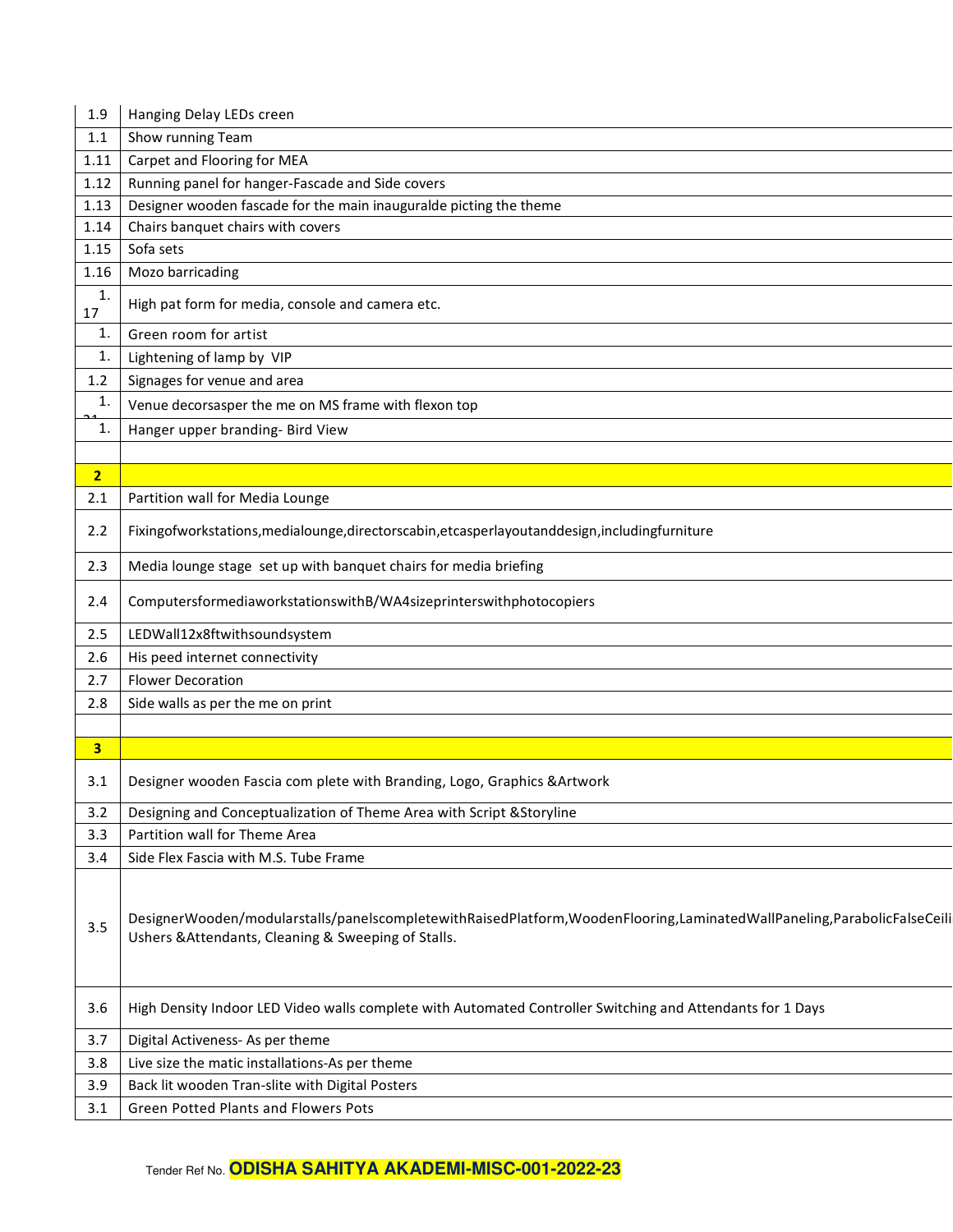| $\overline{\mathbf{4}}$ |                                                                                                                                                              |  |  |
|-------------------------|--------------------------------------------------------------------------------------------------------------------------------------------------------------|--|--|
| 4.1                     | Branding / Beautification of exhibition Area                                                                                                                 |  |  |
| 4.2                     | Partition wall for Exhibition Area                                                                                                                           |  |  |
| 4.3                     | <b>Flower Decoration</b>                                                                                                                                     |  |  |
| 4.4                     | Side Flex Fascia with M.S. Tube Frame                                                                                                                        |  |  |
|                         |                                                                                                                                                              |  |  |
| 5                       |                                                                                                                                                              |  |  |
| 5.1                     | Pagodastructurewithallthebasicamenities-Siteoffice,Policecontrolroom,CCTVcontrolroom,Firecontrolroom,ETC                                                     |  |  |
| 5.2                     | Hi Speed Internet Connection                                                                                                                                 |  |  |
| 5.3                     | <b>Floral Decoration</b>                                                                                                                                     |  |  |
| 5.4                     | <b>Brand New Carpet</b>                                                                                                                                      |  |  |
|                         |                                                                                                                                                              |  |  |
| 6                       |                                                                                                                                                              |  |  |
| 6.1                     | Air-conditionedGermanHangerinrequiredwithfireretardantroofandsidecovers&InternalLightingandglassdoorsforentry-20mx180M                                       |  |  |
| 6.2                     | VIP Lounge with Pantry setup complete with Raised Platform, Wooden Flooring, Laminated Wall Paneling, Parabolic False Ceiling, Co<br>the inaugural structure |  |  |
| 6.3                     | Partition walls for Media F&B and General F&B                                                                                                                |  |  |
| 6.4                     | Buffet counters(tent, tables with HIGHQUALITY linen) As per requirement                                                                                      |  |  |
| 6.5                     | Round tables with 4 banquet chairs with high quality Linen                                                                                                   |  |  |
| 6.6                     | Round tables with laminated top with banquet chair seating                                                                                                   |  |  |
| 6.7                     | <b>Brand New Carpet and Flooring</b>                                                                                                                         |  |  |
| 6.8                     | Cocktail tables                                                                                                                                              |  |  |
| 6.9                     | <b>Flower Decoration</b>                                                                                                                                     |  |  |
| 6.1                     | Feeforfoodperplate(Lunch/Dinner)-3StarHotel-Menuasapprovedbycommittee                                                                                        |  |  |
| 6.                      | Running panel for hanger- Façade and Side covers                                                                                                             |  |  |
| 6.<br>12                | Designer wooden façade for the main inaugural depicting the theme                                                                                            |  |  |
| 6.                      | Entry tunnels from F&B Hanger to MEA                                                                                                                         |  |  |
| 6.                      | Delegate/organizers/ staff lunch                                                                                                                             |  |  |
| 6.<br>15                | VIPlunch/Dinner-5StarHotel-Menuasapprovedbycommittee                                                                                                         |  |  |
| 6.                      | Packed lunch for security and other staff                                                                                                                    |  |  |
| 6.                      | Mineral water                                                                                                                                                |  |  |
| 6.                      | Running tea/coffee                                                                                                                                           |  |  |
| 6.<br>19                | Dinner(Cultural events)-3StarHotel-Menuasapprovedbycommittee                                                                                                 |  |  |
| 6.2                     | Hanger upper branding- Bird View                                                                                                                             |  |  |
|                         |                                                                                                                                                              |  |  |
| $\overline{\mathbf{z}}$ |                                                                                                                                                              |  |  |

Tender Ref No. **ODISHA SAHITYA AKADEMI-MISC-001-2022-23**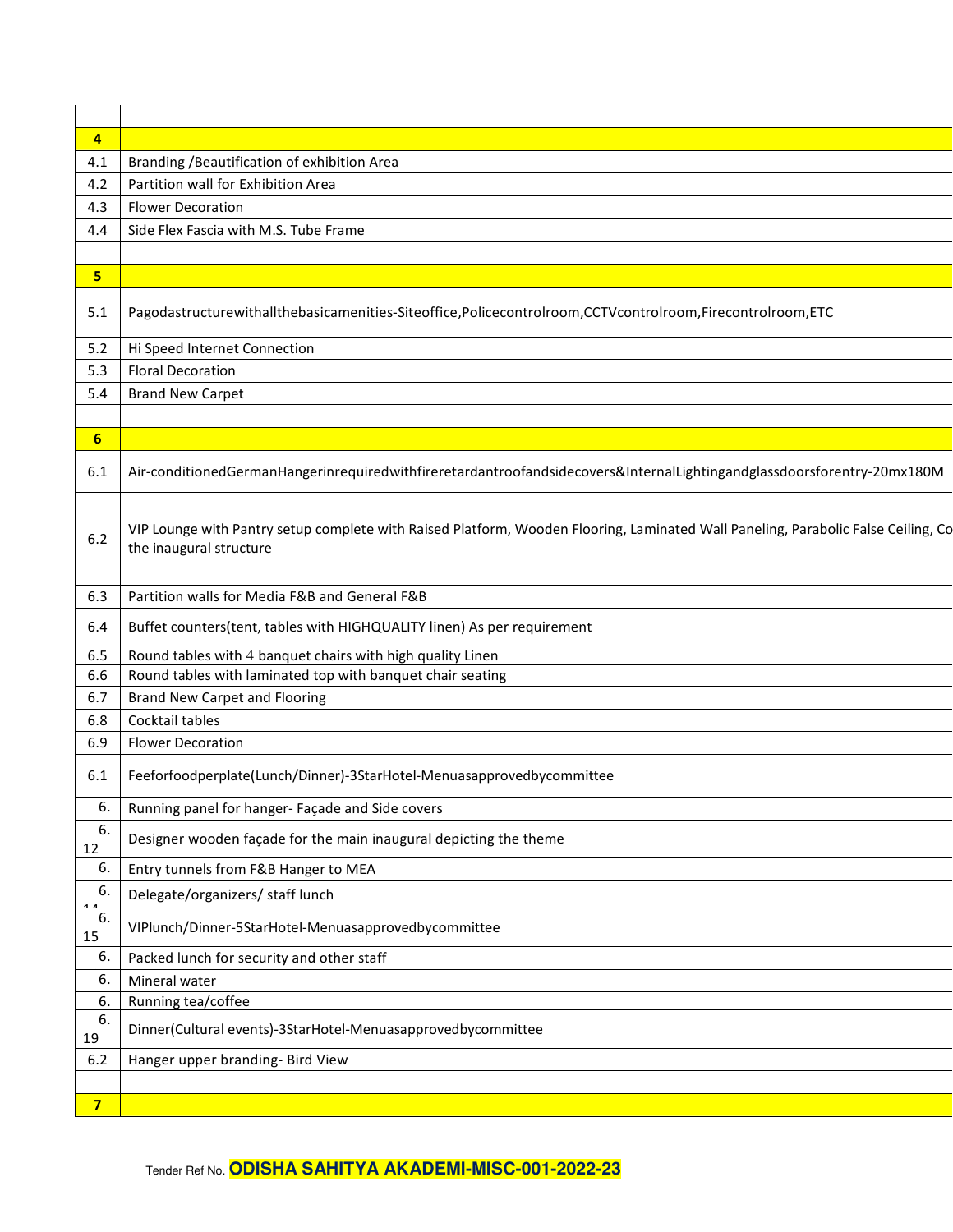| 7.1                 | Registration-with registration counters, Chairs plug points and general lighting                                                 |  |
|---------------------|----------------------------------------------------------------------------------------------------------------------------------|--|
| 7.2                 | Printingoflanyards&BadgesforattendeeswithmulticolorlogooftheEventwithbarcodescanningfacility                                     |  |
| 7.3                 | ProvidingofsufficientmanpoweralongwithcomputerandprintersforregistrationforEntireEventDuration                                   |  |
| 7.4                 | Software development and data analysis for registration                                                                          |  |
| 7.5                 | Manpower-Ushers/Promoters/Hostess                                                                                                |  |
| 7.6                 | <b>Flower Decoration</b>                                                                                                         |  |
| 7.7                 | <b>VIPkits</b>                                                                                                                   |  |
| 7.8                 | <b>Barcode scanning Unit</b>                                                                                                     |  |
| 7.9                 | Server, Networking, switchers, hardwareengineers and softwareengineers (As Per Requirement)                                      |  |
| 7.1                 | Supervisors                                                                                                                      |  |
|                     |                                                                                                                                  |  |
| $\boldsymbol{8}$    |                                                                                                                                  |  |
| 8.1                 | Portable chemical toilets on day priorto the event for Camp of fice including toilets for VVIPs' and VIPs'.                      |  |
|                     |                                                                                                                                  |  |
| 9                   |                                                                                                                                  |  |
| 9.1                 | Lighting Poles with 2 Nos. Halogen Lights for Entire venue                                                                       |  |
| 9.2                 | Metal lights for all over the venue                                                                                              |  |
| 9.3                 | LEDof100W                                                                                                                        |  |
| 9.4                 | PASOUND System for Entire Venue and Parking                                                                                      |  |
| 9.5                 | Gen set as requirement                                                                                                           |  |
| 9.6                 | Electrical cabling in the entire venue                                                                                           |  |
|                     |                                                                                                                                  |  |
| 10                  |                                                                                                                                  |  |
| 1                   | The matic designer gates                                                                                                         |  |
| 1<br>0.2            | City Branding for venue as per sites uggested by district admin                                                                  |  |
| 1                   | Known artist with TBL as per plan                                                                                                |  |
|                     |                                                                                                                                  |  |
| 11                  |                                                                                                                                  |  |
| 1<br>$1.1\,$        | Security Personal round the clock-1 supervisors, 2 male Guards & 1 female Guards one day prior to the event (As per requirement) |  |
| $\mathbf{1}$        | Fire Vanin exhibition premises for 1 days                                                                                        |  |
| $\mathbf{1}$<br>1.3 | ProvidingofFireextinguishersinexhibitionarea10kgabctypecylinderswithsandbuckets                                                  |  |
| 1<br>1.4            | CCTVCamerassetupalloverthevenuethecamerasshallhavenightvisionwithcontrolrooms                                                    |  |
| $\mathbf{1}$        | Frisking booth                                                                                                                   |  |
|                     |                                                                                                                                  |  |
| 12                  |                                                                                                                                  |  |
|                     |                                                                                                                                  |  |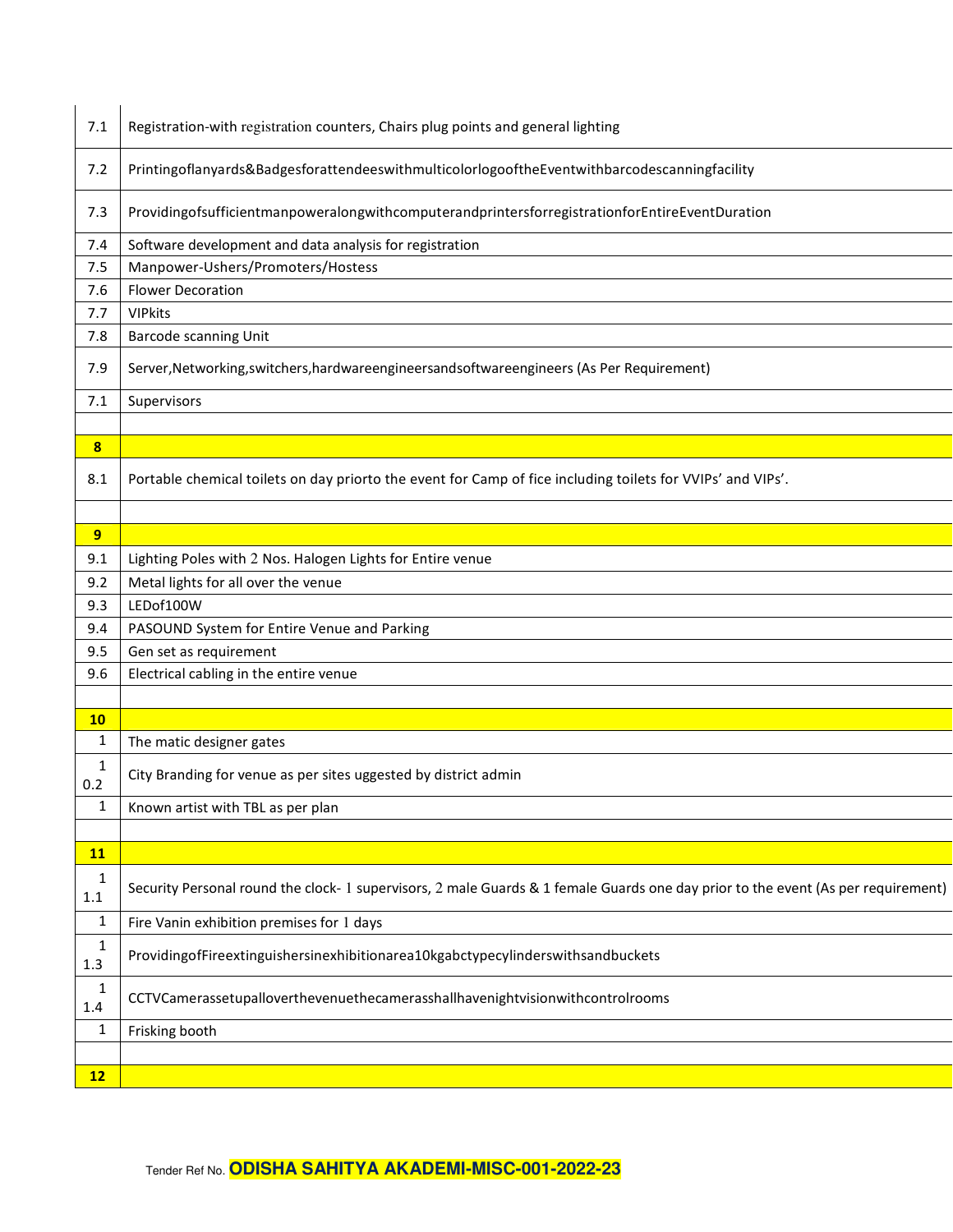| $\mathbf{1}$<br>2.1 | Water Stations(5x5mtr)pagoda structure with table sand chairs                                       |  |  |
|---------------------|-----------------------------------------------------------------------------------------------------|--|--|
| 1                   | 1 pagoda for general services and caterings                                                         |  |  |
| $\mathbf{1}$<br>2.3 | Hiringoftemporarystaff-hallmanagers, Hosts&HostessforEntireDurationofEventfromonedaypriortotheevent |  |  |
| $\mathbf{1}$<br>2.4 | Photographer along with Videographer for Entire event including drone                               |  |  |
| 1                   | Green net masking                                                                                   |  |  |
| $\mathbf{1}$        | Out door Passage carpet                                                                             |  |  |
| $\mathbf{1}$        | Landscaping and planters                                                                            |  |  |
| $\mathbf{1}$        | Wifi connectivity for various location                                                              |  |  |
| 1                   | Local permission/licenses from concerned authority                                                  |  |  |
| 1                   | <b>Medical Assistance-Ambulance</b>                                                                 |  |  |
|                     |                                                                                                     |  |  |
| 13                  |                                                                                                     |  |  |
| 1                   | Transportation of all the equipment's and other materials                                           |  |  |
| 1                   | TBL for crew, Manpower, Material support, Artist ETC                                                |  |  |
|                     |                                                                                                     |  |  |
| 14                  |                                                                                                     |  |  |
|                     |                                                                                                     |  |  |

**Note:** This price is unit price and can be modified as per requirement of event.

**The bidder may furnish hardcopy copy of commercial bid in company letterhead and submit in separate sealed envelop mentioning "Commercial Bid" Package-2 in top of envelop.** 

#### **Note:**

- Least cost selection method will be adopted for evaluation of commercial bid. The bidder who will quoted lowest grand total will awarded the work.
- Prices shall be quoted inclusive of all taxes, duties, freight and forwarding and cost of labour for installation.
- In case of any discrepancy between Unit Price & Total Price, the Unit Price will prev.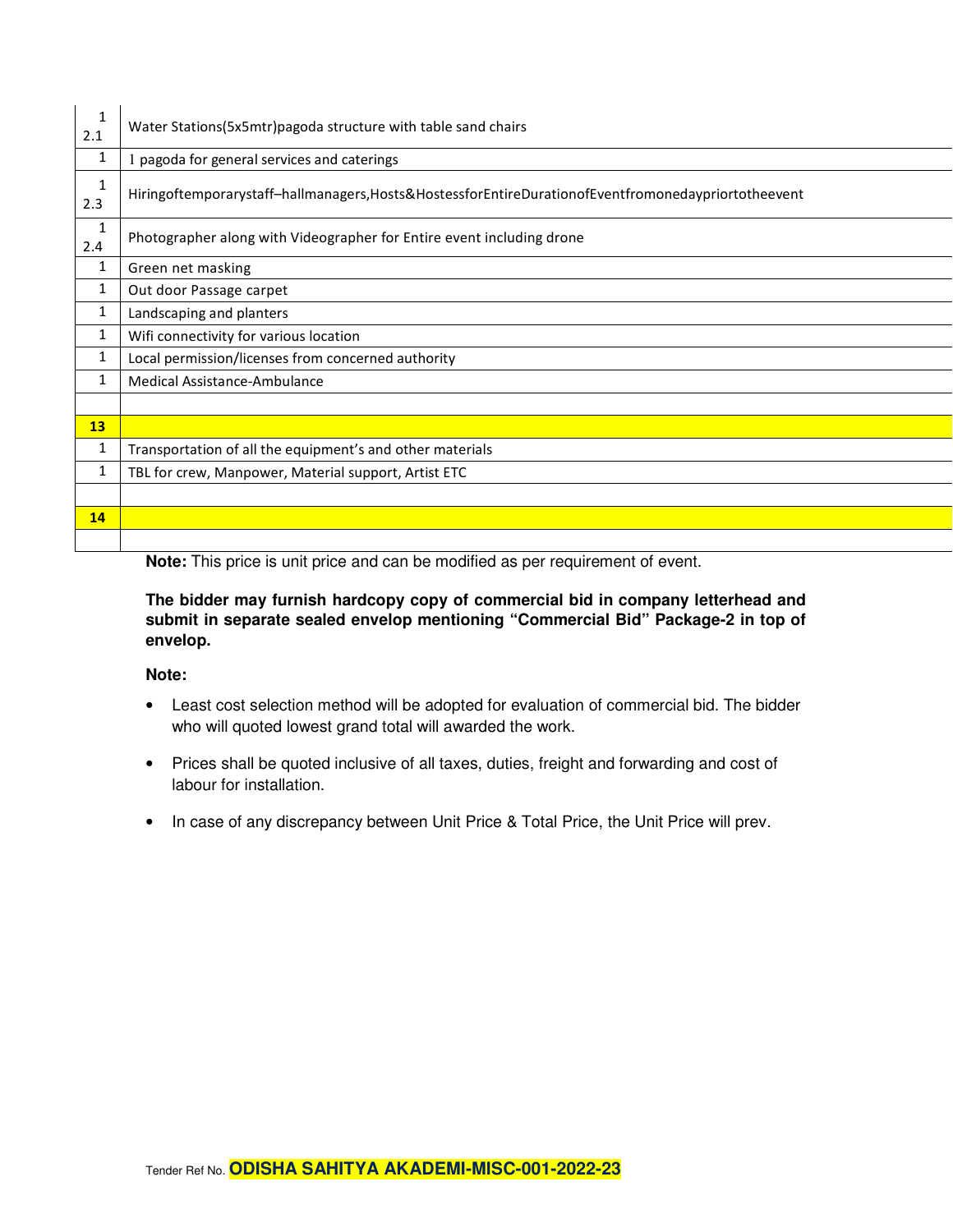# **RFP for Writers Geo Position Android Mobile App Development**

Date: 02/06/2022

**Designed and Developed by:** 

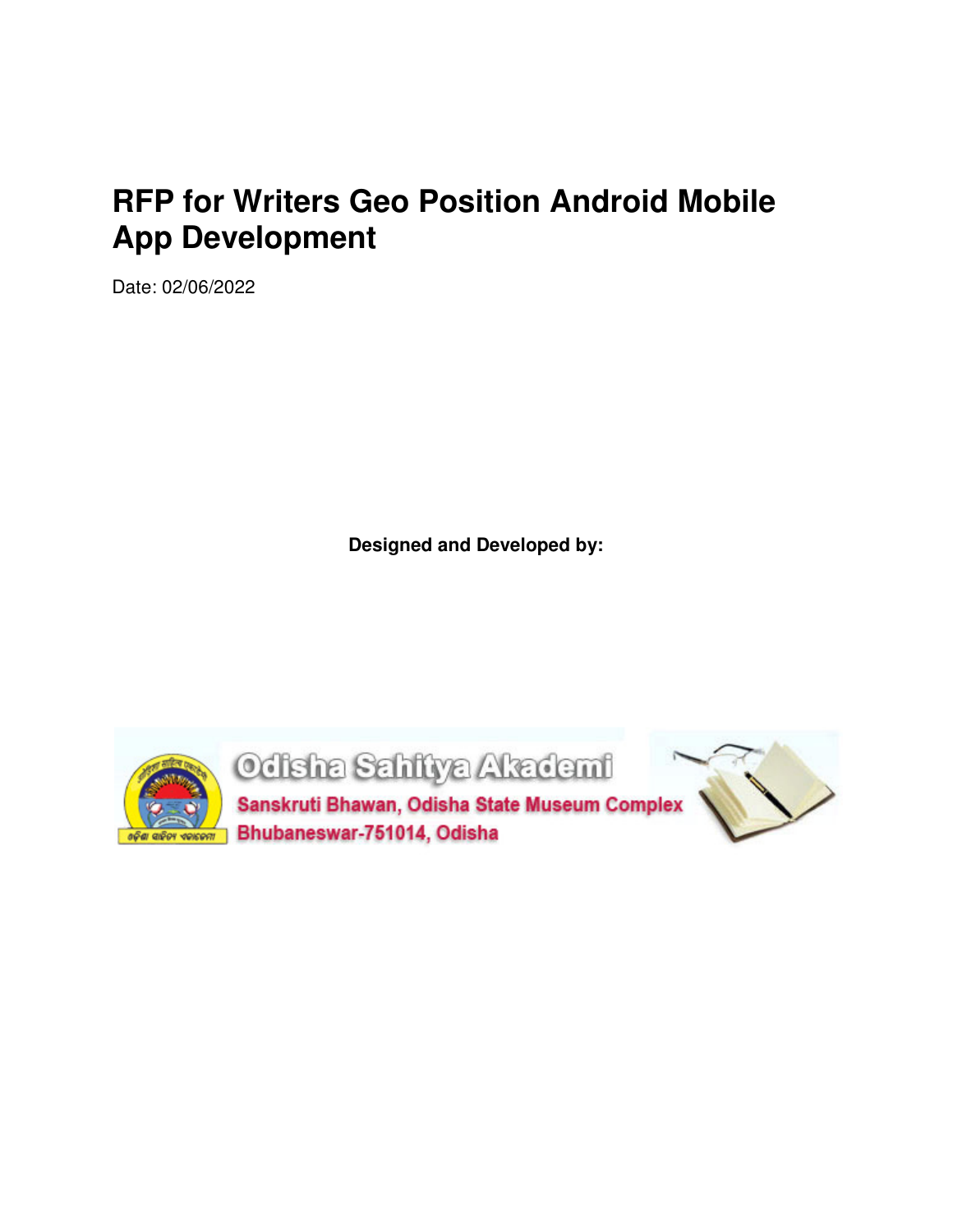### **Table of Content**

| <b>FACT SHEET</b>                                                                                                                                                                                              |                            |
|----------------------------------------------------------------------------------------------------------------------------------------------------------------------------------------------------------------|----------------------------|
| ABOUT THE ORGANISATION AND PROJECT                                                                                                                                                                             | $\overline{2}$             |
| <b>AUDIENCE OF THE APPS</b>                                                                                                                                                                                    | $\overline{2}$             |
| <b>SCOPE OF THE PROJECT</b>                                                                                                                                                                                    | $\overline{2}$             |
| <b>TECHNICAL REQUIREMENTS</b><br>Scoping and Design<br><b>Mobile App Requirements</b><br><b>Backend Database Requirement</b><br><b>Admin Panel Requirements</b><br><b>Support and Maintenance Requirements</b> | 3<br>3<br>3<br>4<br>4<br>4 |
| <b>PROJECT TIMELINE</b>                                                                                                                                                                                        | 5                          |
| <b>BUDGET</b>                                                                                                                                                                                                  | 6                          |
| <b>PROPOSAL TIMELINE</b>                                                                                                                                                                                       | 6                          |
| <b>PROPOSAL FORMAT</b>                                                                                                                                                                                         | 6                          |
| <b>CONDITION FOR TECHNICAL EVALUATION / EVALUATION CRITERIA</b>                                                                                                                                                | 6                          |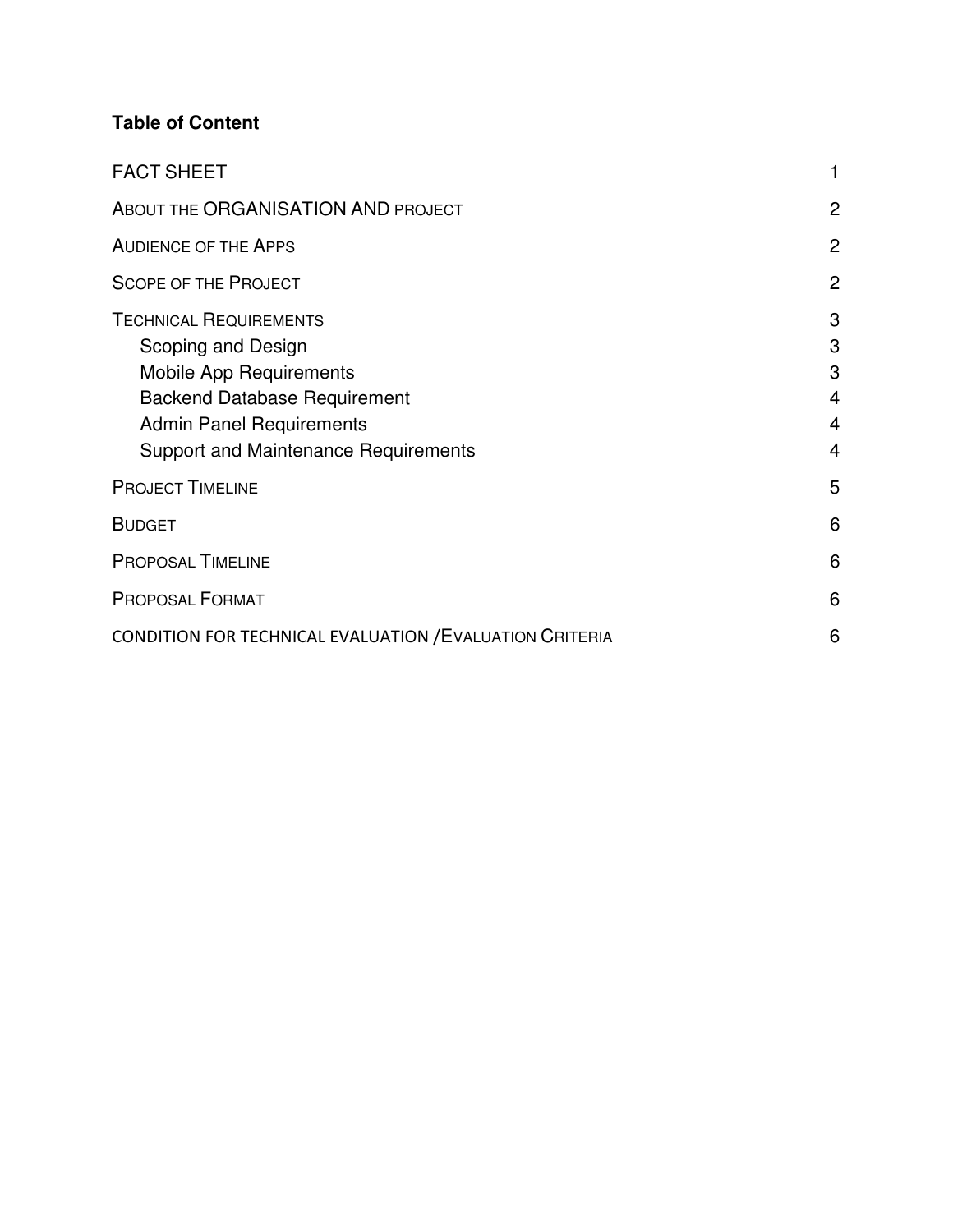# **FactSheet:**

| $S.$ # | <b>Item</b>                                                    | <b>Description</b>                                                                                                    |
|--------|----------------------------------------------------------------|-----------------------------------------------------------------------------------------------------------------------|
| 1      | <b>Project Title</b>                                           | Writers Geo Position Android Mobile App<br>Development                                                                |
| 2      | Name of Purchaser                                              | Odisha Sahitya Akademy Bhubaneswar.                                                                                   |
| 3      | <b>Contact Person, Address</b>                                 | Secretary,<br>OdishaSahityaAkademy,<br>Odisha State Museum Complex,<br>Bhubaneswar.<br>odishasahityaakademi@gmail.com |
| 4      | <b>RFP Document Fees</b>                                       | <b>NIL</b>                                                                                                            |
| 5      | <b>Earnest Money Deposit</b>                                   | <b>NIL</b>                                                                                                            |
| 6      | <b>Selection Method</b>                                        | Weightage on Technical and 30%<br>(70%<br>Weightage<br>Commercial Evaluation)<br>on                                   |
| 7      | Last date for submission<br>of queries by Bidders              | 08.06.2022                                                                                                            |
| 8.     | Last date and time for<br>Receipt of proposals<br>from Bidders | 4.00 P.M.<br>17.06.222                                                                                                |
| 9      | Date and time for<br>opening of Technical<br>Proposals         | 17.06.2022<br>5.00 P.M.                                                                                               |
| 10     | Date and time for<br><b>Technical Presentation</b>             | 12.00P.M.<br>20.06.2022                                                                                               |
| 11     | Date and time for<br>opening of Commercial<br><b>Bids</b>      | 4.00 P.M.<br>20.06.2022                                                                                               |
| 12.    | <b>Bid Validity Period</b>                                     | 30 Days                                                                                                               |
| 13.    | <b>Project Term</b>                                            | 1 YEAR                                                                                                                |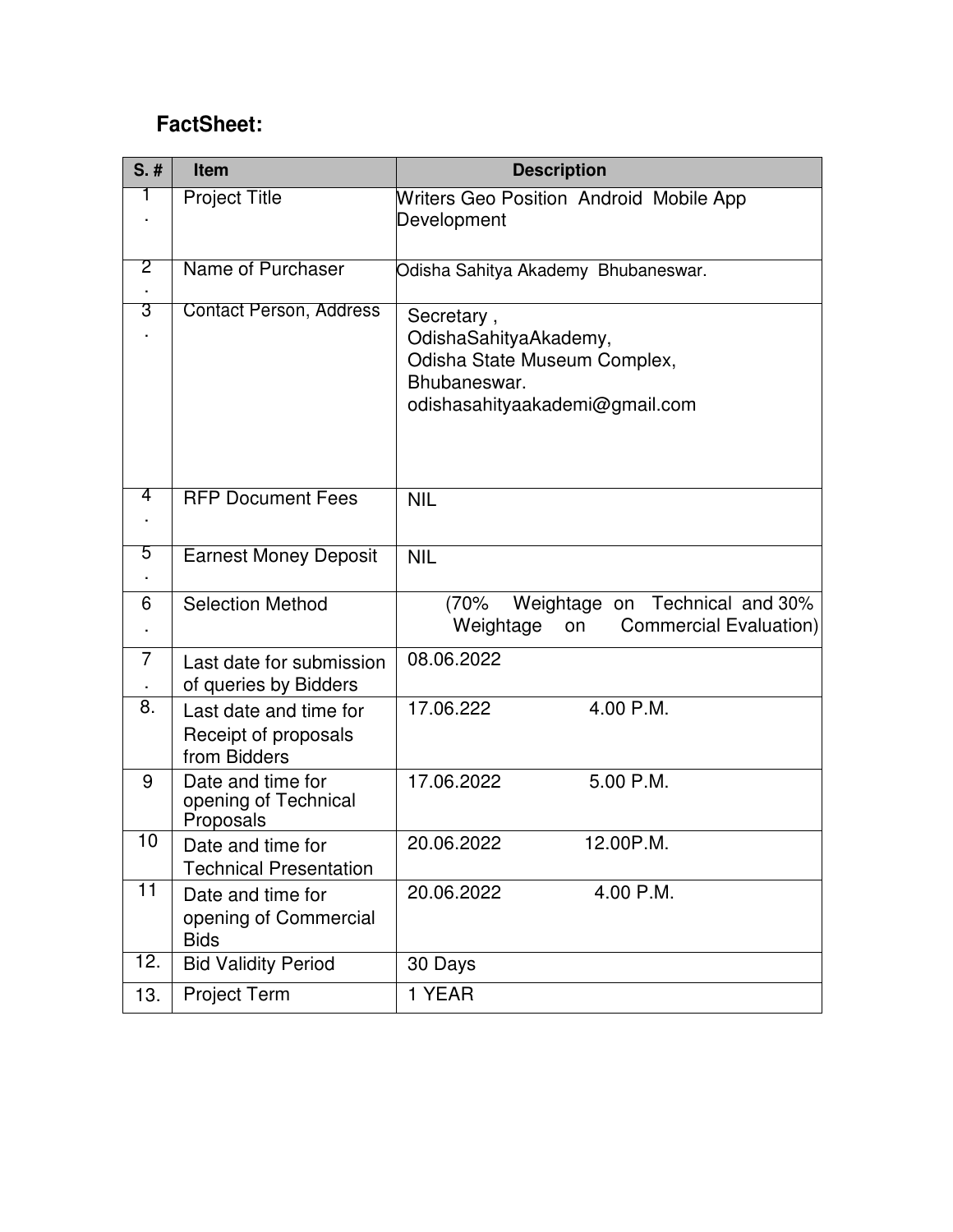### 1. **ABOUT THE ORGANIZATION**

OdishaSahityaAkademi an institution of letters was established in the Year 1957 for work actively for the development of Oriya Language and Literature and to set high literary activities and to promote through them all, the cultural unity of the State.

### **2. ABOUT THE PROJECT**

**Poet and Writers (App)** English version will help you to find professional Poets and writers in your location. Also, it will give the users various options to choose the Poets and Writers according to their needs. Isn't it a great thing for our literature society? It will help numerous businesses plus literary professionals to grow

# **3. AUDIENCE OF THE APPS**

When a user clicks on the **Poets/writers** category it will show the sub-category. Then user can select any of those categories from sub-category listing. While choosing the categories they can set the location preference so it will be easier for them to check the poets or writers information properly.

# **4. SCOPE OF THE PROJECT**

- **Design**: Describe if the vendor is supposed to create detailed wireframes and visual designs.
- **Mobile Apps**: Describe if a vendor has to develop mobile android apps.
- **Backend Database**: Describe if the vendor has to develop the backend database to store the data in the app. the backend database will be provided by the Sahitya Akademi ,Odisha to the vendor or the vendor develop it for the APP, need to describe the details of the database.
- **Admin Panel**: Describe if the vendor has to build an Admin Panel for the mobile apps that will manage the content of the apps.
- **Design:** We want a sleek design of the mobile app that matches the color and theme of the site. The design has to be user-friendly and being compatible on various Android devices. The development firm has to supplied revisions and intuitively create the UI/UX.
- **Mobile Apps**: We are looking for native app for our users and members.
- **Backend Server & Database Development:** Setup a backend environment to host the application data. We would like the vendor to provide end to end services and build the database of the app. The vendor should build **Restful**Backend APIs that allow the app to communicate with the backend server.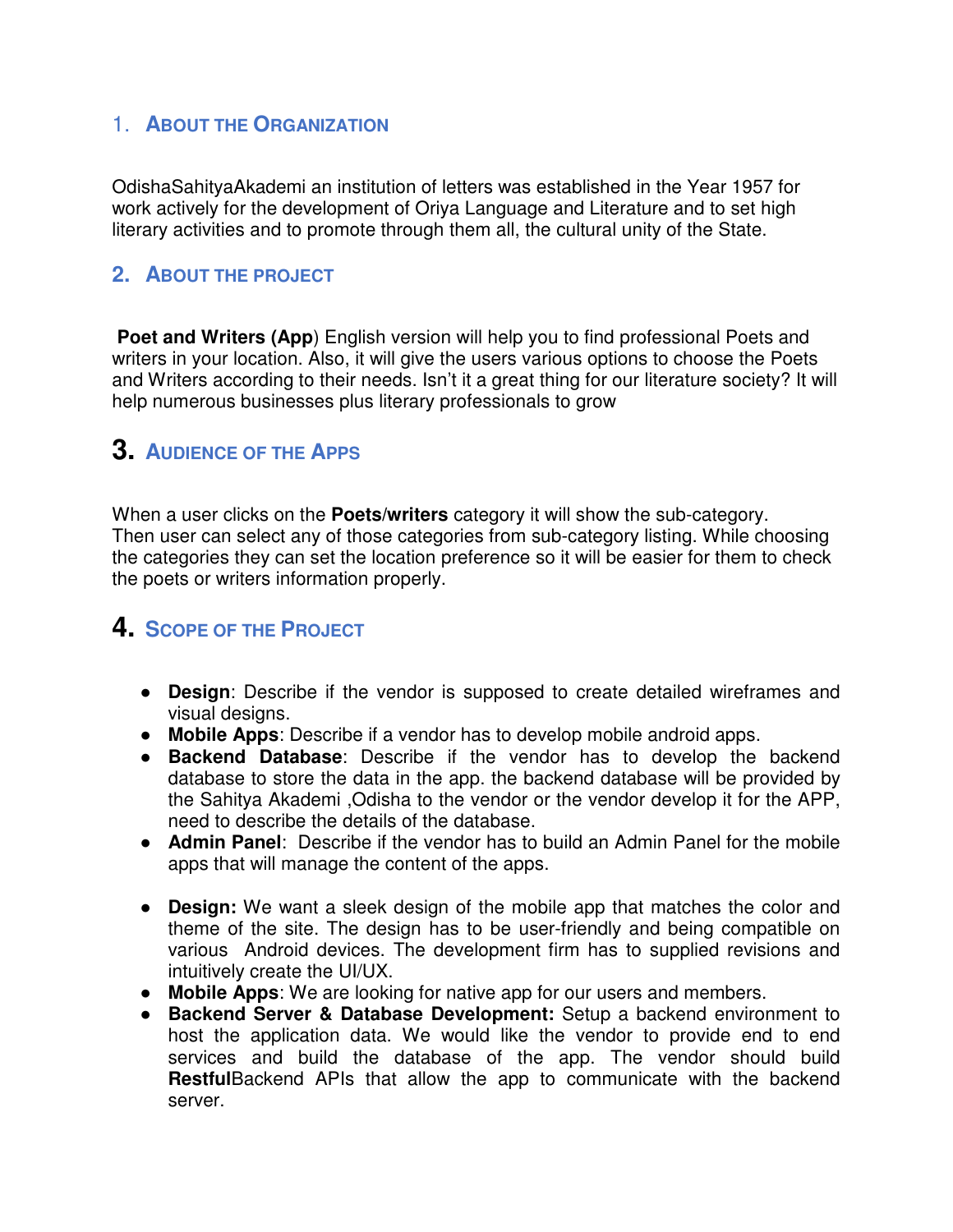● **Administrative Portal Application**: We want to have a full control of mobile app data. Over the period, we will update/modify the content of the app. Apart from the content, we will also monitor mobile app usage, manage membership and view analytics of the app.

### 5. **TECHNICAL REQUIREMENTS**

In this section you should mention the technical requirements of different components of the scope like Design, Mobile Apps, Backend, and Admin. This helps vendors to easily understand the scope. Technology should be Php 8.1,Mysql database and Native android development in using JAVA.

### 5.1 Scoping and Design

Describe if the client will provide the written requirements or requirements will be written by the vendor. Describe if the vendor has to create the detailed wireframes of the application or if the wireframes will be provided by the app development company. Here, you can also decide the number of screens required in the app. Describe app design preference. Does it follow the same design pattern of your website? You can provide color options, layout, icons, and navigation style.

Create wireframes and visual designs for the mobile app and web-based administrative panel. We will conduct requirement sessions and supply all the information to the selected vendor. We would like to collaborate with the design team to create immersive app designs. The mobile app will have almost 4-5 screens or more and we would like to have the same look and feel of the site.

### 5.2 Mobile App Requirements

This is the most important section and you may want to cover all aspects of your app requirements. You can write a list of required features and functions, technology consideration, method for building an app (native platform), support for number of platforms and third-party integrations, external device to collect data). Describe if you want to view analytics and app usage (user activity, sessions, and user base).

Here you can also describe if the app has to be developed in a number of phases and breakdown features and functions to be implemented in each phase. This is necessary to prepare a structured business plan and monitor app development progress along with customer feedback.

- . 1. The following features should be implemented in the initial version.
	- Members can login/update in the app
	- They will get notifications for news and updates
	- They can access all the PDFS and resources
	- They can search members in using geo tag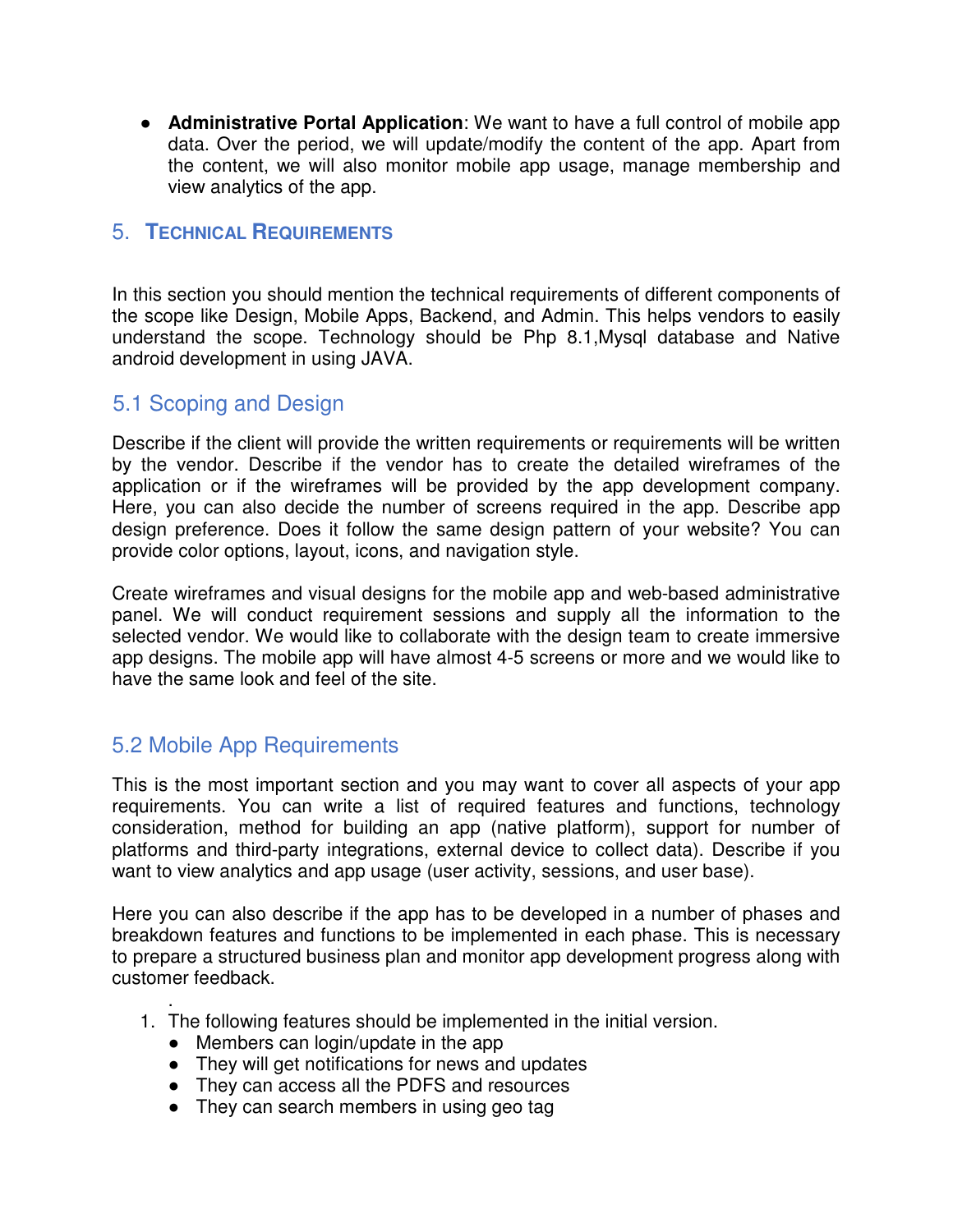### 5.3 Backend Database Requirement

You should mention what type of backend database you require the vendor to create. Describe your preference (like AWS, or Other Cloud Server,). Describe what types of backend APIs (REST/JSON) should be coded.

We want vendors to build the backend database in Amazon AWS/Other Cloud and use the REST full API for mobile apps.

### 5.4 Admin Panel Requirements

Describe if you need a web based administrative panel to edit/update or delete the content and media of the mobile application. Describe what items you want to add in the app, how often you will update the content/pages of the mobile app. Describe if you want to monitor user accounts, user posts and block their account/post. Describe admin user roles and their permission level to make necessary updates in mobile app.

The web based administrative panel will allow our internal employees to add resource guides, news, and events information. We should also be able to see all the users of the app.

### 5.5 Support and Maintenance Requirements

Each and every project needs support from the technical team, you need to describe what level of support and maintenance you need initially. Also, you need to mention if you require continuous enhancements as well.

- The vendor will provide 3 months warranty after the app is launched.
- After three months the maintenance cost will be 30% cost of the Project During the maintenance vendor will do only shot out the problem in the existing project or code.

### 6. **PROJECT TIMELINE**

You describe when you plan to start the project and when you expect the apps to be launched. Your expected timeline may not match with the timeline required to build the quality solution, however, your timeline expectations will give some idea to the vendor and they can align their proposed timeline to your expected timeline. You should also state how flexible you are with the timeline. You should ask vendor to show the timeline for following phases separately:

- 10 days the timeline for the design phase.
- 20 days the timelines for the development phase.
- Scope of Service (including any assumptions)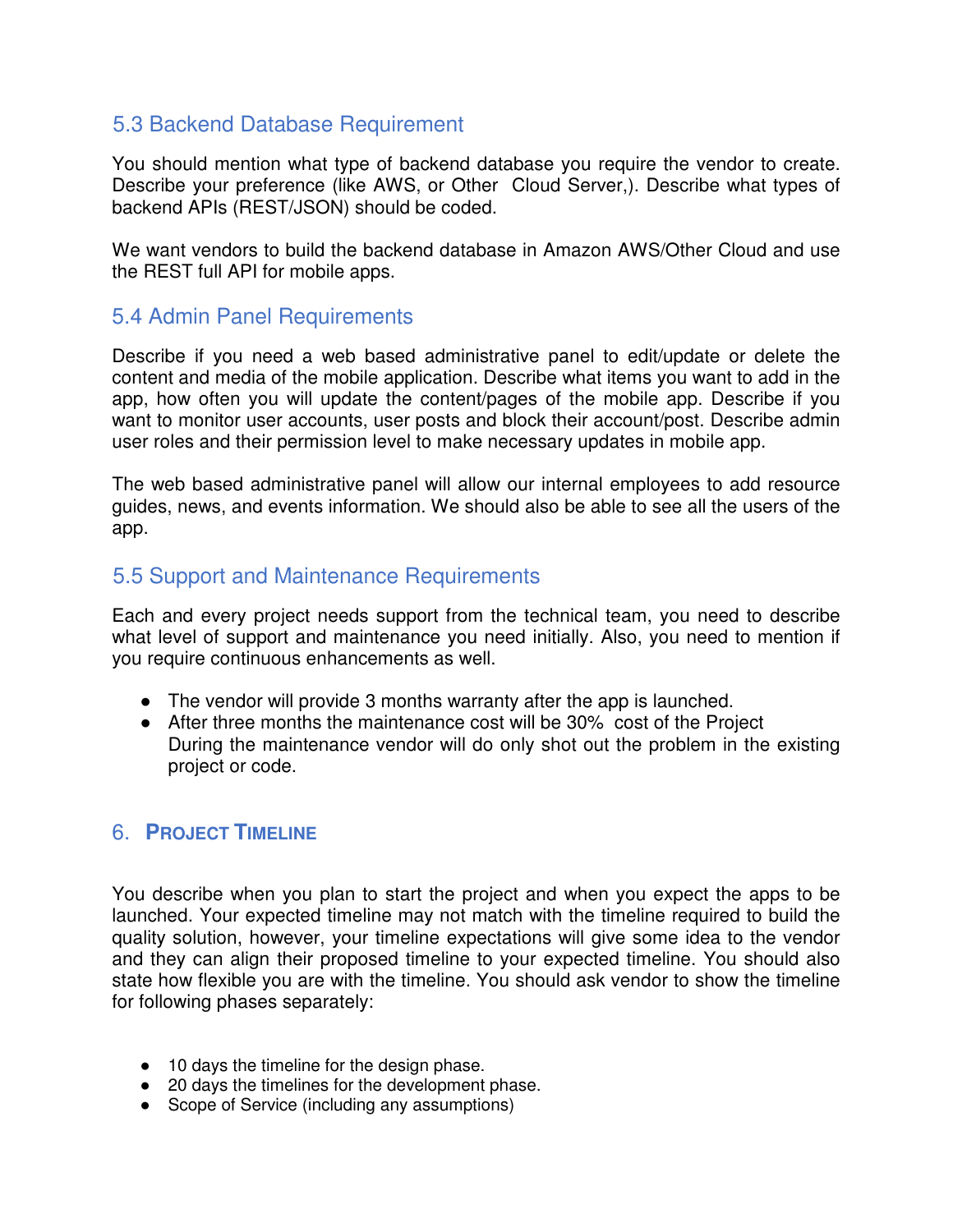- Samples of live products to review
- Plan for training/transfer of product

## 7. **BUDGET**

If you have a budget range already planned, you can mention that in the budget section. If you don't have any idea, you can mention that you are looking for vendors to come up with the best budget quotes. You should ask the vendor to breakdown the budget by various components of the scope.

• This project is currently budgeted at 500000 INR. (GST AS PER ACTUAL)

### 8. **PROPOSAL TIMELINE**

Describe how quickly you want to complete Project discovery and requirement gathering sessions. Once you send requirements to app development vendors, mention how soon you want them to provide feedback with a set of questions and suggestions. Then a pre-planned timeline to receive quotations from app development teams.

- RFP distributed to vendors XXXXXXXX
- Intent to bid due XXXXXXXX
- RFP questions due XXXXXXXX
- Deadline for proposals XXXXXXXX
- Vendor demonstrations/presentations XXXXXXXX

### 9. **PROPOSAL FORMAT**

In this section you can describe what you are looking to see in the proposal. It could be any of these topics or any other topic.

- Company must be Startup and MSME
- Past Performance at least 2 Govt. Project work order in Mobile app with project completion certificate.
- Proposed solution and team 10 members
- Proposed methodology
- Cost Estimation and Timeline to complete the project
- Demonstration of Design and Development Process
- Client Reference**(**List of 2 international clients for references)
- GST Certificate/ROC
- Client Reference **(**List of 2 national clients for references)

HARD COPY Submit proposals by 5 pm EDT, XXXXXXX, to: